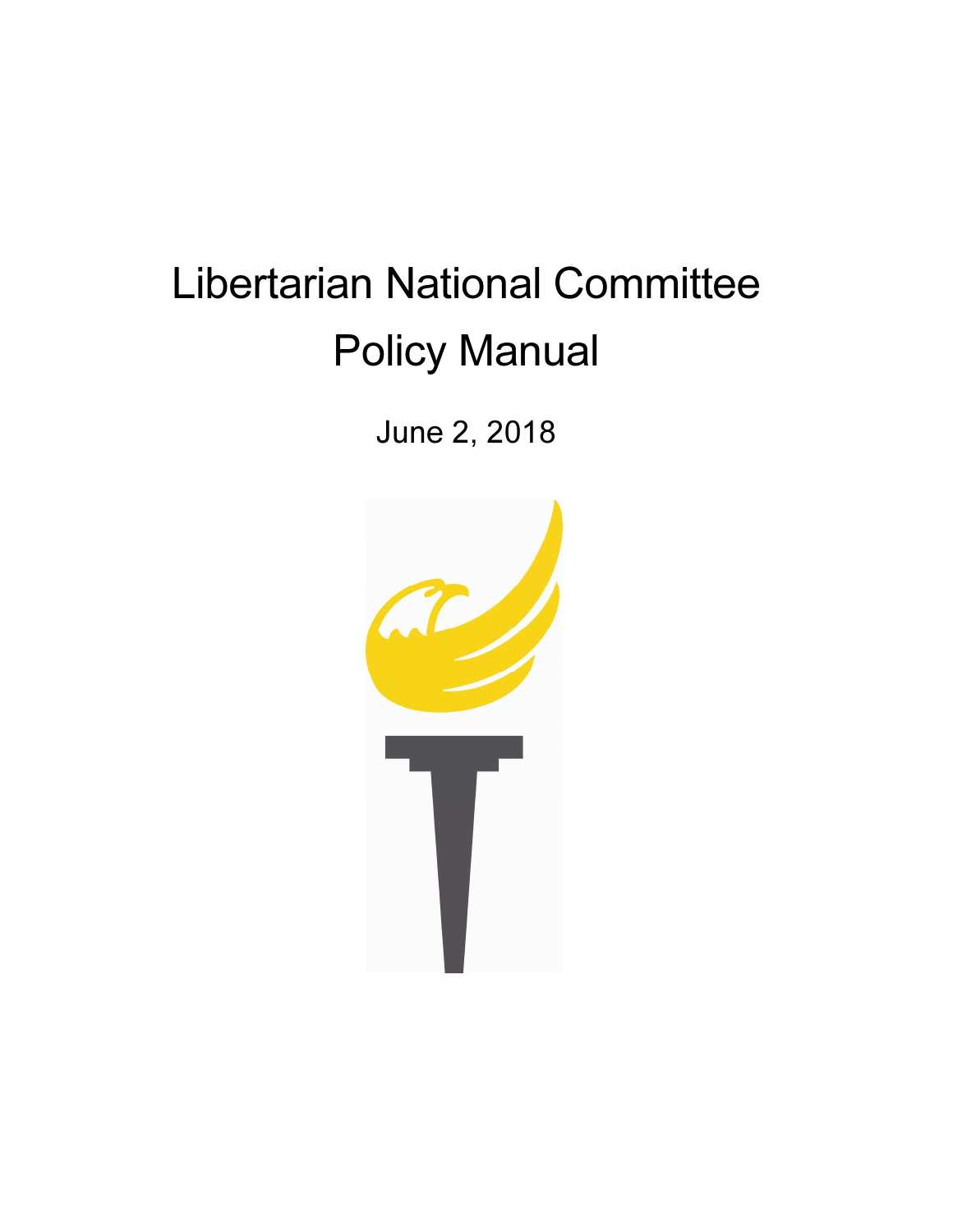Libertarian National Committee - Policy Manual

Table of Contents

# Condensed Table of Contents

| Article I.      |                                                            |  |  |
|-----------------|------------------------------------------------------------|--|--|
|                 |                                                            |  |  |
|                 |                                                            |  |  |
|                 | Section 1.03 COMMITTEE APPOINTMENTS AND TERMS OF OFFICE 16 |  |  |
|                 |                                                            |  |  |
|                 |                                                            |  |  |
| Article II.     |                                                            |  |  |
|                 | Section 2.01 OBLIGATIONS AMONG BOARD MEMBERS AND STAFF 21  |  |  |
|                 |                                                            |  |  |
|                 |                                                            |  |  |
|                 |                                                            |  |  |
|                 |                                                            |  |  |
|                 |                                                            |  |  |
| Section 2.07    |                                                            |  |  |
| Section 2.08    |                                                            |  |  |
|                 |                                                            |  |  |
|                 |                                                            |  |  |
|                 |                                                            |  |  |
|                 |                                                            |  |  |
|                 |                                                            |  |  |
| Section 3.04    | DONOR & VENDOR RELATIONS AND FINANCIAL MATTERS 55          |  |  |
|                 |                                                            |  |  |
|                 |                                                            |  |  |
|                 |                                                            |  |  |
|                 |                                                            |  |  |
|                 |                                                            |  |  |
| <b>ENDNOTES</b> |                                                            |  |  |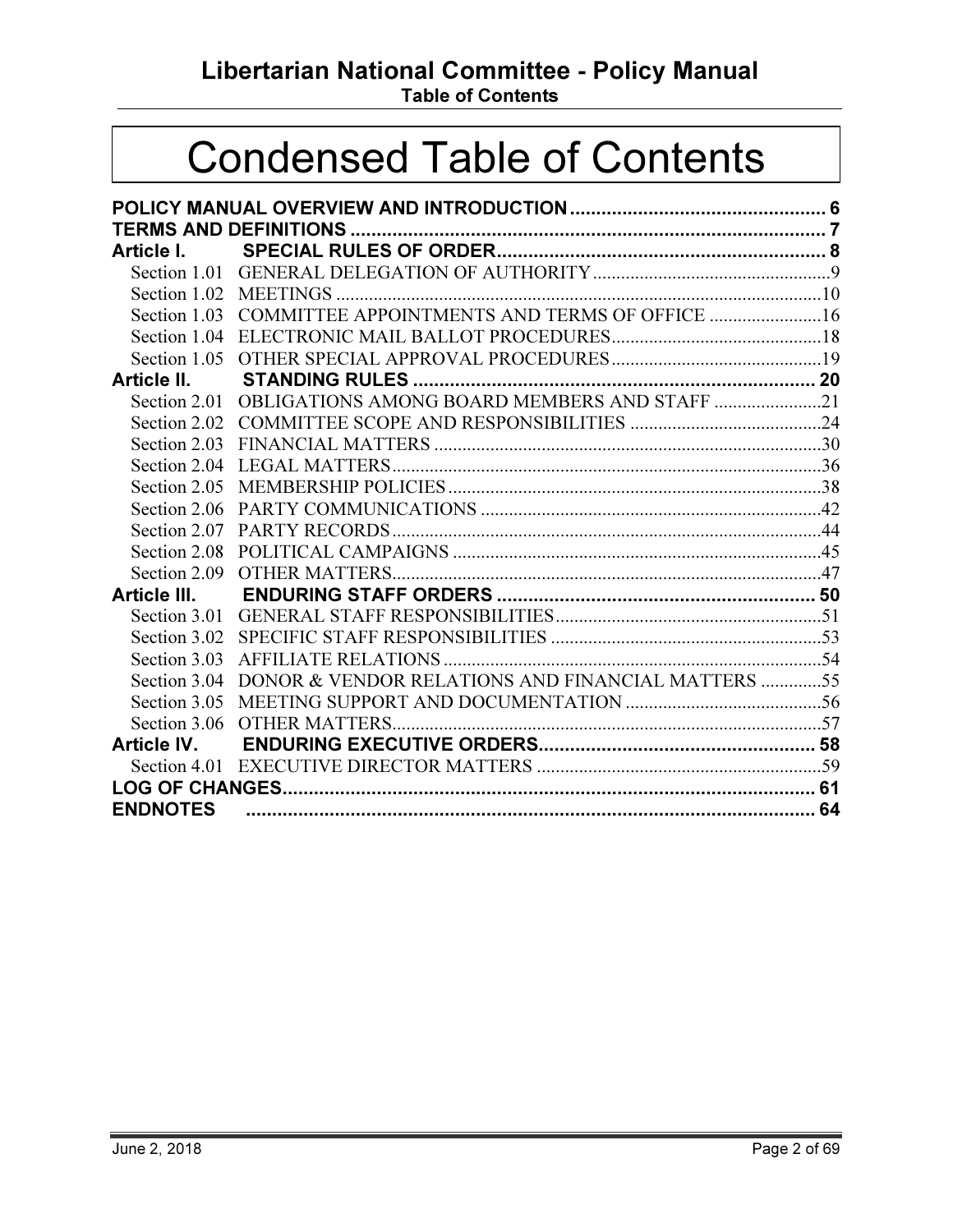Libertarian National Committee - Policy Manual

**Table of Contents** 

# **Detailed Table of Contents**

| Article I.                   |                                                            |  |
|------------------------------|------------------------------------------------------------|--|
|                              |                                                            |  |
| 1)                           |                                                            |  |
| 2)                           |                                                            |  |
| 3)                           |                                                            |  |
| 4)                           |                                                            |  |
|                              |                                                            |  |
| 1)                           |                                                            |  |
| 2)                           |                                                            |  |
| 3)                           |                                                            |  |
| 4)                           |                                                            |  |
| 5)                           |                                                            |  |
| 6)                           |                                                            |  |
| 7)                           |                                                            |  |
|                              | Section 1.03 COMMITTEE APPOINTMENTS AND TERMS OF OFFICE 16 |  |
| 1)                           |                                                            |  |
| 2)                           |                                                            |  |
| 3)                           |                                                            |  |
| 4)                           |                                                            |  |
|                              |                                                            |  |
| $\left( \frac{1}{2} \right)$ |                                                            |  |
|                              |                                                            |  |
| 1)                           |                                                            |  |
| 2)                           |                                                            |  |
| Article II.                  |                                                            |  |
|                              | Section 2.01 OBLIGATIONS AMONG BOARD MEMBERS AND STAFF 21  |  |
| 1)                           |                                                            |  |
| 2)                           |                                                            |  |
| 3)                           |                                                            |  |
| 4)                           |                                                            |  |
|                              |                                                            |  |
| 1)                           |                                                            |  |
| 2)                           |                                                            |  |
| 3)                           |                                                            |  |
| 4)                           |                                                            |  |
| 5)                           |                                                            |  |
| 6)                           |                                                            |  |
| 7)                           |                                                            |  |
| 8)                           |                                                            |  |
| 9)                           |                                                            |  |
| 10)                          |                                                            |  |
| 11)                          |                                                            |  |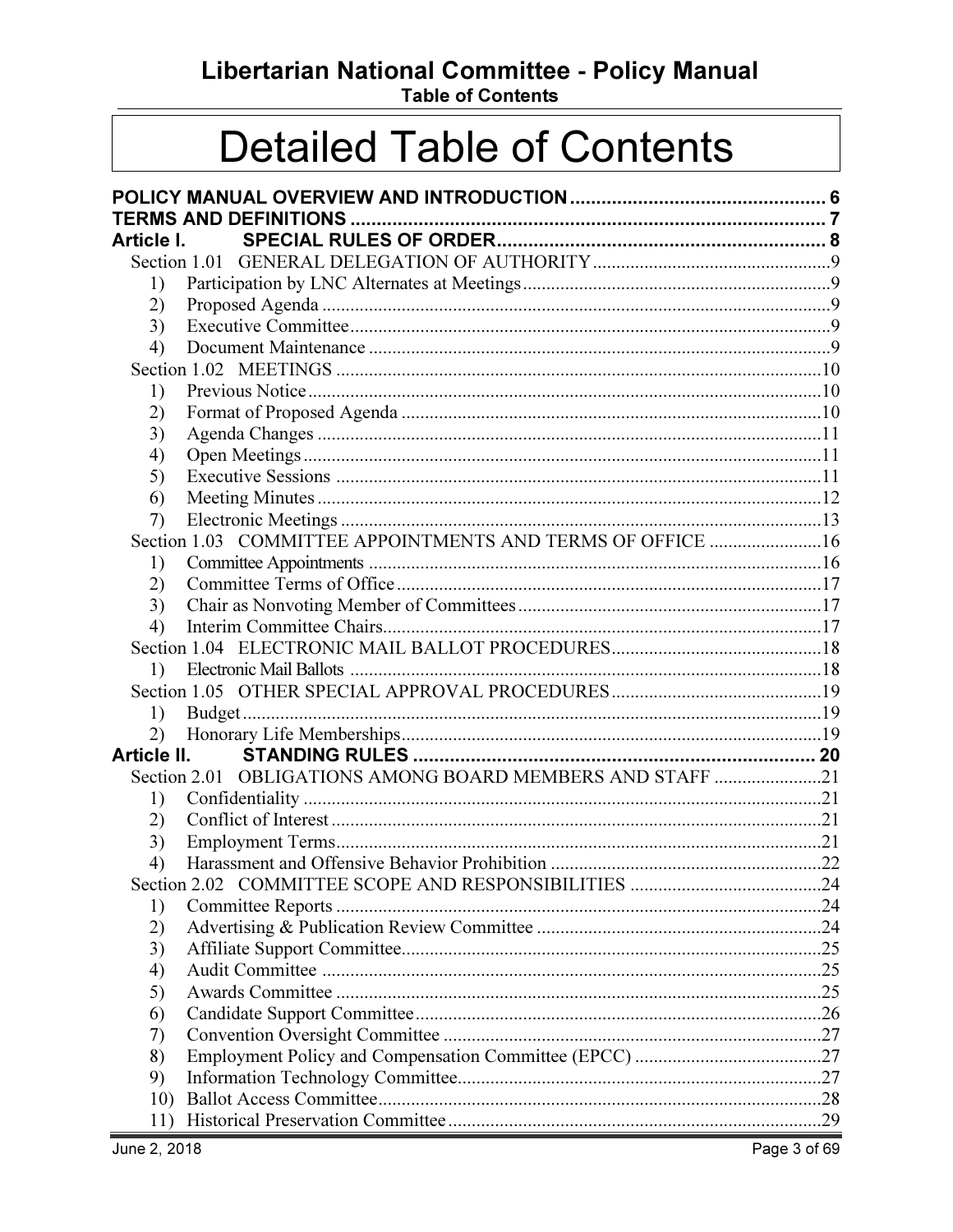# Libertarian National Committee - Policy Manual<br>Table of Contents

| 1)  |  |
|-----|--|
| 2)  |  |
| 3)  |  |
| 4)  |  |
| 5)  |  |
| 6)  |  |
| 7)  |  |
| 8)  |  |
| 9)  |  |
| 10) |  |
| 11) |  |
| 12) |  |
| 13) |  |
| 14) |  |
|     |  |
|     |  |
| 17) |  |
|     |  |
|     |  |
| 1)  |  |
| 2)  |  |
| 3)  |  |
| 4)  |  |
|     |  |
| 1)  |  |
| 2)  |  |
| 3)  |  |
| 4)  |  |
| 5)  |  |
|     |  |
| 1)  |  |
| 2)  |  |
| 3)  |  |
| 4)  |  |
| 5)  |  |
|     |  |
| 1)  |  |
| 2)  |  |
| 3)  |  |
| 4)  |  |
| 5)  |  |
|     |  |
| 1)  |  |
| 2)  |  |
| 3)  |  |
|     |  |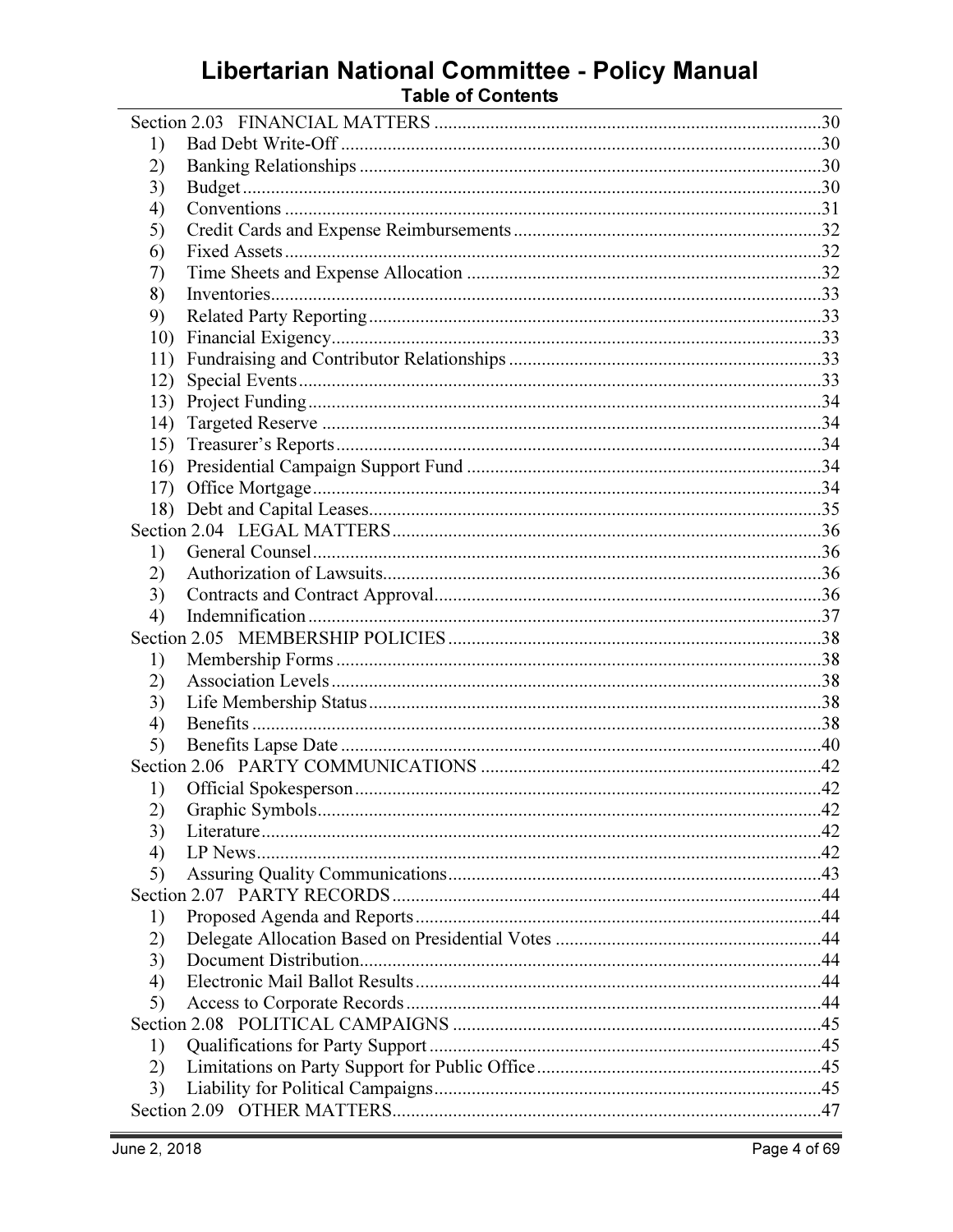# Libertarian National Committee - Policy Manual<br>Table of Contents

| 1)                 |                                                                |  |
|--------------------|----------------------------------------------------------------|--|
| 2)                 |                                                                |  |
| 3)                 |                                                                |  |
| 4)                 |                                                                |  |
| 5)                 |                                                                |  |
| 6)                 |                                                                |  |
| 7)                 |                                                                |  |
| Article III.       |                                                                |  |
|                    |                                                                |  |
| 1)                 |                                                                |  |
|                    |                                                                |  |
| 1)                 |                                                                |  |
| 2)                 |                                                                |  |
| 3)                 |                                                                |  |
|                    |                                                                |  |
| 1)                 |                                                                |  |
| 2)                 |                                                                |  |
|                    | Section 3.04 DONOR & VENDOR RELATIONS AND FINANCIAL MATTERS 55 |  |
| 1)                 |                                                                |  |
| 2)                 |                                                                |  |
| 3)                 |                                                                |  |
|                    |                                                                |  |
| 1)                 |                                                                |  |
| (2)                |                                                                |  |
| 3)                 |                                                                |  |
| 4)                 |                                                                |  |
|                    |                                                                |  |
| 1)                 |                                                                |  |
| (2)                |                                                                |  |
| 3)                 |                                                                |  |
| <b>Article IV.</b> |                                                                |  |
|                    |                                                                |  |
|                    |                                                                |  |
|                    |                                                                |  |
| <b>ENDNOTES</b>    |                                                                |  |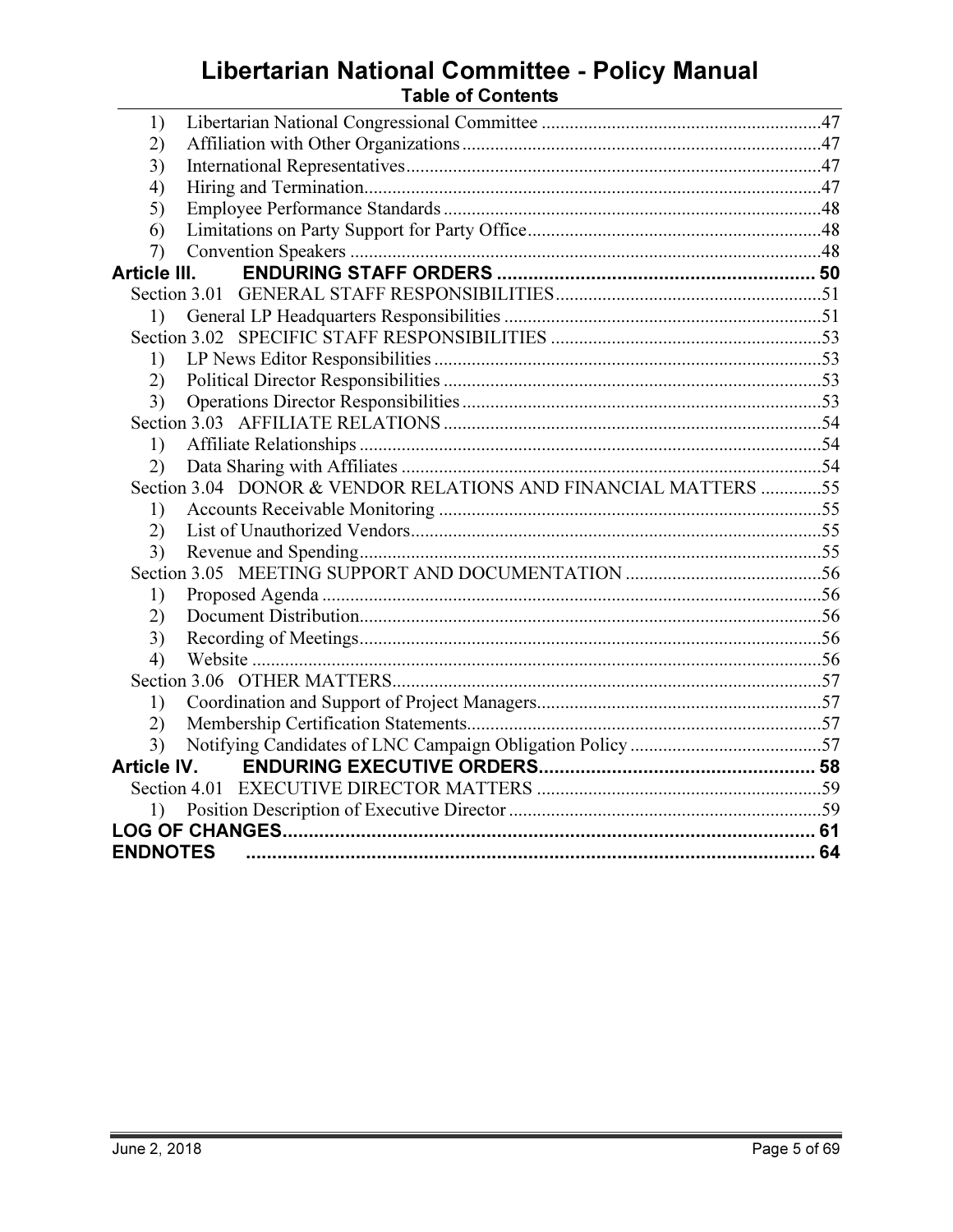# POLICY MANUAL OVERVIEW AND INTRODUCTION

An organization is subject to public law and such other rules it adopts to govern its operation. The rules governing the Libertarian National Committee, Inc. are as follows and supersede each other in the order listed:

- Corporate Charter: The legal instrument conforming to state and federal laws. The Libertarian National Committee, Inc. is incorporated in the District of Columbia and is subject to its laws.
- Bylaws: Prescribe how the organization shall function. They may not be suspended, except for clauses that provide for their own suspension or clauses clearly in the nature of rules of order.
- Special Rules of Order: Relate to rules for orderly transaction of business that differ from those contained in the adopted parliamentary authority.
- Rules of Order: Relate to orderly transaction of business. These are usually contained in the adopted parliamentary authority, which in our case is the current edition  $(11<sup>th</sup>)$  of Robert's Rules of Order, Newly Revised (RONR).
- Standing Rules: Relate to details of administration. They are adopted as the need arises. Special categories of Standing Rules include:
	- o Staff Orders orders to staff by the Libertarian National Committee; and
	- o Executive Orders orders to staff by the Chair.

This Policy Manual is a compilation of the rules governing the Libertarian National Committee, Inc. not already reflected in its corporate charter, bylaws or rules of order.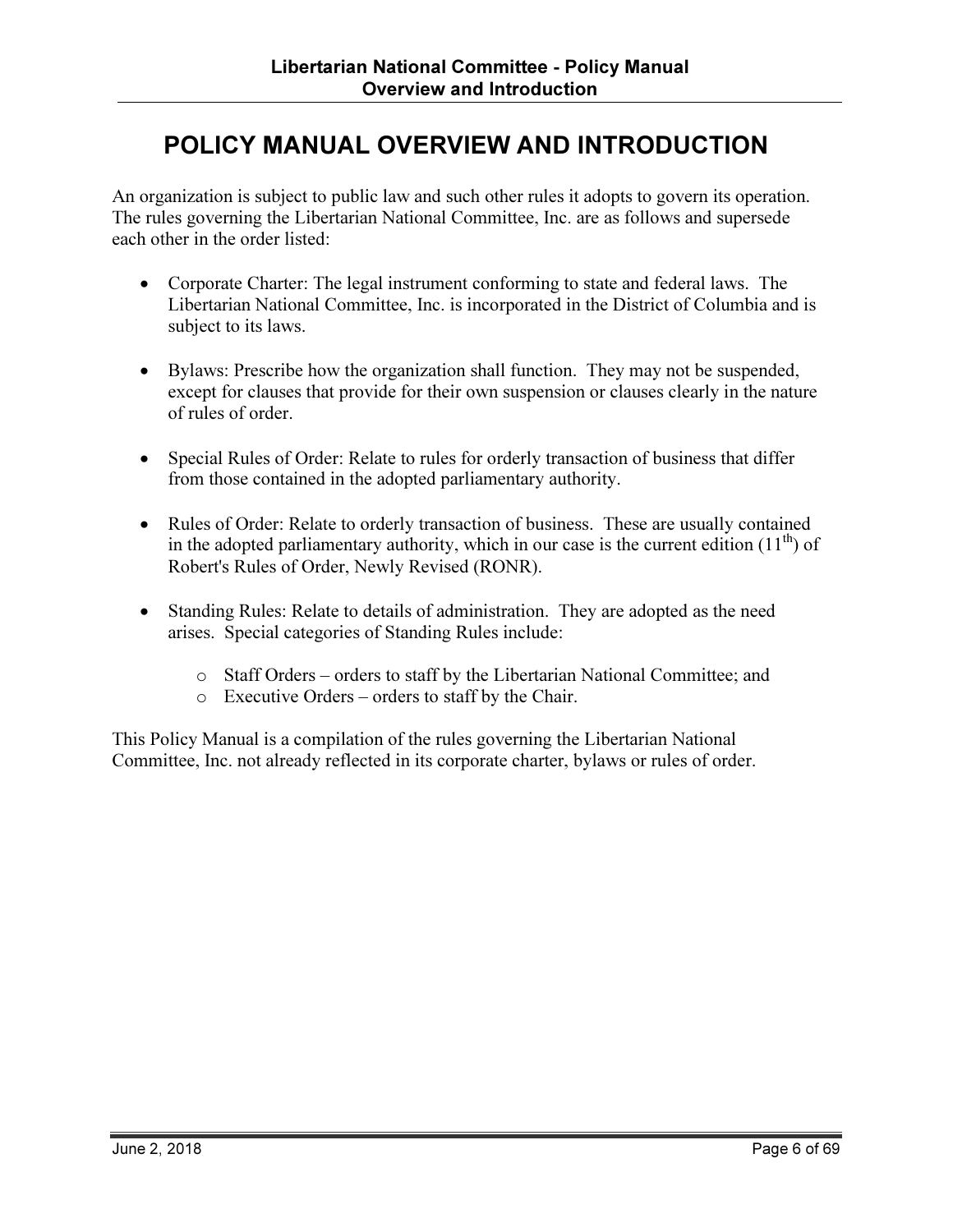# TERMS AND DEFINITIONS

The following terms may be used throughout this document<sup>1</sup>:

"Constituent" is anyone who has paid money to the LNC in the past, regardless of whether he or she signed the certification, along with all individuals who have requested information from the national party (aka inquiries).

"ED" is Executive Director

"LNC" is Libertarian National Committee

"LNC Members" are Officers, At-Large members, and Regional Representatives

"LPHQ" is Libertarian Party Headquarters

"LP News" is Libertarian Party News

"Party Platform" or "Platform" is the Platform of the Libertarian Party

"Project" is any activity that is neither a core activity nor required to perform a core activity. The categories of such projects are:

- Perpetual, such as candidate support;
- Long-term (i.e. without a clear end date), such as branding;
- Short-term (i.e. with a distinct completion date), such as implementation of an accounting system; or
- Intermittent (i.e. occurring periodically), such as acquiring lists of registered voters

"Renewal Period" for an individual is the period commencing with the first membership renewal appeal sent to that individual until the receipt of a contribution sufficient to extend that individual's benefits lapse date.

 "Reserve" is calculated as the total cash balance less the sum of all restricted funds and accounts payable at month end.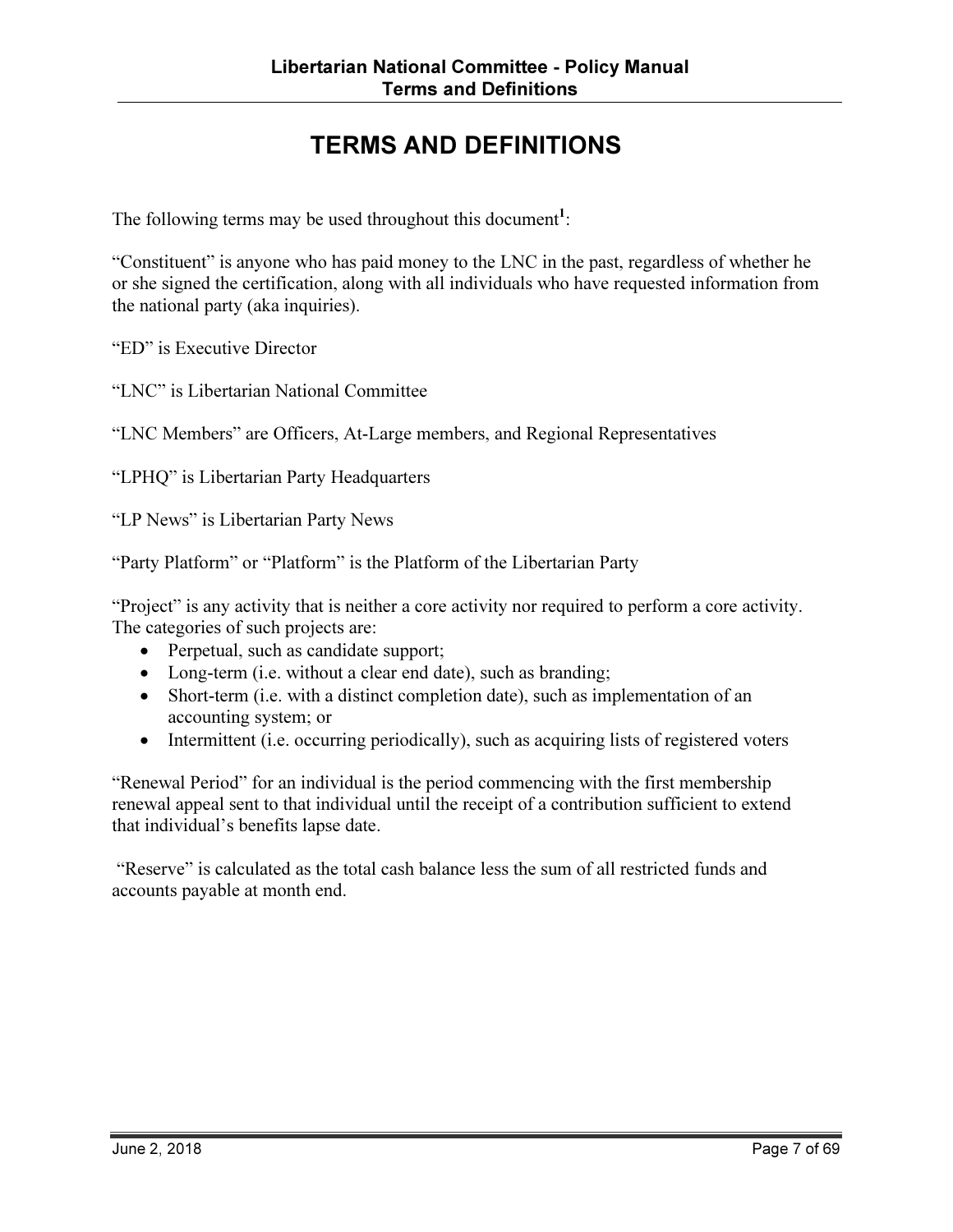# Article I. SPECIAL RULES OF ORDER

Special Rules of Order are rules for orderly transaction of business (i.e. relating to parliamentary procedure) that differ from those contained in the adopted parliamentary authority. They are superseded only by the Bylaws, the Corporate Charter and any applicable procedural rule prescribed by federal, state or local law, unless the rules in such documents specifically provide for their own suspension.

A special rule of order may be adopted, amended, rescinded or suspended. Adoption, amendment, or rescission requires either (a) a two-thirds vote with previous notice or (b) a vote of a majority of the entire membership of the Libertarian National Committee. Suspension requires a two-thirds vote of the Libertarian National Committee. Rules that have their application outside of the session which is in progress cannot be suspended, but can be rescinded or amended.<sup>2</sup>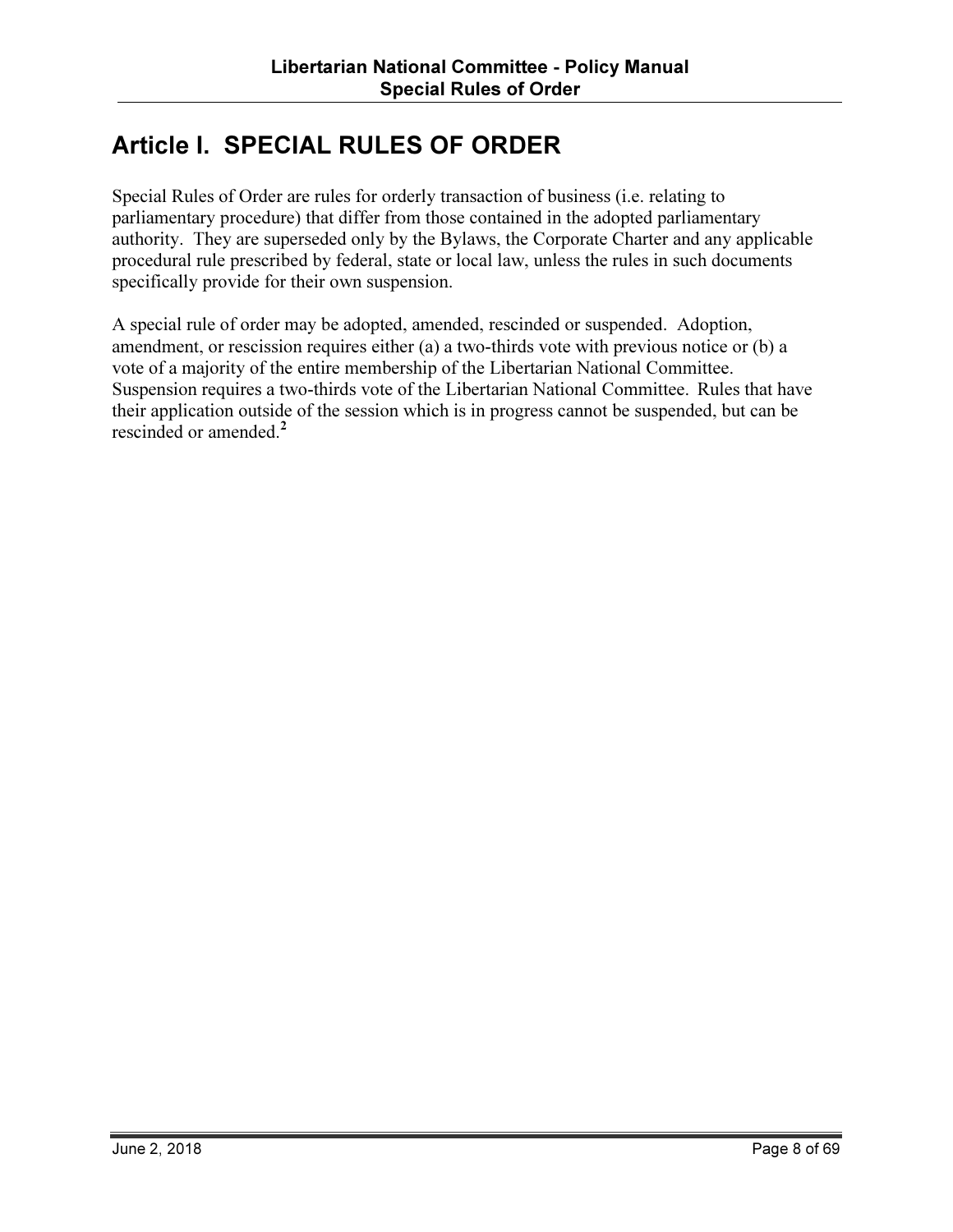# Section 1.01 GENERAL DELEGATION OF AUTHORITY

#### 1) Participation by LNC Alternates at Meetings

Free substitution of Alternates for Regional Representatives at LNC meetings is permitted.<sup>3</sup>

#### 2) Proposed Agenda

The Chair shall propose an agenda for each session of the LNC.<sup>4</sup>

#### 3) Executive Committee

The Executive Committee shall exercise all powers of the LNC between LNC meetings except for the addition, deletion, or amendment of the LNC policy manual or amendment of the budget beyond the limits specified elsewhere in this Policy Manual. Notwithstanding, the LNC reserves the right to exercise its authority through electronic mail ballots. $5$ 

#### 4) Document Maintenance

The Secretary shall maintain a complete copy of this Policy Manual.

The Secretary is authorized to propose corrections to formatting, spelling, grammar, capitalization, punctuation, article and section designations, cross-references, and such other technical and conforming changes as may be necessary to the Policy Manual, provided such changes would have no effect on the meaning of the adopted Terms, Definitions, Rules, and Orders.

The Secretary may propose adding or amending annotations in the form of endnotes and introductory language to provide relevant references to authoritative statutes, the Party's Corporate Charter and Bylaws, the parliamentary authority, and explanations as to how Special Rules of Order differ from the parliamentary authority.

The Secretary shall promptly submit such proposals to the LNC, along with any written opinions provided by the Party's parliamentarian. These proposals shall be considered adopted thirty days thereafter or upon the close of the next LNC meeting, whichever is sooner. The LNC may veto such proposals by majority vote prior to adoption.

The LNC reserves the right to also propose and adopt non-substantive, as well as substantive, changes.<sup>6</sup>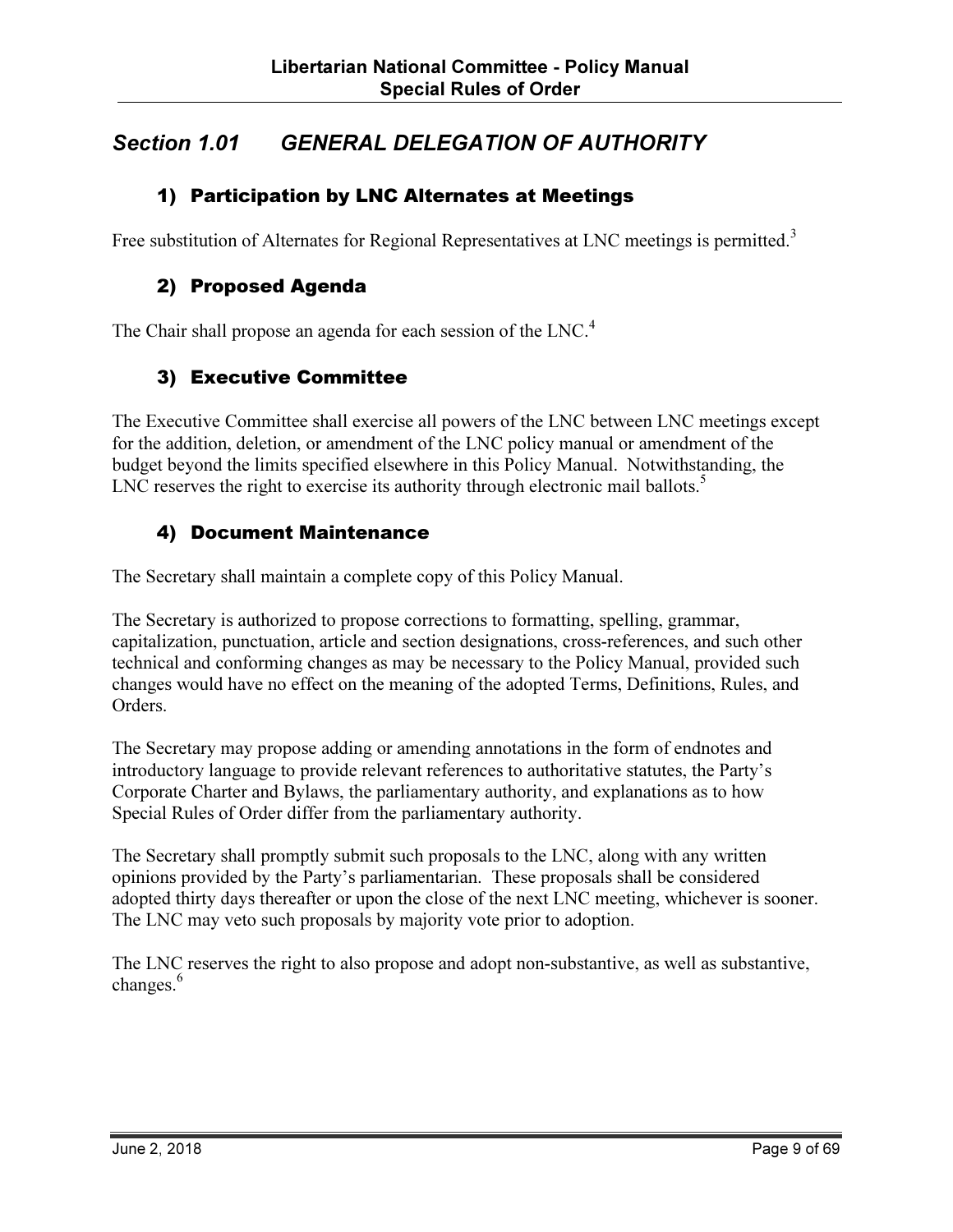# Section 1.02 MEETINGS

#### 1) Previous Notice

An LNC Member may satisfy by either one of two methods the requirement of giving previous notice of his or her intention to introduce an original main motion<sup>7</sup> at the next session:

- announcing this intention at the previous session in the presence of a quorum, providing an accurate and complete statement of purport, such notice to be taken note of in the minutes; or
- send the complete language of the motion to the entire LNC by e-mail at least 14 days prior to the session.<sup>8</sup>

#### 2) Format of Proposed Agenda

The proposed agenda shall be in the following format<sup>9</sup>:

- Opening Ceremony
	- o Call to Order
	- o Opportunity for Public Comment
- Housekeeping
	- o Credentials Report and Paperwork Check
	- o Adoption of Agenda
	- o Report of Potential Conflicts of Interest
- Officer Reports
	- o Chair's Report
	- o Treasurer's Report
	- o Secretary's Report
- Staff Reports
- Counsel's Report
- Regional Reports (supplements to printed reports)
- Committee Reports
	- o Reports of Standing Committees
	- o Reports of Special Committees
- Unfinished Business and Items Postponed from Previous Meeting
- New Business
	- o with Previous Notice
	- o without Previous Notice
- Closing Ceremony
	- o Announcements
	- o Opportunity for Public Comment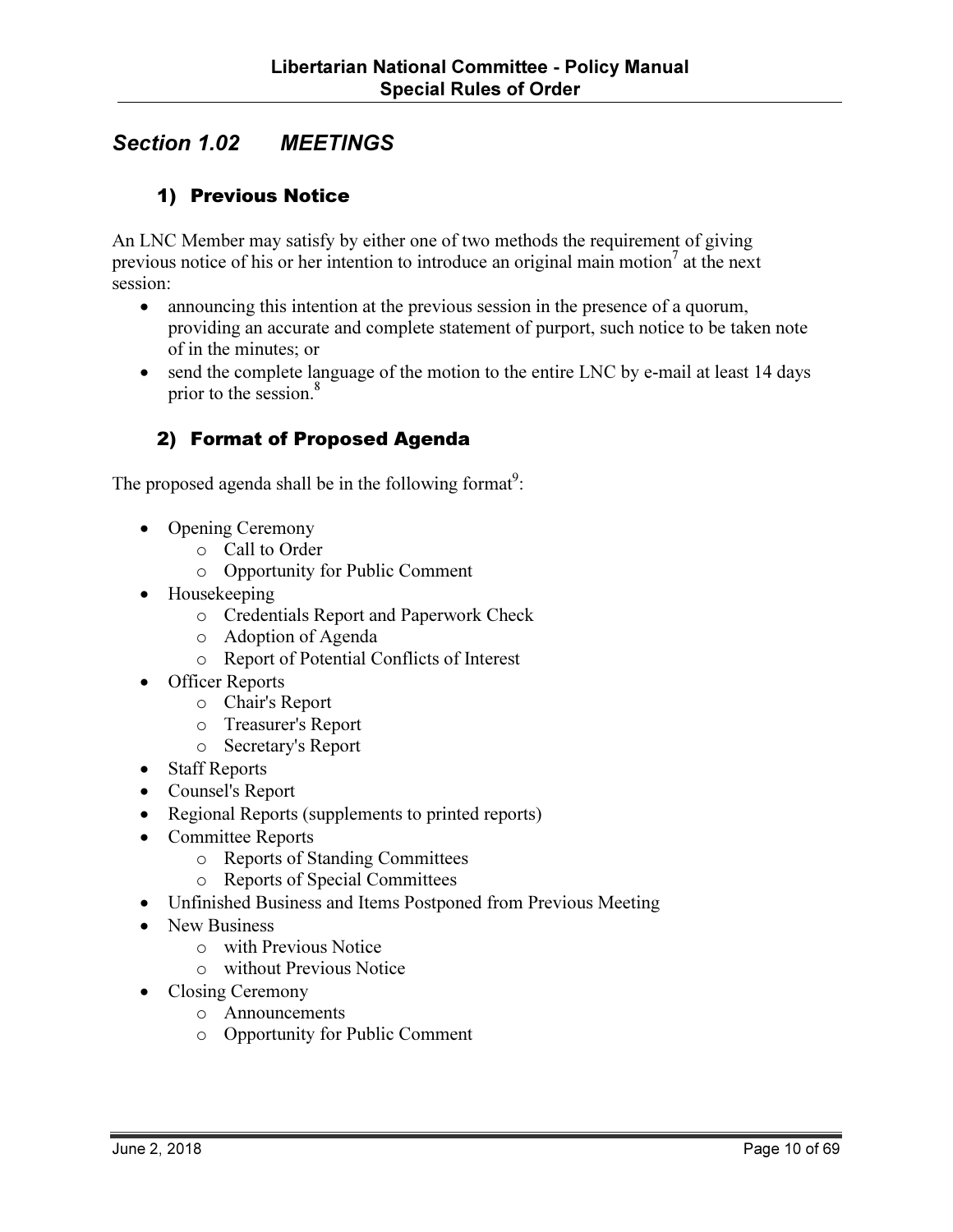#### 3) Agenda Changes

Changes in the placement of items on the agenda may be made by majority vote; this includes those items placed on the agenda by two-thirds approval.<sup>10</sup>

#### 4) Open Meetings

LNC meetings are open to Party members, except while in Executive Session. However, participation is not permitted except by majority vote of the committee.<sup>11</sup>

#### 5) Executive Sessions  $^{12}$

The LNC may enter into Executive Session only in compliance with this special rule of order. $13$ 

The motion to enter Executive Session must list all reasons for doing so. If the list of reasons is solely comprised of the identified topics listed below, a majority of LNC Members voting is required for passage.

- Legal matters (potential, pending, or past)
- Regulatory and compliance matters (potential, pending, or past)
- Contractual compliance
- Personnel matters (including evaluation, compensation, hiring, or dismissal)
- Board self-evaluation
- Strategic issues (only those requiring confidentiality)
- Negotiations (potential, pending, or past)

Other topics require a two-thirds vote of LNC.<sup>14</sup>

No action can be taken while in Executive Session.<sup>15</sup> Discussion of action which may be taken in Open Session can occur.<sup>16</sup>

No recording shall be made or minutes taken of the following topics:

- Legal matters (potential, pending, or past)
- Regulatory and compliance matters (potential, pending, or past)
- Contractual compliance
- Personnel matters (including evaluation, compensation, hiring, or dismissal)
- Board self-evaluation

Recordings shall be made and minutes taken of the following topics. However, such recordings and minutes shall only be made available to members of the LNC until such time as the LNC – by a two-thirds vote – incorporates such recordings and minutes into its public records. Nothing in this section shall require the LNC to ever make these records public:

• Strategic issues (only those requiring confidentiality)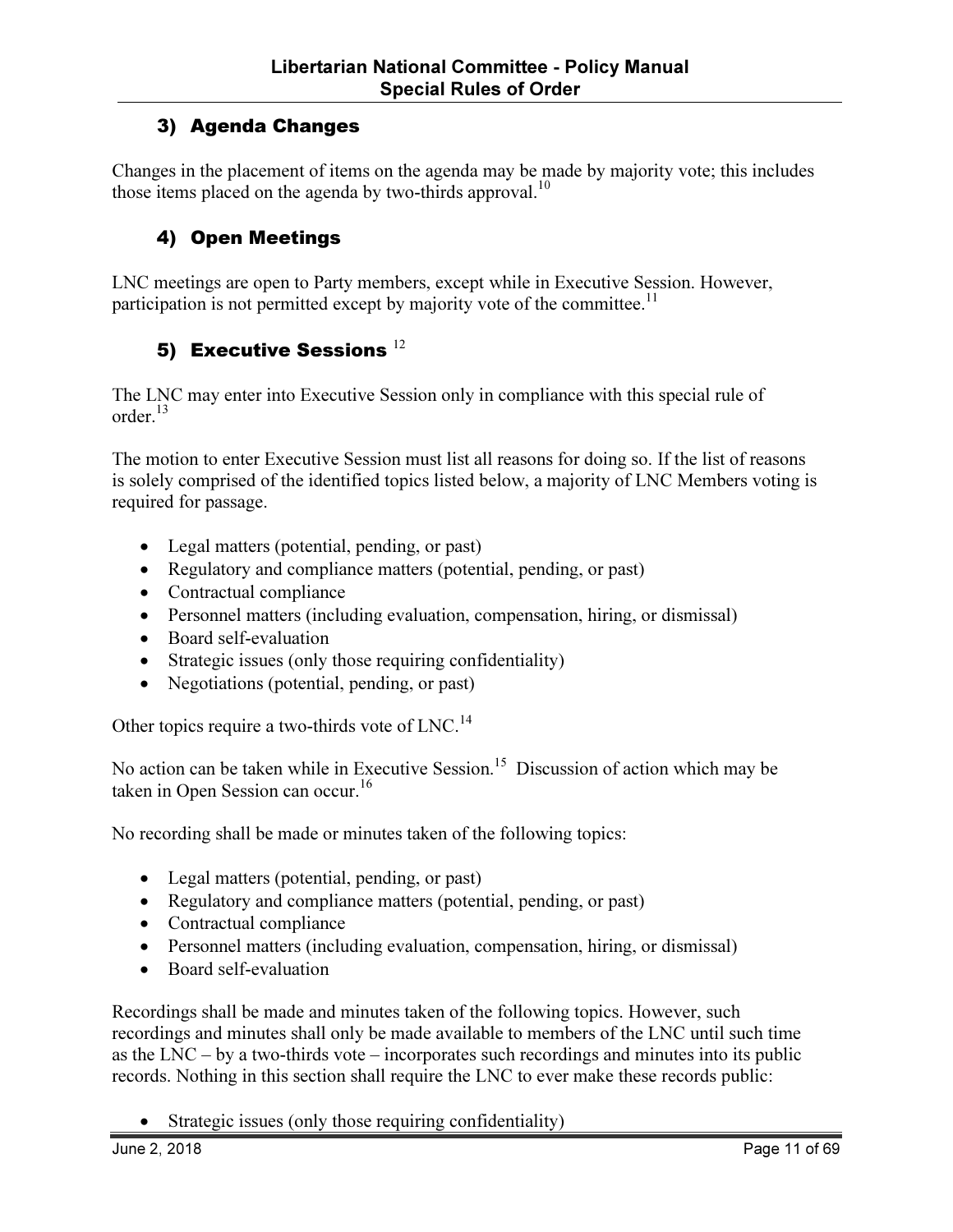• Negotiations (potential, pending, or past)

Recordings shall be made and minutes shall be taken on any other topic. Immediately upon return to Open Session, the LNC may by a majority vote order its destruction or – by a twothirds vote – incorporate such recordings and minutes into its public records. Nothing in this section shall require the LNC to ever make these records public.<sup>17</sup>

Any LNC Member who is unwilling to commit to maintaining confidentiality regarding any particular Executive Session is obligated to excuse himself or herself from the entire Executive Session and to request that the Secretary note his or her absence from the Executive Session in the minutes of the meeting.<sup>18</sup>

A participant in an Executive Session may publicly disclose information discussed in Executive Session, if the same information is publicly available from other sources, not as the result of a participant's misconduct, and the participant does not reveal that it was discussed in Executive Session;<sup>19</sup> or the LNC, and all the participants in the Executive Session,<sup>20</sup> first consent to its release.

#### 6) Meeting Minutes

In addition to the requirements articulated by RONR, the meeting minutes shall include the following:

- Any disclosure of a conflict of interest by an LNC Member shall be noted in the minutes of the subsequent LNC meeting, citing the individual and pertinent details needed to identify the conflict of interest $^{21}$
- The following aspects of each mail ballot conducted since the prior meeting and reported by the Secretary at that meeting:
	- o the complete text of the motion,
	- o the names of the co-sponsors,
	- o the dates of the initiation and completion of the balloting, and
	- $\circ$  the roll of those voting on the motion.<sup>22</sup>

Meeting minutes for LNC electronic meetings or face-to-face meetings involving travel to a single site may be promoted from draft status to official during the time between LNC meetings as follows<sup>23</sup>:

- Draft minutes shall be mailed or emailed to all LNC Members not more than 15 days after each meeting.
- Corrections, clarifications, and changes to the draft minutes may be submitted for the Secretary's consideration for a period of 15 days following the distribution of the draft minutes. The Secretary shall distribute an updated version of the draft minutes not later than 7 days following the end of that submission period.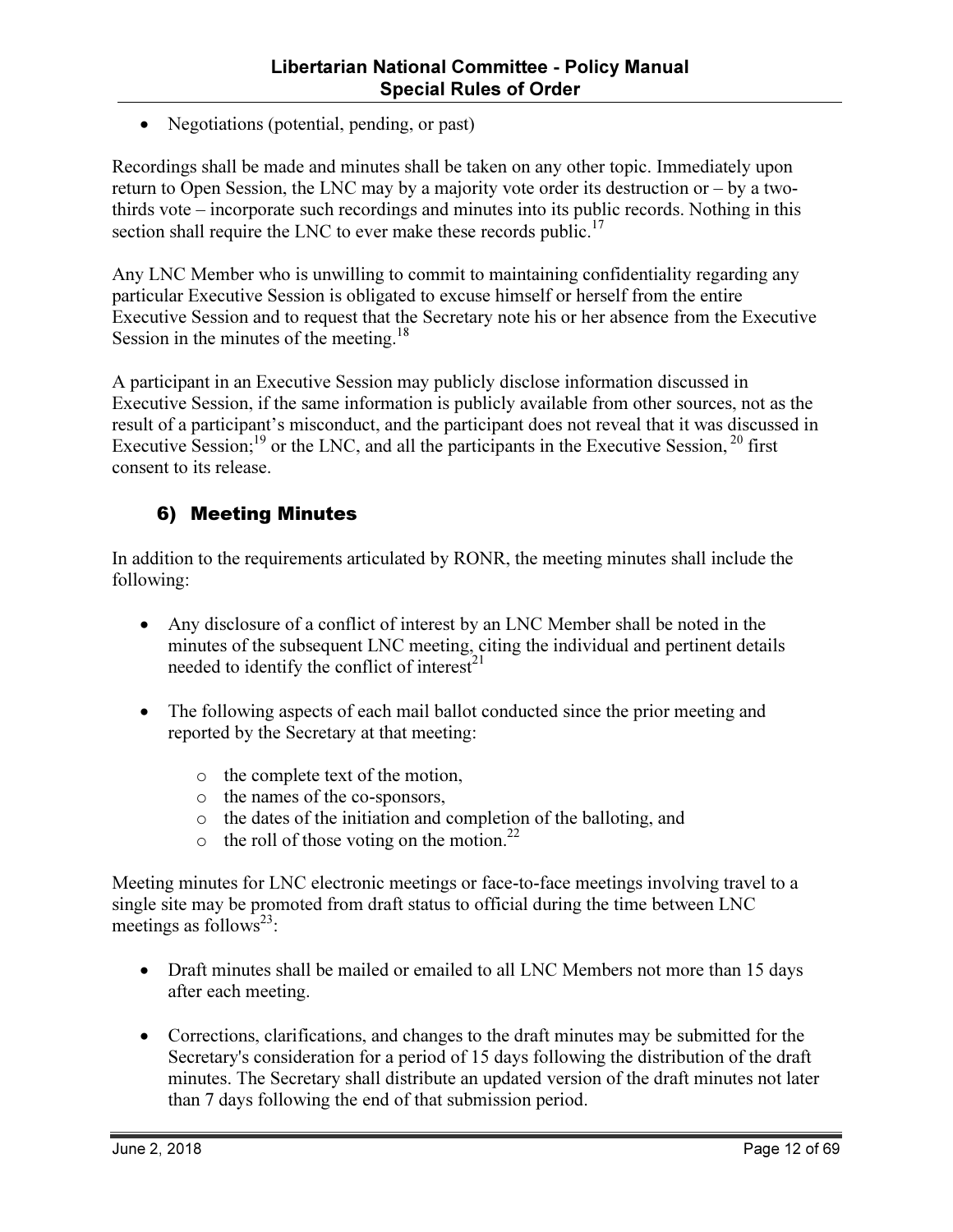- The updated version shall be deemed official if no LNC Member challenges the content to the Secretary within 7 days of the distribution of the updated version. These provisions are void if the Secretary fails to distribute the draft minutes of a meeting within 15 days after that meeting, or fails to distribute an updated version as described above.
- The Secretary shall send an official copy of meeting minutes to staff within 7 days of the promotion of those minutes from draft to official status.

Meeting minutes for Executive Committee meetings may be promoted from draft status to official during the time between Executive Committee meetings as follows:

- Draft minutes for Executive Committee meetings shall be emailed to all LNC Members not more than 7 days after each meeting.<sup>24</sup>
- Absent objection from an Executive Committee member who attended the meeting, the minutes shall be deemed to be approved 14 days after their distribution.<sup>25</sup>
- Executive Committee minutes shall be distributed to all LNC Members and alternates within 7 days of such approval.
- The Secretary shall send an official copy of meeting minutes to staff within 7 days of the promotion of those minutes from draft to official status.

#### 7) Electronic Meetings

- a) The term "electronic meeting" within these electronic meeting rules shall be construed to include teleconferences and videoconferences.
- b) The term "committee" within these electronic meeting rules shall be construed to include both the LNC (as the board of the Libertarian Party) as well as committees.
- c) All videoconferences will be conducted via the Adobe Connect (Citrix) service, or via Zoom (zoom.us). These two services are hereinafter referred to as Electronic Meeting Provider(s).
- d) Electronic meetings may be called by either:
	- The committee Chair, or
	- 1/3 of the committee members or 2 committee members, whichever is greater. However, the call of an electronic meeting can be canceled if a majority of the committee members email a cancellation request to the entire committee prior to the scheduled time of the meeting.
- e) Each committee member calling for an electronic meeting must do so by emailing the entire committee and specifying the date of the meeting, time of the meeting, meeting link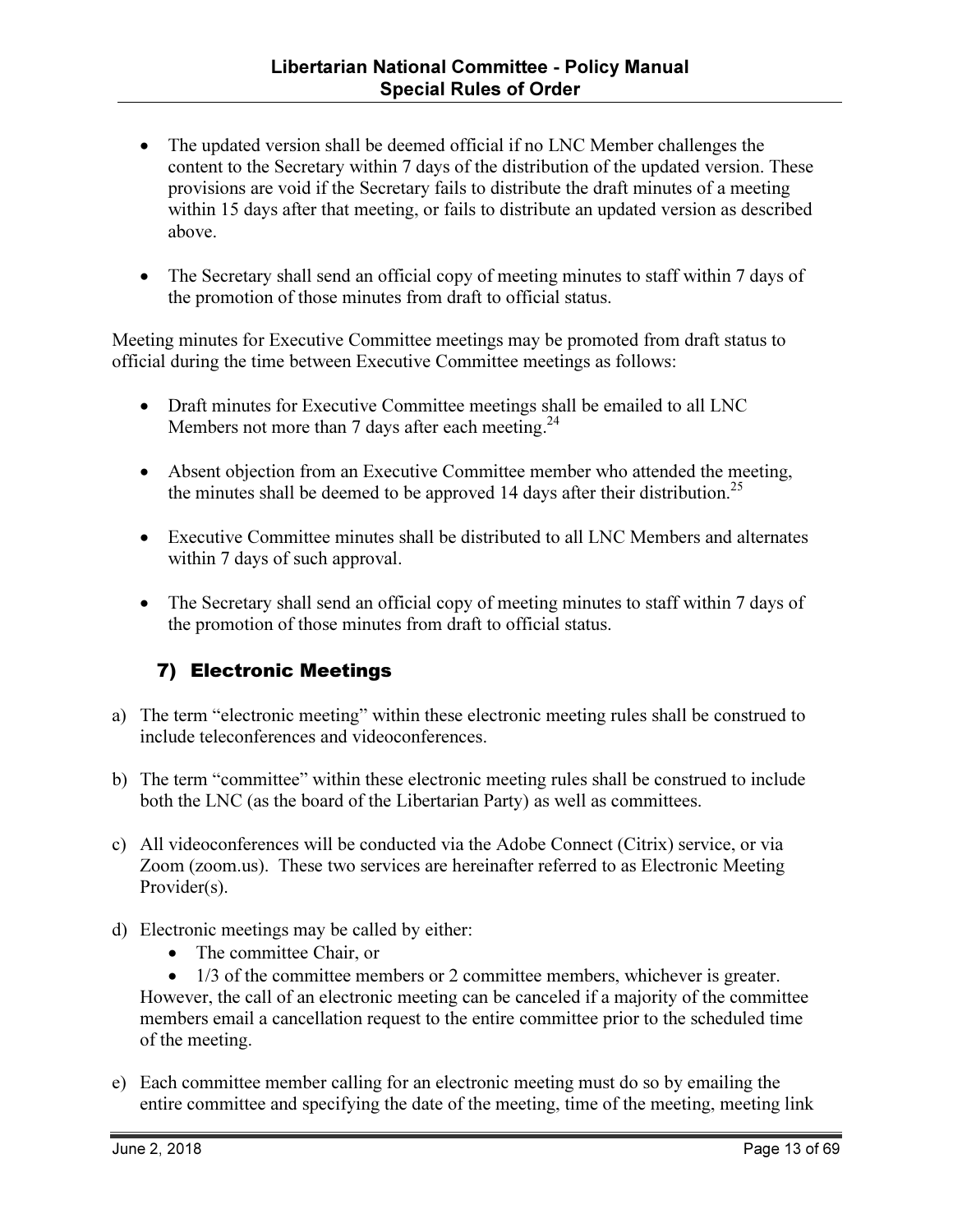#### Libertarian National Committee - Policy Manual Special Rules of Order

including the identity of the Electronic Meeting Provider, and the topic(s) to be addressed. Meetings must be so called no fewer than 2 days in advance for committees with fewer than 10 members, or 7 days in advance for committees with 10 or more members. These time limits do not apply to the LNC's Executive Committee, the LNC's Advertising and Publications Review Committee, or the Judicial Committee.

- f) For electronic LNC meetings, messages calling or vetoing a meeting must be sent on the LNC-Business email list.
- g) When a sufficient number of people have issued a call for an electronic meeting, the committee Chair or Secretary shall issue a notice of the meeting to each member and alternate of the committee. In addition to the standard notice content, the meeting notice shall describe how to participate in the meeting.
- h) Each participant must provide his own equipment and connectivity, including but not limited to any computer, internet access, web camera, microphone, earphones, or telephone. Members and alternates have the right to participate in an electronic meeting by telephone, however they should use a computer connection if feasible so as to be able to more fully use the Electronic Meeting Provider features. The organization is not responsible for providing a central location for physical attendance of an electronic meeting. For face-to-face meetings, electronic participation is not allowed.
- i) Each participant must accurately identify himself by name when joining the meeting. Videoconference participants other than members or alternates of the committee must precede their sign-in name with "zz" (or the group administrator shall do so) so as to group them at the end of the alphabetical participant list.
- j) Electronic meeting participants must try to eliminate, as much as possible, background noise, echoes, and call waiting interruptions. Participants shall not place their telephone connection on hold if the system has music or messages playing while in that mode.
- k) All participants legally consent to having the meetings recorded, should the committee opt to do so.
- l) Electronic meetings are special meetings such that only the topics listed in the call of the meeting may be considered during the meeting.
- m) For original main motions, the committee Chair or Secretary shall document the time at which the vote tally was announced. A person eligible to vote who was present during the debate of the motion but who lost his connection to the meeting may still reconnect to the meeting and cast his vote on the motion no more than 5 minutes after the announcement of the vote tally.
- n) If the committee permits, participants other than members or alternates of the committee may observe videoconferences using the Electronic Meeting Provider (and not by a tollfree number) with their web cameras off and their microphones muted.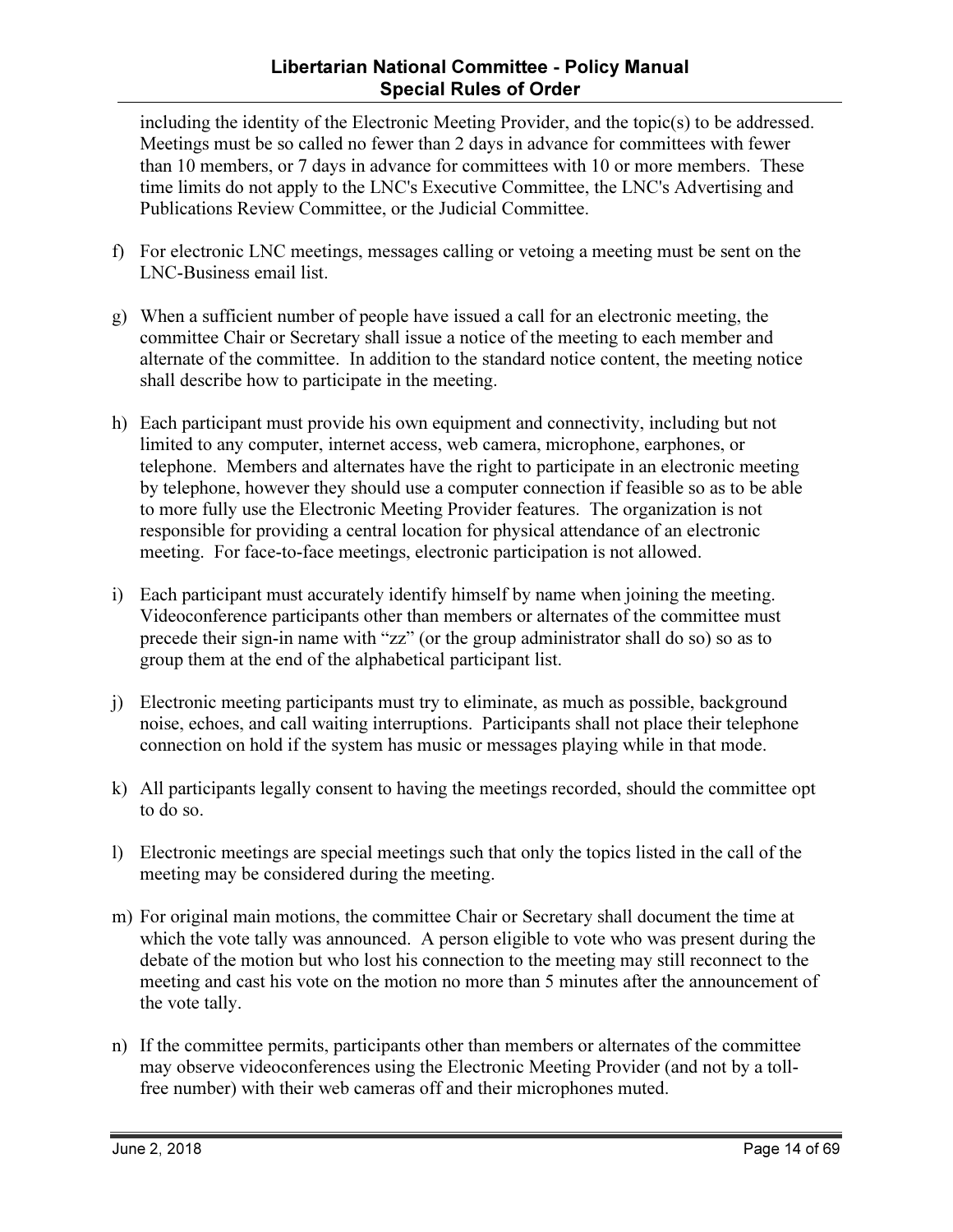- o) The LNC Secretary shall promulgate these rules to all members/alternates of each committee upon notice of their election or appointment.
- p) Arrangements for use of the Electronic Meeting Providers must be made through the LNC Secretary who may be required to be present to administer the meeting which might limit available days for use.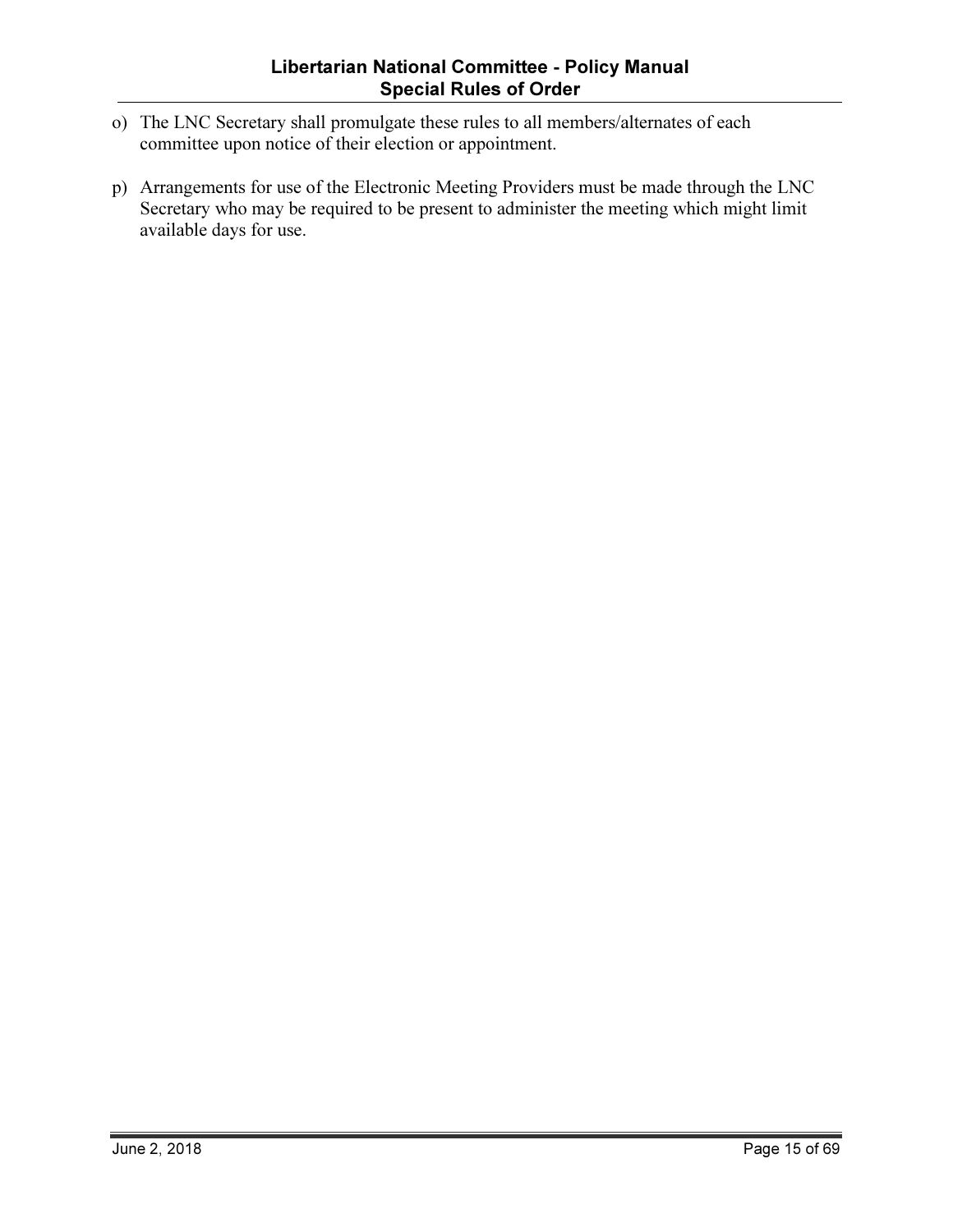# Section 1.03 COMMITTEE APPOINTMENTS AND TERMS OF **OFFICE**

# 1) Committee Appointments  $^{26}$

| Committee<br><b>Name</b>                  | rnese commutees have special appointment procedures as follows.<br><b>Size</b>                                                                                                               | <b>Member Selection</b>                                                                                                                                                                                              | <b>Chair Selection</b>                                                                                                  |
|-------------------------------------------|----------------------------------------------------------------------------------------------------------------------------------------------------------------------------------------------|----------------------------------------------------------------------------------------------------------------------------------------------------------------------------------------------------------------------|-------------------------------------------------------------------------------------------------------------------------|
| Advertising $\&$<br>Publication<br>Review | No more than five, all LNC<br><b>Members or Alternates</b>                                                                                                                                   | <b>LNC</b>                                                                                                                                                                                                           | * Committee Selected                                                                                                    |
| Affiliate<br>Support<br>Committee         | Seven members                                                                                                                                                                                | Committee Chair selected<br>by LNC Chair; three LNC<br><b>Regional Representatives</b><br>or Alternates selected by<br>the Committee Chair; three<br>members selected by<br>Libertarian State<br>Leadership Alliance | <b>LNC</b> Chair selects<br>from pool of LNC<br>At-Large, LNC<br>Regional<br>Representatives, and<br>the LNC Vice-Chair |
| Audit $^{27}$                             | One non-officer LNC Member<br>and two non-LNC Members                                                                                                                                        | Non-officer LNC members                                                                                                                                                                                              | * Committee Selected                                                                                                    |
| Awards                                    | Five members, including up to<br>2 non-LNC members                                                                                                                                           | $LNC$ – Each cycle strive to<br>keep 2 members of past<br><b>Awards Committee</b>                                                                                                                                    | * Committee Selected                                                                                                    |
| <b>Ballot Access</b>                      | Five party members, no less<br>than three of which shall be<br><b>LNC Members or Alternates</b>                                                                                              | LNC Members or<br>Alternates selected by LNC<br>using approval voting, non-<br>LNC members selected by<br>the LNC Chair                                                                                              | <b>LNC</b> Chair                                                                                                        |
| Candidate<br>Support<br>Committee         | Five LNC members or LNC<br>alternates and two non-LNC<br>members of the LP                                                                                                                   | LNC members elected by<br>the LNC; non-LNC<br>members appointed by the<br>LNC Chair based on<br>recommendations from the<br>LNC members of the<br>committee                                                          | * Committee Selected                                                                                                    |
| Convention<br>Oversight                   | Seven members, with a<br>minimum of four LNC<br>Members or Alternates, plus a<br>minimum of two non-LNC<br>members who are<br>recommended by the<br><b>Convention Oversight</b><br>Committee | LNC members selected by<br>the LNC, non-LNC<br>members selected by the<br>LNC Chair                                                                                                                                  | <b>LNC Chair Selected</b>                                                                                               |

These committees have special appointment procedures as follows: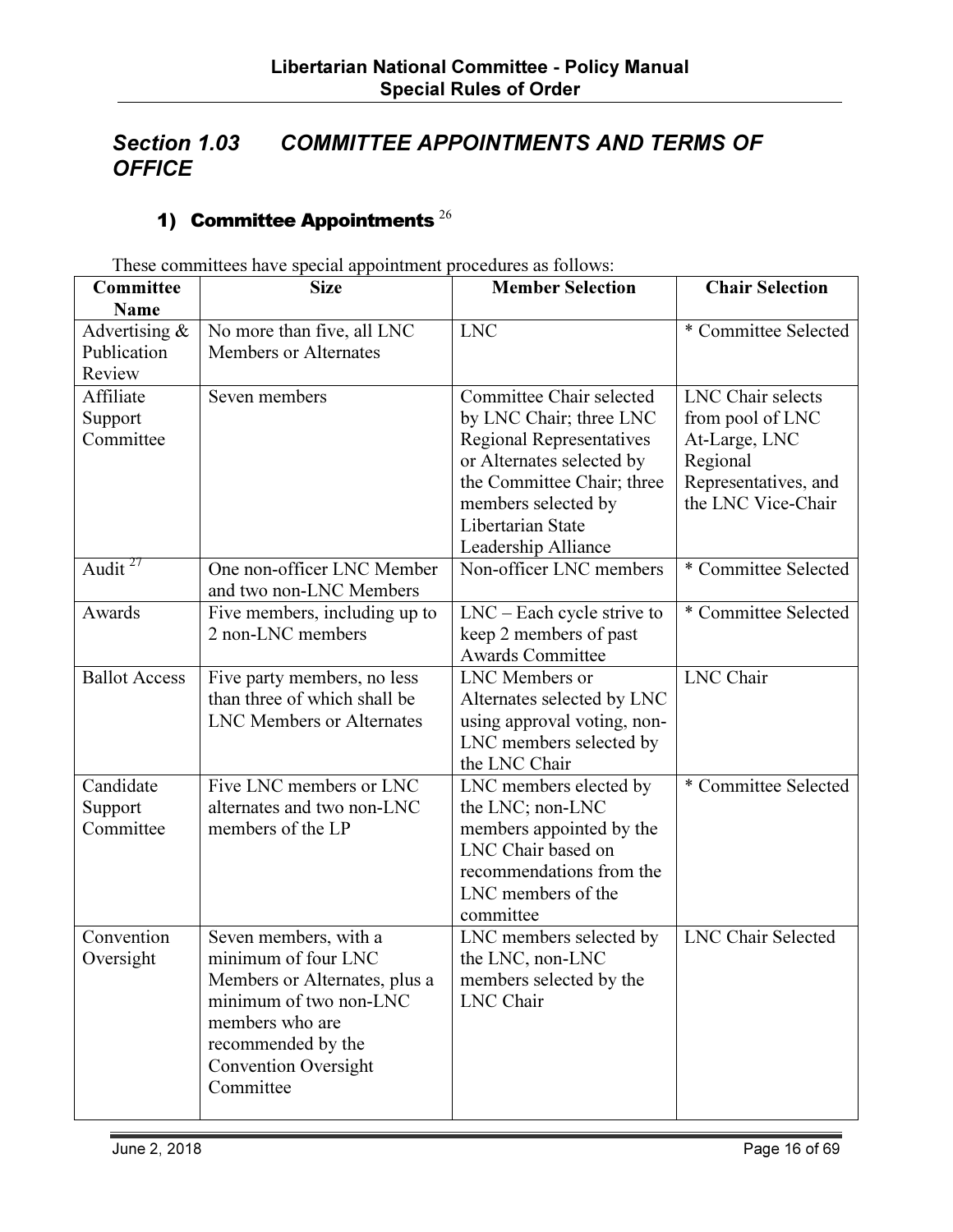#### Libertarian National Committee - Policy Manual Special Rules of Order

| Employment   | Three LNC Members or          | <b>LNC</b>               | * Committee Selected |
|--------------|-------------------------------|--------------------------|----------------------|
| Policy and   | Alternates other than the LNC |                          |                      |
| Compensation | Chair                         |                          |                      |
| Executive    | Four Officers + Any # of LNC  | <b>LNC</b>               | LNC Chair Selected   |
|              | Members                       |                          |                      |
| Historical   | Five Members                  | Committee Chair selected | <b>LNC</b>           |
| Preservation |                               | by LNC; remaining four   |                      |
| Committee    |                               | members selected by the  |                      |
|              |                               | Committee Chair          |                      |
| Information  | Two LNC Members or            | LNC Chair                | * Committee Selected |
| Technology   | Alternates, plus up to 5 non- |                          |                      |
| Committee    | LNC members who are           |                          |                      |
|              | recommended by the IT         |                          |                      |
|              | Committee                     |                          |                      |

\* See Section 1.03.4 below regarding interim chairs

#### 2) Committee Terms of Office

With the exception of the Convention Oversight Committee, the terms of office of all project managers, committee chairs, and committee members shall expire with the administration that appoints them, or when their successors are chosen, whichever occurs first. The term of office for the Convention Oversight Committee shall expire 90 days following the close of the convention.<sup>28</sup>

#### 3) Chair as Nonvoting Member of Committees

The Chair shall serve as a nonvoting member of all LNC created committees, except where specifically appointed to the committee as a voting member.<sup>29</sup>

#### 4) Interim Committee Chairs

The Chair shall have the authority to appoint an interim chair for all non-standing committees of the LNC which select their own permanent chair. The interim chair shall serve until a permanent chair is chosen by the committee.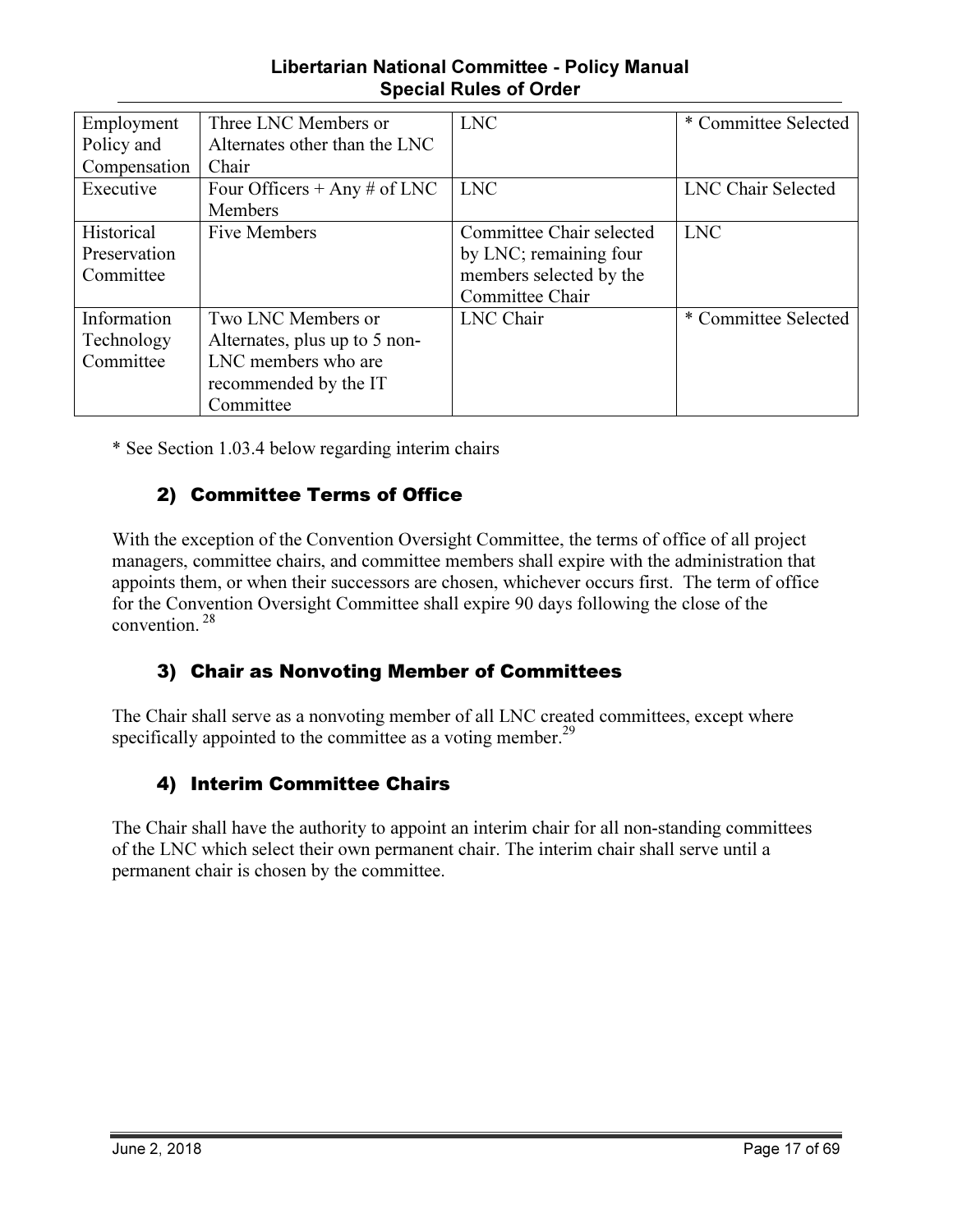# Section 1.04 ELECTRONIC MAIL BALLOT PROCEDURES

### 1) Electronic Mail Ballots  $30$

Electronic mail ballots shall not include an accompanying argument for or against passage of the motion. Notification of an electronic mail ballot shall be made by the Secretary by electronic mail. An LNC Member may change his or her vote on an electronic mail ballot, provided that the change is received by the Secretary by the deadline for return of ballots.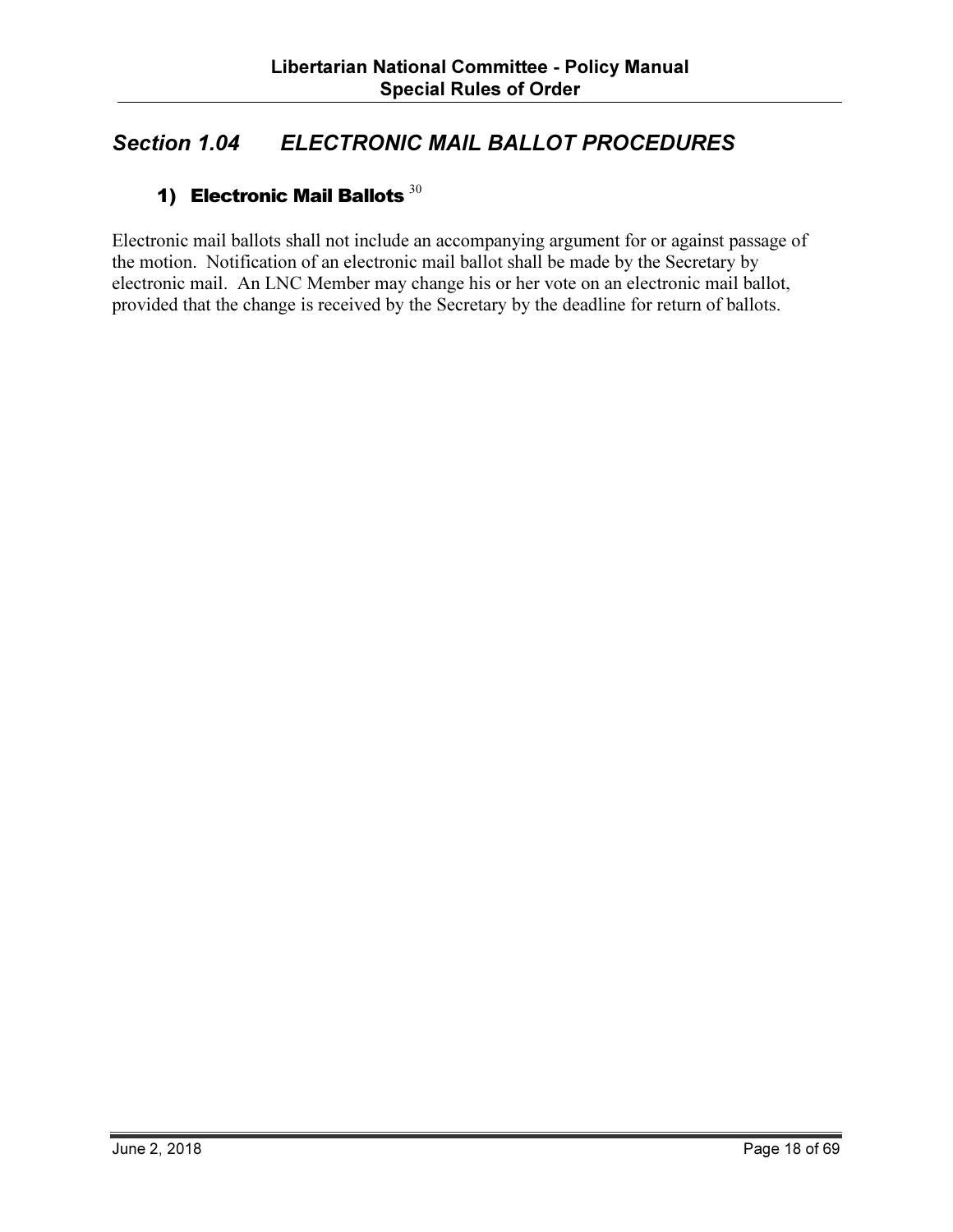# Section 1.05 OTHER SPECIAL APPROVAL PROCEDURES

#### 1) Budget

The budget may be amended at any time by a majority vote of the  $LNC<sup>31</sup>$  However, the Executive Committee is authorized to amend expense items within one budget area, as long as the total expense for that budget area is not increased.<sup>32</sup>

The Chair, with the consent of the Executive Committee, is authorized to make the following budget adjustments without LNC approval:  $33$ 

- Addition of lines for previously unbudgeted expenses, the total of which shall not exceed 1% of budgeted revenues
- An increase in a line for budgeted expense provided there is a corresponding reduction from the contingency fund.

The Chair, without the consent of the Executive Committee, is authorized to expend up to \$1,000 in discretionary funds within any (rolling) three month period, the total of which shall not exceed \$5,000 per term unless those expenditures are later ratified by the LNC.<sup>34</sup>

#### 2) Honorary Life Memberships

Honorary life memberships may be granted by a two-thirds vote of the LNC.<sup>35</sup>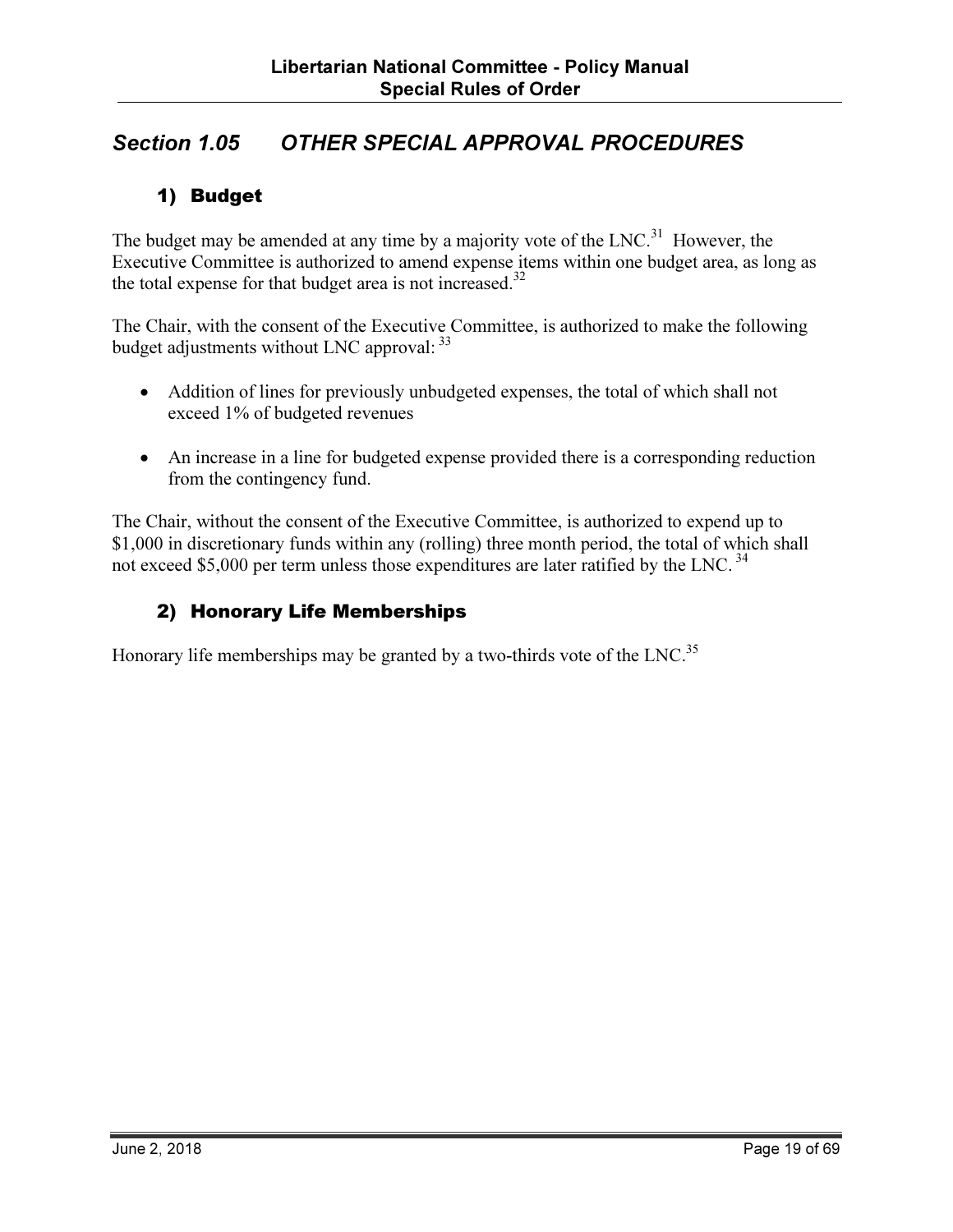# Article II. STANDING RULES

Standing Rules relate to details of administration. They are superseded only by the parliamentary authority, Special Rules of Order, Bylaws, the Corporate Charter and any applicable procedural rule prescribed by federal, state or local law, unless the rules in such documents specifically provide for their own suspension.

A standing rule may be adopted, amended, rescinded or suspended. Adoption requires a majority vote. Amendment or rescission requires either (a) a majority vote with previous notice or (b) without notice a two-thirds vote, or (c) a majority of the entire membership of the Libertarian National Committee. Suspension requires a majority vote of the Libertarian National Committee, but rules which have their application outside of the session which is in progress cannot be suspended.<sup>36</sup>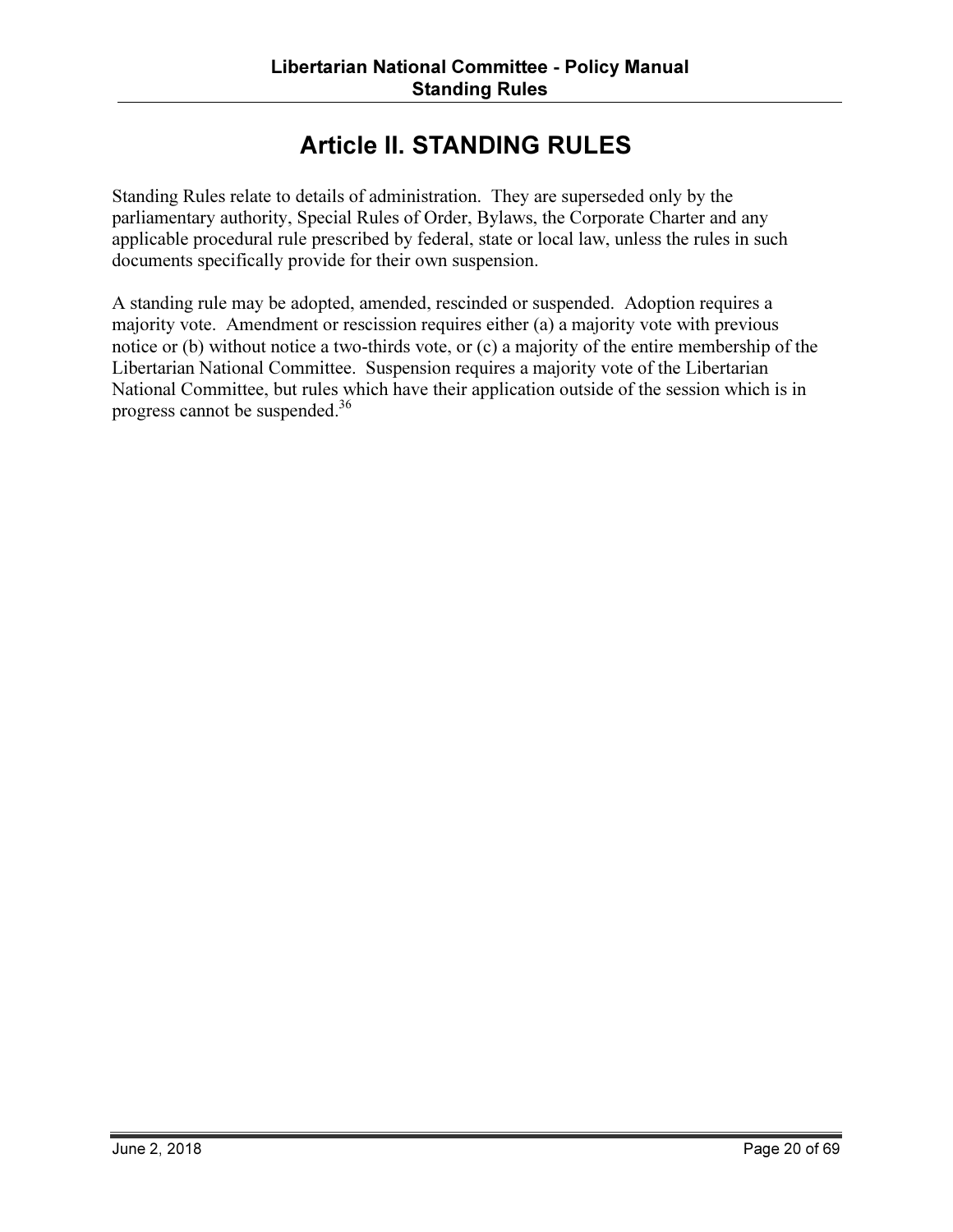### Section 2.01 OBLIGATIONS AMONG BOARD MEMBERS AND **STAFF**

### 1) Confidentiality

The officers, employees, agents, and members of the LNC shall not be personally liable for any debt, liability, or obligation of the Party, unless caused by his or her breach of confidentiality.

#### 2) Conflict of Interest

Each LNC Member and each Party officer or employee shall disclose to the LNC situations in which such person's own economic or other interests, or duties to others, might conflict with the interests of the Party in the discharge of his/her duties. Any such disclosure shall be made at the earliest opportune moment, prior to the discharge of such duties and clearly set forth the details of the conflict of interest, in a written disclosure statement provided to the Secretary. No LNC Member, Party officer or employee shall: (a) transact business with the Party unless the transaction is fair and equitable to the Party; or (b) use information gained in the discharge of Party duties to the disadvantage of the Party.

The Secretary shall maintain a register of all declared potential conflicts of interest by LNC members. This register will be presented and distributed to all LNC members at each regular LNC meeting.

#### 3) Employment Terms

Employment agreements shall require adherence to the Bylaws and policies adopted by the LNC as a condition of employment.

Employment agreements shall specify in writing that registering as delegate to any national party convention constitutes an immediate resignation of employment.

Employment agreements with bonus provisions must make the bonuses contingent on objectively-measured achievements.

Employment agreements with bonus provisions based on revenues shall exclude convention and bequest revenues.

Employment agreements with bonuses based on achievements during a period of time shall require that the employee be an employee of the Party on every day of that time period to be eligible for the bonus.

Employment agreements shall include information about any obligations by the LNC to pay moving and moving-related expenses. A maximum on the total amount of such expenses to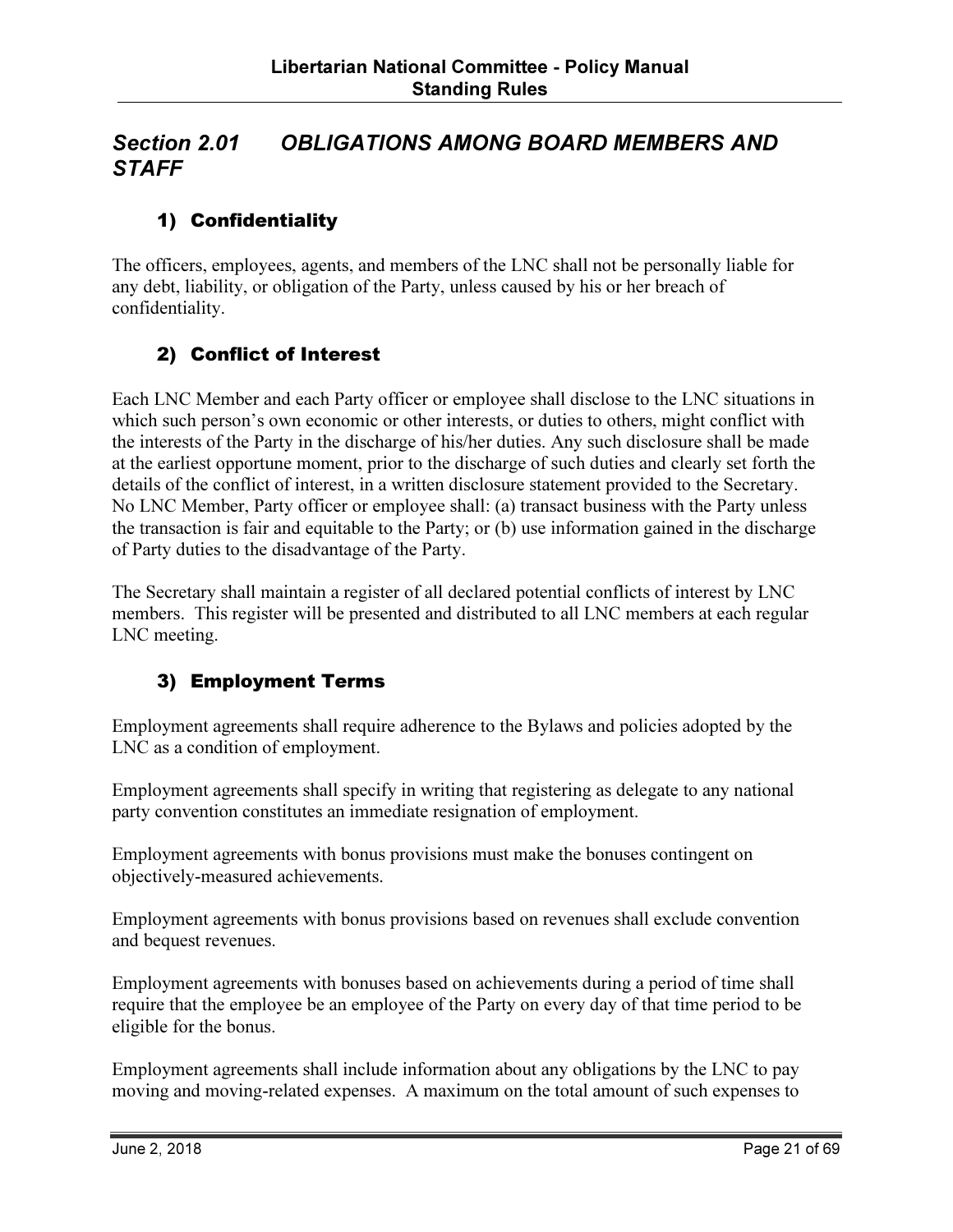be paid shall be specified. In addition, the specific expenses must be approved by the LNC chair.

No employee of the Party shall be a member or alternate of the LNC or any Bylaws-specified committee.<sup>37</sup> Any person employed by the Party shall be terminated immediately upon his or her acceptance of election or appointment to the LNC or any Bylaws-specified committee.

Except as otherwise authorized in this Policy Manual, no employee of the Party shall endorse, support, or contribute any money, use his or her title or position, or work as a volunteer, employee, or contractor to aid:

- any candidate for public office prior to nomination, or
- any candidate for Party office

This shall not preclude any Party employee from being a candidate for public office.

#### 4) Harassment and Offensive Behavior Prohibition

The Libertarian Party is founded on the key principles of liberty, responsibility, and respect. With that foundation, it is to be expected that libertarians treat each other with professional respect, thoughtful consideration, and fundamental decency. Violation of this expectation by members of the Party not only risks substantial legal penalties, it also undermines the very legitimacy of the Party and the honor of its members. Violation of this expectation by members of the LNC, whether towards other LNC Members or HQ staff, is therefore especially egregious. To prevent such inappropriate behavior, the following standards must be observed:

- All collective deprecation, whether alluding to sex, race, color, national origin, disability, age, religion, or any other protected category, must be avoided. Every person is a unique individual, and as the Libertarian Party is the Party of Individual Liberty, this injunction should doubly apply.
- Sexual harassment, like other forms of harassment, is prohibited. Sexual harassment includes unwelcome sexual advances, requests for sexual favors or any other conduct of a sexual nature when: (1) submission to the conduct is made either implicitly or explicitly a condition of employment; (2) submission to or rejection of the conduct is used as the basis for an employment decision affecting the harassed employee; or (3) the harassment has the purpose or effect of unreasonably interfering with the employee's work performance or creating an environment that is intimidating, hostile or offensive to the employee.
- Any behavior, whether verbal or physical, that clearly offends a reasonable person libertarian or not – must be avoided. Libertarianism is a philosophy of respect for the individual, and must not be presented as being in harmony with behavior generally regarded as offensive.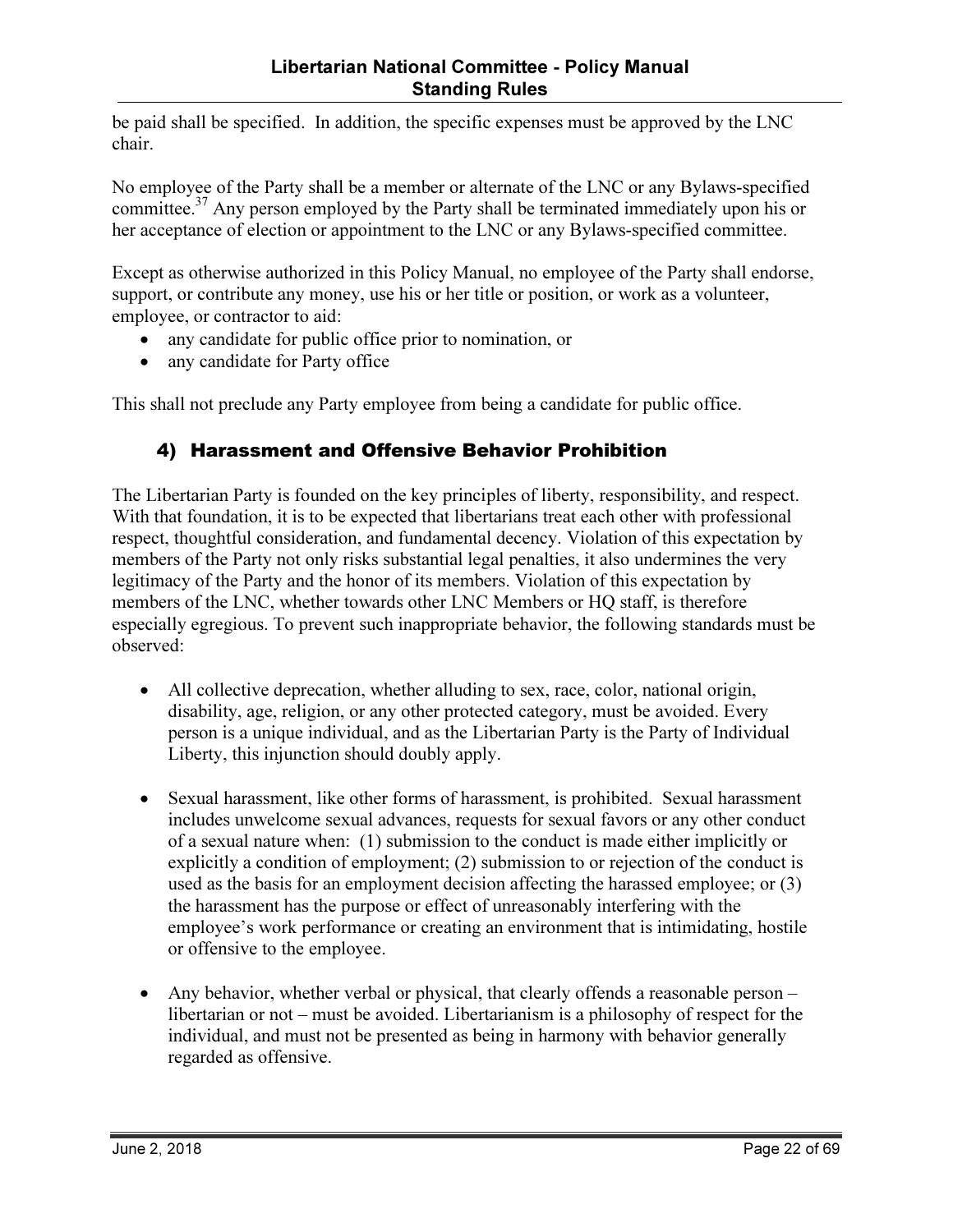• Any interaction which might be interpreted as abusing the apparent employeremployee relationship must be avoided. This applies to interactions of LNC Members with staff, and is to be extended to interactions with any consultant hired by the LNC.

You must exercise your own good judgment to avoid any conduct that may be perceived by others as harassment. The following conduct could constitute harassment:

- unwanted physical contact
- racial or sexual
- epithets
- derogatory slurs
- off-color jokes
- sexual innuendoes
- unwelcome comments about a person's body
- propositions
- leering
- unwanted prying into a person's private life
- graphic discussions about sexual matters
- suggestive behavior, sounds, gestures or objects
- threats
- derogatory posters, pictures, cartoons or drawings

As a rule of thumb, if you think it might be offensive, it probably is.

Toward ensuring that all LNC Members are thoroughly familiar not only with this policy but also the ramifications of it, they must participate in a standard program of exposure to the issues raised by these concerns. The Chair is responsible to select the content of this training program, in consultation with Counsel, and participation should be arranged at the earliest practicable opportunity after the person becomes an LNC Member.

Any agreement that the LNC enters into with an affiliate must stipulate that the affiliate incorporate the principles set forth in the policy.

Any violation of this policy should be brought to the attention of the Chair, or the Chairman of the Judicial Committee. In response to every complaint, LNC will take prompt and necessary steps to investigate the matter and will protect the individual's confidentiality, as much as possible, recognizing the need to thoroughly investigate all complaints. LNC will take corrective and preventative actions where necessary. LNC will not retaliate against any individual who in good faith brings a complaint to the attention of LNC or participates in an investigation regarding a complaint. Any employee who violates this policy is subject to discipline, up to and including discharge.

Violations of this policy may result in disciplinary action against the perpetrator.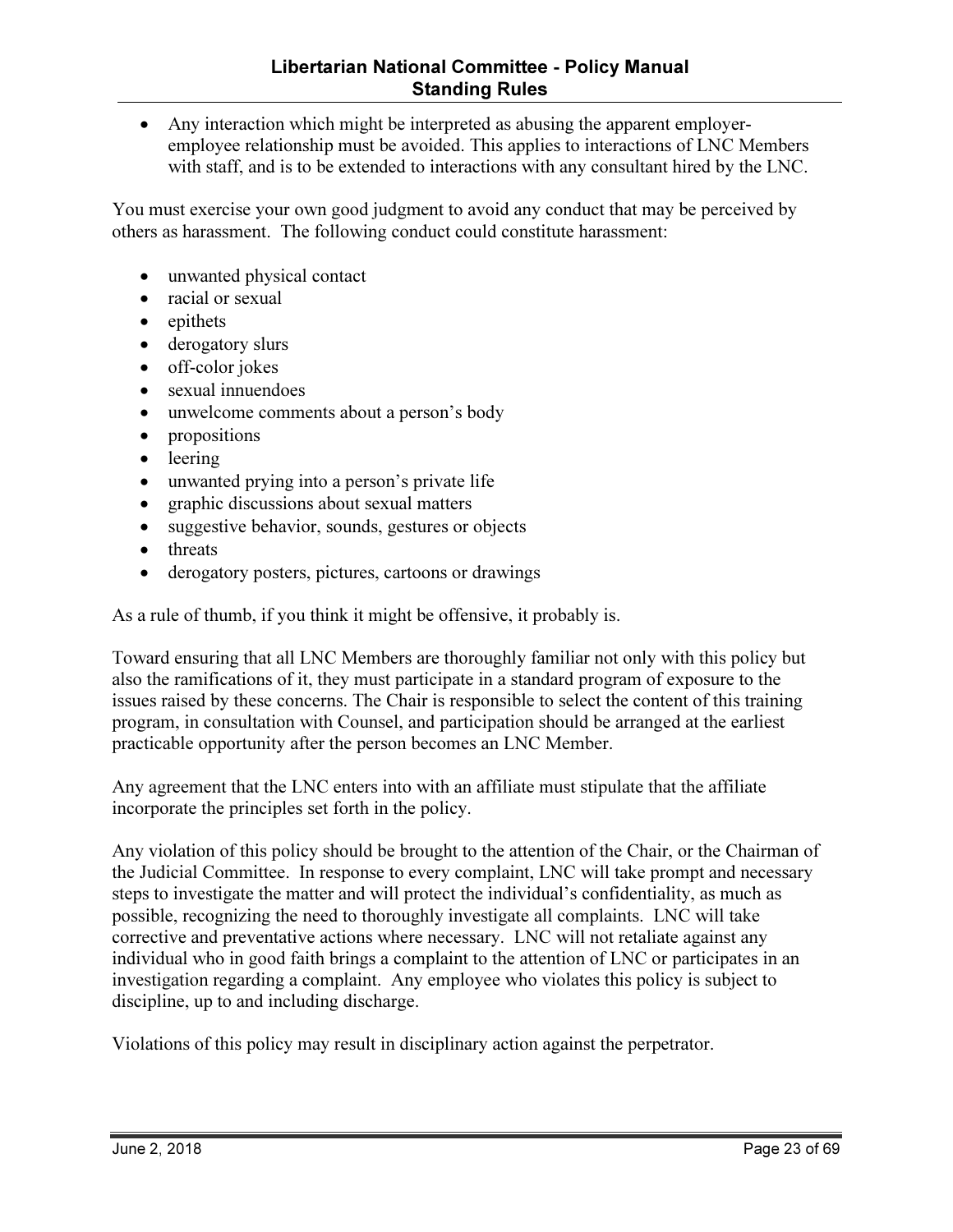# Section 2.02 COMMITTEE SCOPE AND RESPONSIBILITIES

#### 1) Committee Reports

At each regular LNC meeting, each committee created by the LNC will at minimum provide a written report at least 7 days prior to the session noting the dates and attendance rosters for each of their meetings since the previous regular LNC meeting.

#### 2) Advertising & Publication Review Committee

The APRC shall review and advise whether public communications of the Party violate our bylaws, Policy Manual or advocate moving public policy in a different direction other than a libertarian direction, as delineated by the Party Platform.

Public communications may be defined in either of two categories: time-sensitive or enduring.

- Public communications that are of a time-sensitive nature, namely mass e-mails, news releases, twitter posts and blog entries, shall be made available to the APRC upon their publication.
- Public communications that are of a more enduring nature, such as LP News, Liberty Pledge News, self-published party literature and fundraising letters, shall be made available to the APRC before the final proof is approved for printing and distribution.

Staff may seek advance advice from the APRC on any proposed communication.

Staff may reasonably conclude that the failure of the APRC to provide advice in a timely manner is tantamount to the committee's approval.

- In the case of public communications that are of a time-sensitive nature, a response is considered timely if made within six hours of staff's submission of the subject matter to the committee, if submitted prior to its publication; and within forty-eight hours, if submitted after its publication.
- In the case of public communications that are of a more enduring nature, a response is considered timely if made within twenty-four hours of staff's submission of the subject matter to the committee.

If a majority of the committee concludes that a public communication violates the bylaws, Policy Manual, or advocates moving public policy in a different direction other than a libertarian direction, as delineated by the Party Platform, the committee chair shall report such to the Executive Director and the LNC Chair, citing the specific platform plank, bylaw or Policy Manual section. Official decisions of the APRC which are overridden shall be promptly reported to the LNC without revealing confidential employer-employee matters.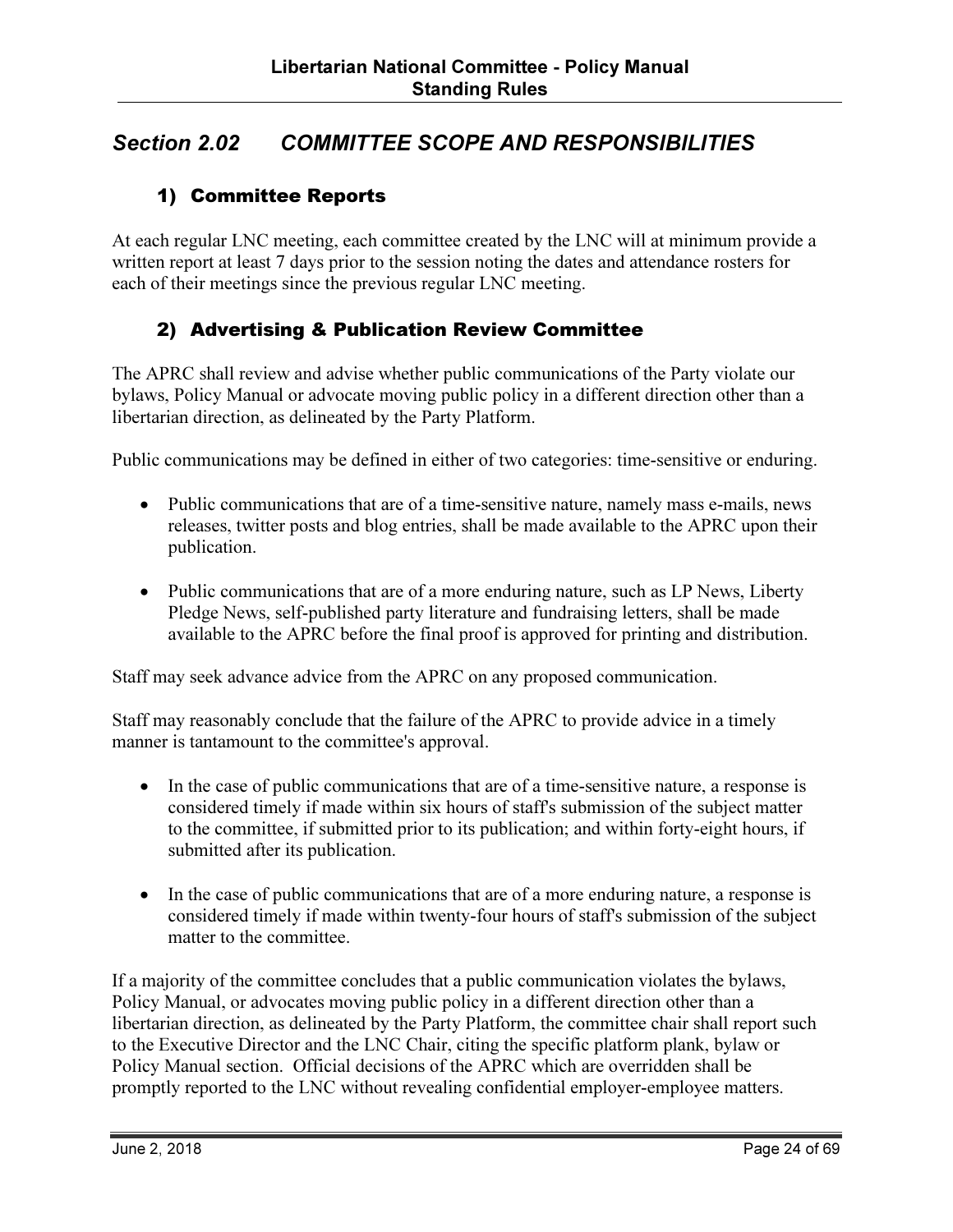#### Libertarian National Committee - Policy Manual Standing Rules

Communications between the APRC, staff, and the LNC Chair are in the nature of confidential employer-employee communications. However, the APRC may by majority vote agree to consult with other relevant individuals about matters which come before it, conditioned upon the prior agreement by such individuals to maintain confidentiality of the discussions. The LNC Chair in his bylaws-defined role as Chief Executive Officer of the Party retains the sole right to discipline and discharge employees who repeatedly contravene official party positions.

#### 3) Affiliate Support Committee

For any affiliate not in a region, the Vice-Chair will serve the same intermediary role that Regional Representatives serve for the affiliates in their respective regions.

The Affiliate Support Committee (ASC) shall identify the needs and interests of the various affiliates. In addition, the ASC shall identify those affiliates that are in particular need of assistance that the LNC can provide.

The ASC shall deliver a report to the LNC for the last LNC meeting of each calendar year, identifying and prioritizing those needs and interests of the various affiliates. This ranked list shall be taken into consideration when drawing up the following year's budget, and throughout the year as needed. This list will also assist the Executive Director in deciding how to assign tasks to staff, by identifying those services that staff provides to the affiliates that are the most desired.

The ASC shall also, as and when needed, recommend to the LNC measures that will address the particular affiliates that need assistance from the LNC.

The ASC will also establish a process for tracking the progress in meeting those needs.

#### 4) Audit Committee 38

The Audit Committee's tasks are to select an independent audit company and to direct the scale and scope of standard annual audits of the Party's accounting records and processes. Following receipt of the audit company's report, the Committee shall help the LNC interpret the audit results and assist the latter in preparing any action plans that might be needed to alleviate deficiencies.

#### 5) Awards Committee

For the convention awards described below, the Awards Committee shall set the budget, manage the nomination process, select the award winners by committee vote, secure the awards, and present the awards at the convention.

The award descriptions are: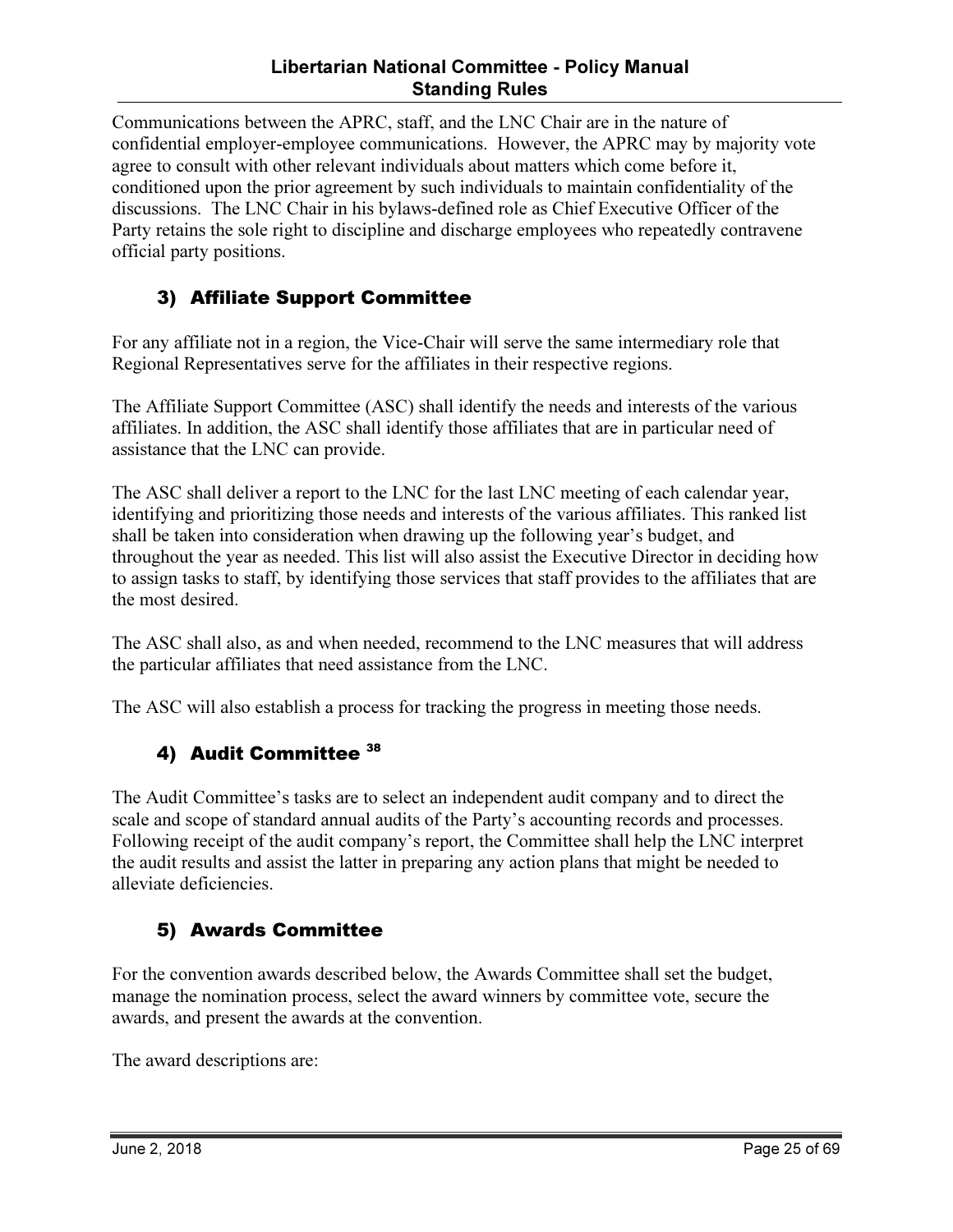#### Libertarian National Committee - Policy Manual Standing Rules

**Thomas Jefferson Leadership Award** with recognition of outstanding leadership, high character, and dedication to the principles and goals of the Party.

**Patrick Henry Candidate Award** with recognition of a very effective campaign for public office at the state or federal level, while communicating Libertarian ideas, principles, and values.

**Benjamin Franklin Candidate Award** with recognition of a very effective campaign for public office at the local level, while communicating Libertarian ideas, principles, and values.

**Thomas Paine Communication Award** with recognition of outstanding communication of Libertarian ideas, principles, and values through written, published, or spoken communication.

**Samuel Adams Activism Award** with recognition of effective activism by building Party membership, organizing community outreach, or communicating Libertarian principles.

The Hall of Liberty induction is to honor lifetime or significant achievement that has made a lasting impact on the Libertarian Party and/or libertarian movement.

With a majority vote the committee may select recipients of the Thomas Jefferson, Samuel Adams, Thomas Paine, and Patrick Henry awards. While the committee has discretion as to the frequency of such convention awards, it is hoped that at least one recipient will be found worthy for each award at each regular convention.

With a unanimous vote the committee may select recipients of the Hall of Liberty award, with up to 3 inductees per convention. While the committee has discretion as to the frequency of this convention award, it is hoped that at least one recipient will be found worthy for each presidential nominating convention.

#### 6) Candidate Support Committee

The Candidate Support Committee will develop and make available to Libertarian Party candidates for public office an application for LNC financial support based on current standards approved by the LNC. The Committee will also review applications and make recommendations to the LNC on their merits.

The Committee will review the standards within the first three months of a new LNC term and report any needed changes to the LNC for approval no later than the second LNC meeting of the term.

The Candidate Support Committee will develop, with support of LNC Staff, training for candidates and their staff both online and to be presented in LP training workshops. The Committee will also aid LNC Staff in the development of various campaign templates for websites, printed materials, etc that will be made available to LP candidates at little or no cost.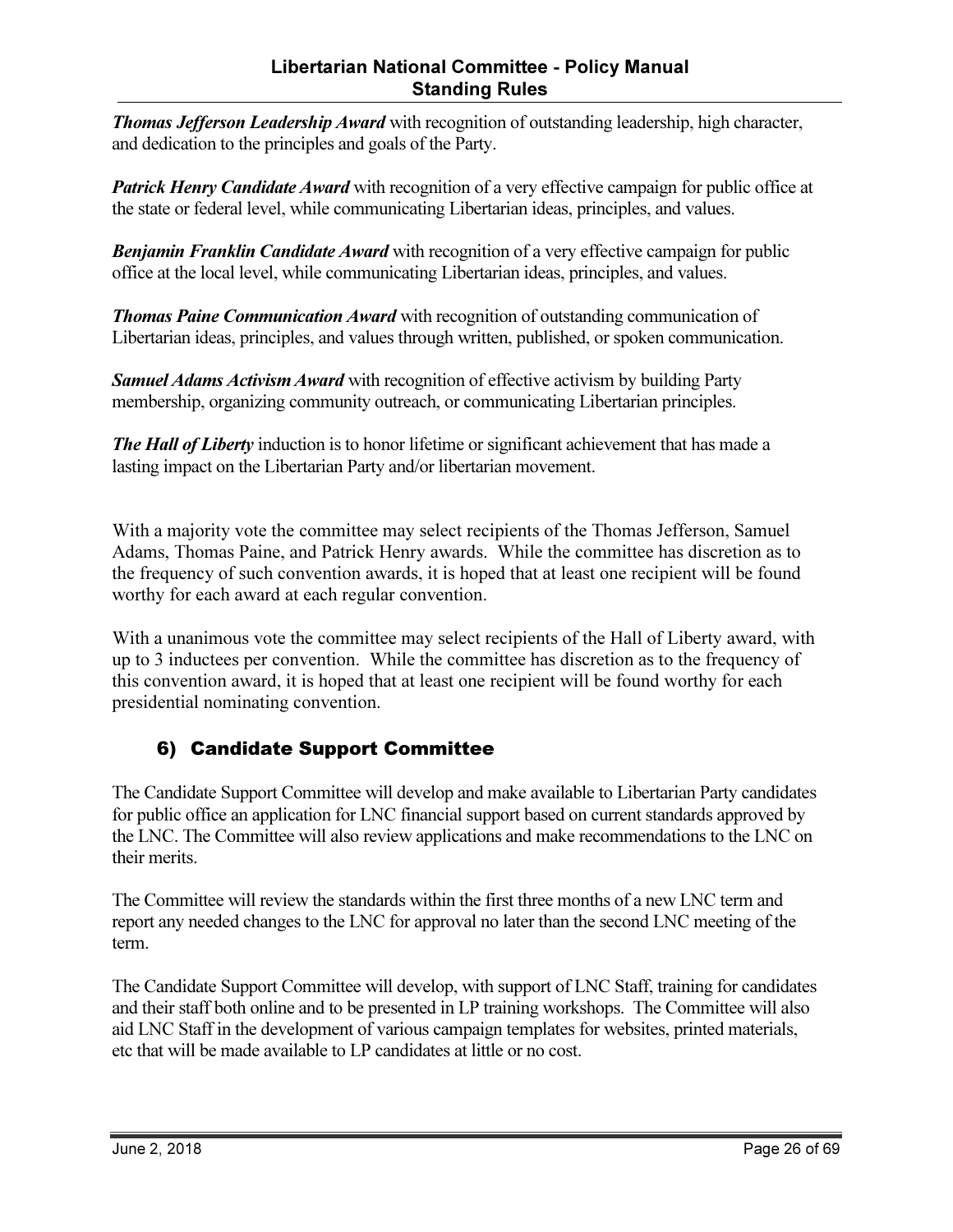#### 7) Convention Oversight Committee

The Convention Oversight Committee shall make recommendations for convention sites to the LNC, but the LNC shall choose the site. On other matters concerning the Party's conventions, the committee shall act on behalf of the LNC, including:

- conveying requirements to convention planners.
- ensuring the convention meets the Party's needs.
- reviewing and approving in a timely manner major elements, such as contracts, the convention budget and the convention program.

The committee shall periodically report its decisions and actions to the LNC. The committee may begin its work as soon as its members from the LNC are appointed. <sup>39</sup>

During the 90 days following a convention, the committee shall make a final report to the LNC of actual versus expected convention performance, and the committee shall update the online convention archive with information comparable to what the archive contains for past conventions.

#### 8) Employment Policy and Compensation Committee (EPCC)

The Employment Policy and Compensation Committee shall develop documents, procedures, and guidelines for the effective administration, supervision and development of Staff, including but not limited to job descriptions, compensation ranges, hiring, training, performance reviews, promotion, progressive discipline and termination. The LNC may supersede any such documents, procedures and guidelines by adopting a replacement.

The Employment Policy and Compensation Committee shall also be available to Staff to discuss on a confidential basis the working environment or observed violations of the Policy Manual.

Following General Counsel's review of a director-level employment contract, the EPCC shall review the proposed contract and any related advice from General Counsel. No such contract may be signed by the Chair without having first obtained either EPCC approval of the contract at least 10 days prior, or an affirmative vote from a majority of the fixed membership<sup>40</sup> of the LNC.

#### 9) Information Technology Committee

The IT Committee shall

- Work with staff and state chairs to identify the Information Technology needs of the LP;
- Discuss with staff and state chairs the anticipated IT needs and how to meet those needs;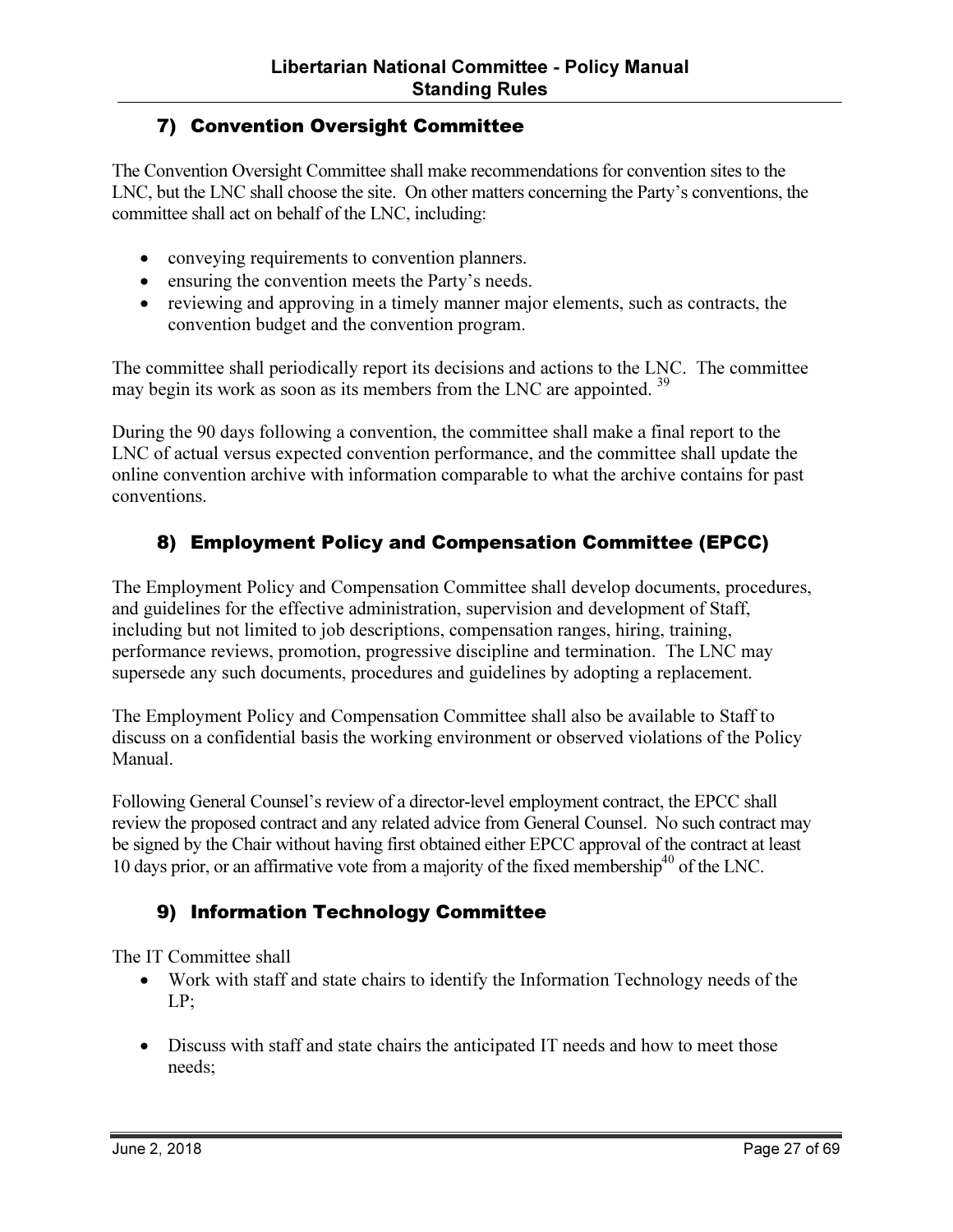- Survey the list of possible vendors and solutions to those needs, and reduce the list to a small number;
- By the LNC meeting following the convention, the committee will recommend to the LNC an implementation of the IT tools that will best satisfy those needs within the budgetary constraints of the Party;
- Monitor progress in the transition and implementation to that solution as it pertains to HQ;
- Monitor progress in the transition and implementation to that solution as it pertains to relations with the various affiliates; and
- Propose standards for transfer of data between HQ and the affiliates.

Nothing in this policy should be construed as requiring staff to consult with this Committee for routine changes or any changes that are not expected to have an effect on the way HQ deals with any affiliate. Any change to the Information Technology at HQ that will affect the way finances are handled or the way FEC reports are generated must be approved by the Treasurer.

#### 10)Ballot Access Committee

The Ballot Access Committee shall:

- 1. With the assistance of staff, collect and analyze information of all affiliates concerning ballot access needs.
- 2. Recommend to the committee as a whole the implementation of specific strategies and projects consistent with current budget allocations for ballot access.
- 3. Proposed strategies and/or projects shall represent the best use of budgeted funds allocated among the various acceptable ballot access techniques such as, but not limited to, petitioning, lobbying, litigation, public awareness, and collaboration with other organizations which are pursuing the goal of liberalizing ballot access laws.
- 4. With the assistance of staff, prepare and present ballot access reports at each general LNC meeting in a spreadsheet form which will include:
	- a. The specific affiliate(s) which is intended to benefit from the effort
	- b. Funds allocated to the effort
	- c. Expenses already incurred
	- d. Brief description of the progress of the effort in terms of specific statistics related to the effort
	- e. The specific individual(s) or organization(s) to which any funds were disbursed and/or which use of the any LP trademark, service mark, or logo were approved.
- 5. With the assistance of staff, and prior to the second general LNC meeting following the completion of the bi-annual election cycle ending in November of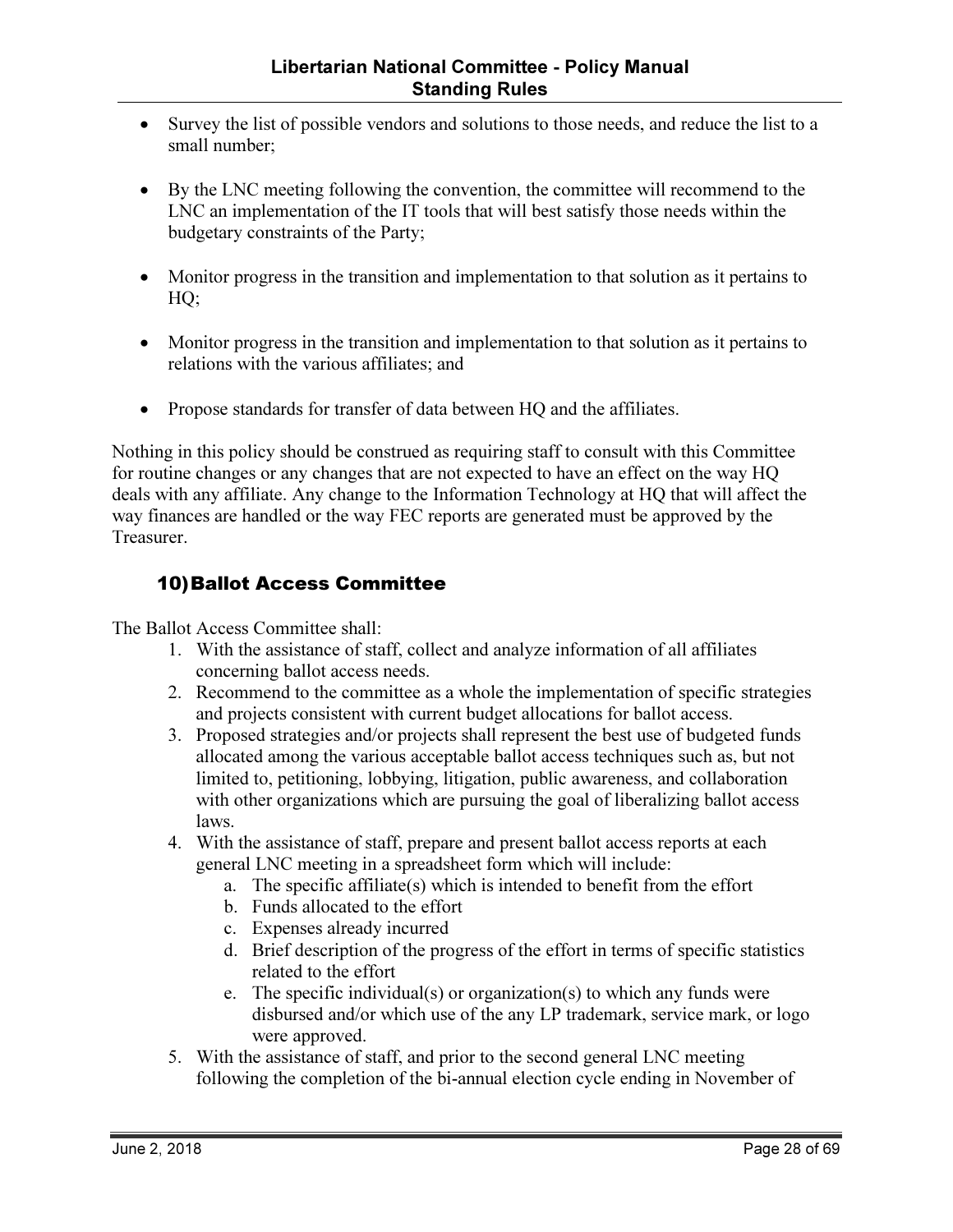#### Libertarian National Committee - Policy Manual Standing Rules

even numbered years, prepare and present a report which supplies the details of the entire election cycle ballot access effort with regard to:

- a. Initial estimated expenses
- b. Expenses actually incurred
- c. Actual ballot access results
- d. If appropriate, ballot access retention results
- e. Significant problems encountered in the effort
- f. Significant unexpected successes of the effort
- g. FEC regulation issues encountered
- h. Evaluation of the individual(s) and/or organization(s) which were directly contracted/interacted with.
- 6. Develop procedures and policies as reasonably appropriate to spread institutional knowledge of ballot access issues within the committee, LNC staff, officers of LNC affiliates, and future holders of these positions.

#### 11)Historical Preservation Committee

The HPC shall be responsible for directing the preservation and publication of Party historical documents and the administration of LPedia.org. A report of its decisions and activities shall be delivered at each LNC meeting.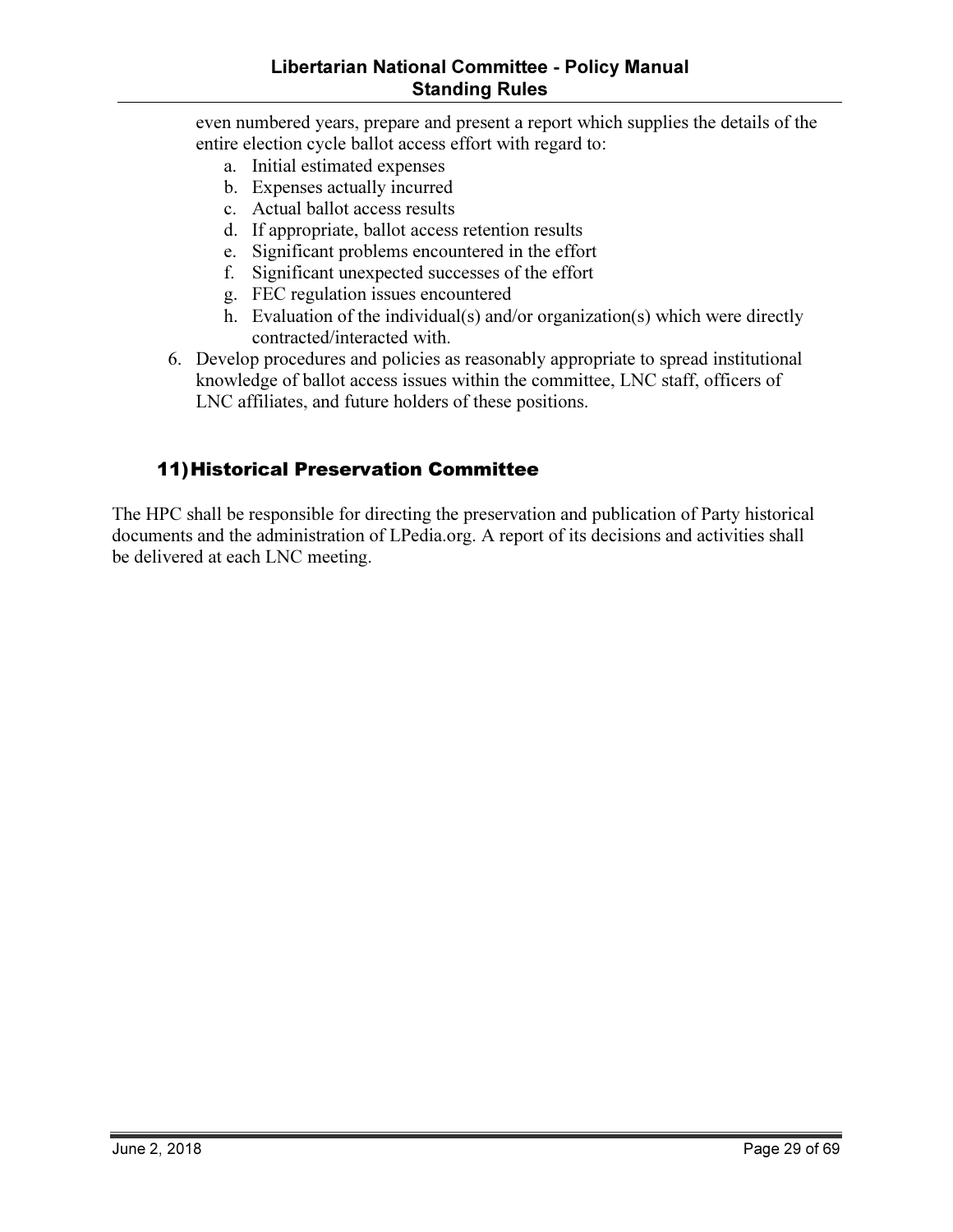## Section 2.03 FINANCIAL MATTERS

#### 1) Bad Debt Write-Off

A receivable shall be eligible for write-off if documentation of timely and reasonable efforts to collect the debt consistent with existing accounts receivable policy is presented and there is no likelihood of collecting the debt through a collection process.

Writing off any amount less than \$1,000 requires approval of the Chair; greater amounts require approval of the LNC.

Any debtor with a written off balance shall be denied any trade relationship with the LP.

#### 2) Banking Relationships

The Treasurer shall develop and maintain appropriate banking relationships. The Treasurer is authorized to set up checking accounts, with the approval of the Chair, in order to carry out the business of the LNC.<sup>41</sup> Persons permitted to sign will include only the officers, the Executive Director, and those LPHQ staff members to be agreed upon by the joint decision of the Chair and the Treasurer. $42$ 

#### 3) Budget

The Executive Committee, in consultation with the Executive Director, shall develop an annual operating budget and present it to the LNC for approval prior to the start of each fiscal year. This budget shall include a statement of anticipated revenue and expenditures in sufficient detail to adequately outline specific activities and plans, including those for raising funds, and to outline the major categories of expense required to implement each activity or plan.<sup>43</sup>

Sufficient details shall be provided that (at a minimum) include underlying assumptions and amounts for the following major categories:

- Support and Revenue
	- o Membership Dues
	- o Donations
	- o Recurring Gifts
	- o Board Member Solicitations
	- o Executive Director/Chair Solicitations
	- o Conventions and Events
	- o Publications, Materials and Other Sales
	- o Donor Restricted Funds (e.g. Ballot Access and Campus Outreach)
- Cost of Support and Revenue
	- o General Fundraising Costs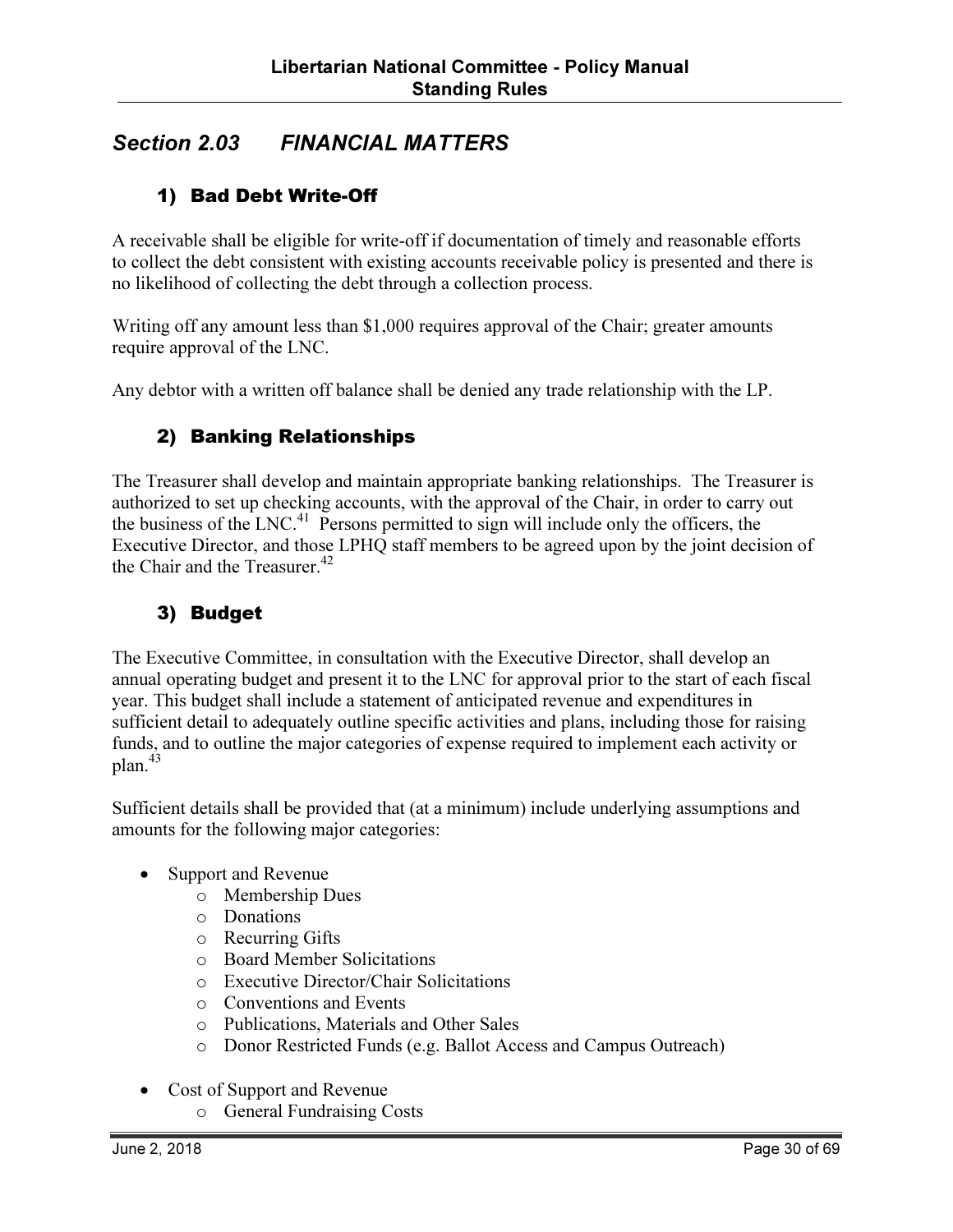- o Membership Fundraising Costs
- o Convention and Event Costs
- o Direct Costs Related to Other Sales
- Compensation and Administration
	- o Compensation Salaries, wages, benefits, taxes and related expenses
	- o Administration Rent and utilities, accounting, bad debts, bank charges, depreciation, equipment leases & maintenance, insurance, legal, office supplies, postage  $\&$  shipping, printing, software  $\&$  other information technology, telephone, travel and other administrative expenses
- Program Expenses
	- o Affiliate Support Develop and support state and county affiliate parties
	- o Ballot Access Getting candidates on ballots, including required lawsuits
	- o Branding Develop and maintain a positive image in the minds of voters
	- o Campus Outreach Recruiting and supporting on campus groups
	- o Candidate Support Recruiting and supporting candidates
	- $\circ$  Litigation Lawsuits to change public policy, excluding ballot access
	- o Lobbying Efforts to change laws, including ballot access laws
	- o Media Relations Direct communication with the media
	- o Member Communications LP News and other member communications
	- o Outreach Initiatives to reach the general public and outside groups
	- o Voter Registration Voter registration campaign efforts
- Capital Expenditures

No budget shall be submitted to the LNC for approval that exceeds 110% of the actual revenue over the immediate past 12 months prior to the date of the budget approval.

Year-end closing positive or negative fund balances for restricted funds shall be reflected in the next year's budget as incremental budgeted expenses or revenues.

Funds shall not be disbursed for any budget line that exceeds the total budgeted expense amount by 10% or \$100, whichever is more. Funds shall not be disbursed for any expense which is not in the budget, unless otherwise authorized in this Policy Manual.

The exact levels of financial support provided by the Party for LP News shall be established annually in the approved budget for the Party or in other LNC resolutions.

The Treasurer shall report any unauthorized expenses to the LNC.

#### 4) Conventions

The Party shall not directly or indirectly compensate or otherwise underwrite or subsidize the convention travel, lodging (excepting room upgrades which the Party received at no cost), entertainment costs or speaker fees/honorariums of any Convention delegates. This policy shall not prohibit the Party from underwriting organized convention events offered to all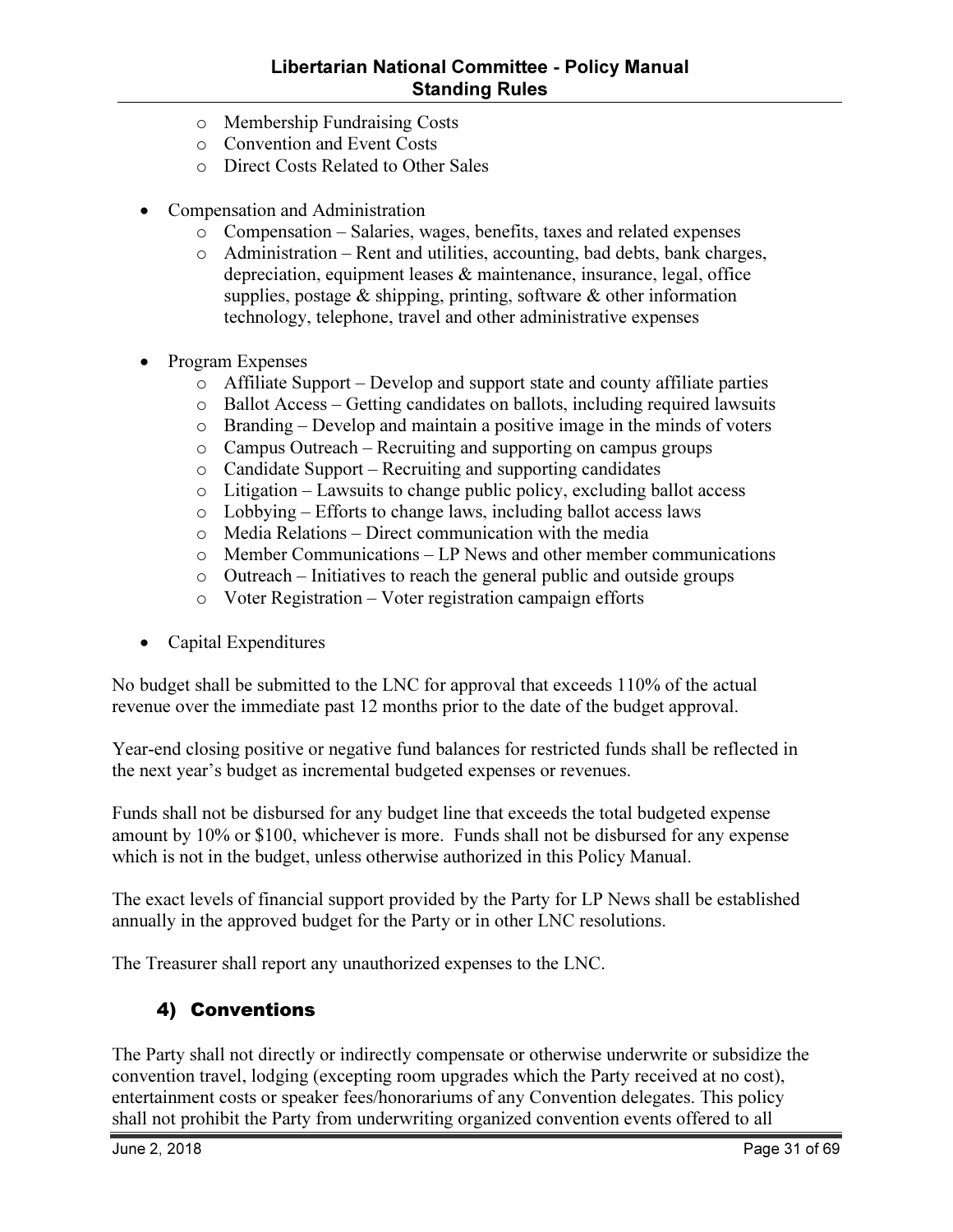donors of a particular level. Nor shall it prohibit delegates from receiving complementary meals or access to convention events in rough proportion to their level of volunteer work. All volunteer compensation must be approved by the Convention Oversight Committee, and contemporaneously published when actual compensation is received.

## 5) Credit Cards and Expense Reimbursements

All expenditures shall be evidenced by receipts. The Chair or Treasurer shall be required to approve (and evidence by signing or initialing) all expenses and expense account reimbursements in excess of \$200 made to the Executive Director or LNC members prior to payment or within thirty days of payment if the expenditure is incurred with a Party issued credit card. No advance shall be made. No officer shall approve his or her own expenses.

Travel expenses incurred by officers for the explicit purpose of conducting Party business (excluding those incurred for the purpose of attending LNC meetings) may be reimbursed. Business travel expenses not pre-authorized by the LNC must be deemed necessary and approved in writing by the Chair to qualify for reimbursement. All travel expense reports are to be audited by the Treasurer, and approved by the Treasurer and the Chair.

#### 6) Fixed Assets

Staff shall maintain a listing of fixed assets and update it monthly to record any additions or disposals. Depreciation shall be recorded monthly on a straight-line basis over the estimated useful lives of the related assets.

#### 7) Time Sheets and Expense Allocation

Each employee shall submit a timesheet at least once per pay period to reflect the number of hours worked, allocating such time to corresponding categories specified in the annual budget. Time sheets shall be reviewed and approved prior to employee time being entered in the payroll system. Payroll costs for each employee shall be allocated to expense categories in proportion with approved time. Separate general ledger accounts shall be used for allocated payroll costs.

Where appropriate, an expense shall be allocated to one category. Expenses that benefit more than one category or that are general administrative in nature shall be allocated to a general administrative account in the general ledger. Those expenses shall then be allocated on a monthly basis to expense categories in proportion to the allocation of payroll costs. Separate general ledger accounts shall be used for allocated general administrative costs.

Monthly financial statements shall separately report allocations of payroll and overhead to corresponding categories.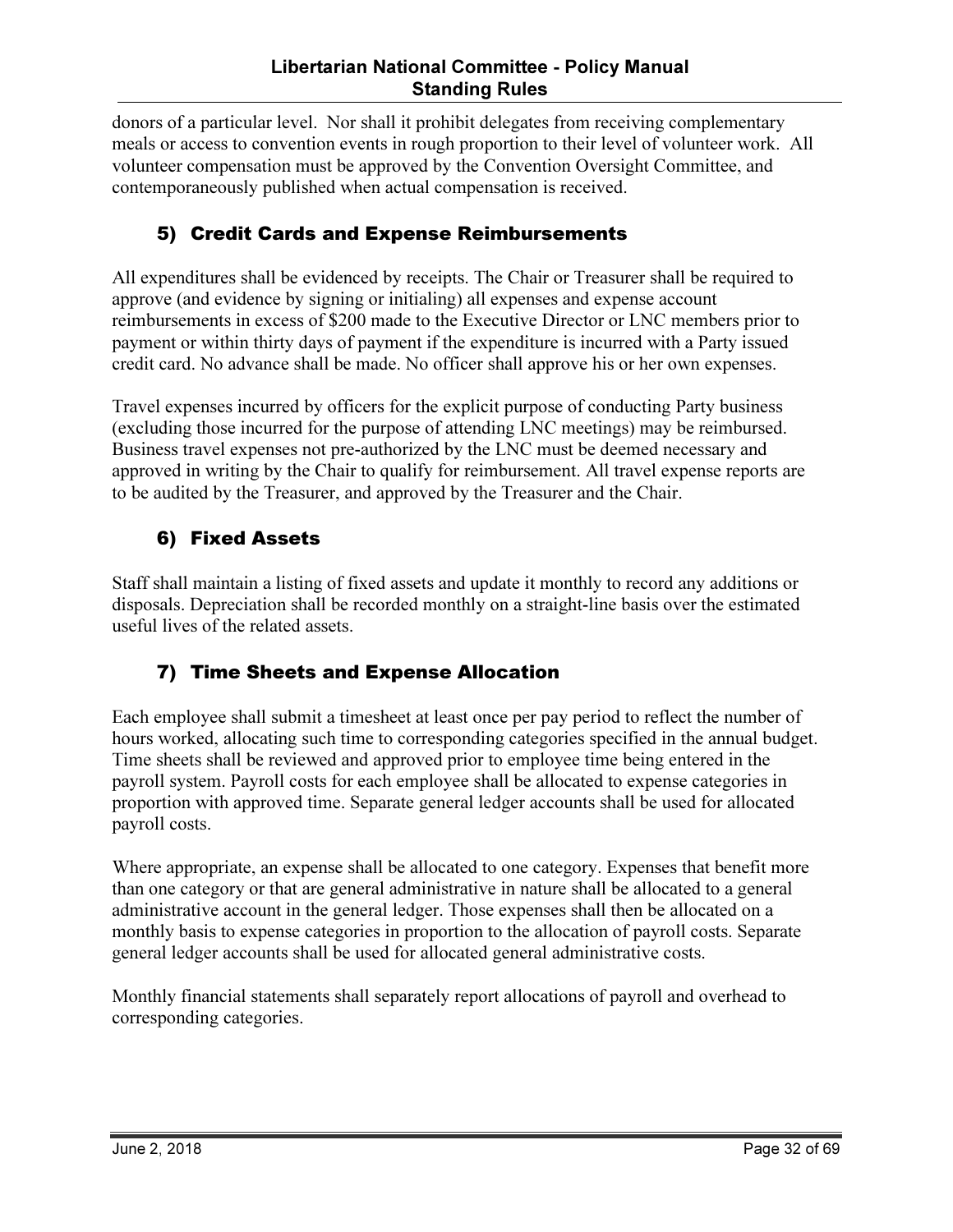### 8) Inventories

Staff shall maintain an inventory listing of promotional and other inventoried items, costing units on a first-in, first-out basis. The list shall be updated periodically and an inventory count shall at a minimum be conducted annually at year-end. The results of each count shall be reconciled to the general ledger and accounting entries shall be made to ensure accurate presentation of ending inventory on the financial statements.

#### 9) Related Party Reporting

For each related party engaging in one or more financial transactions with the Party, all interim financial statements shall include a report of the status, nature and current and year-todate amounts with respect to such transactions, including contributions, expenses, loans, commitments, guarantees or any other transaction.

#### 10)Financial Exigency

The Chair or Treasurer is authorized to execute up to \$100,000 in promissory notes while the LNC has specifically declared that a state of financial exigency exists and the only reasonable method of forestalling legal action is to execute promissory notes.

The Chair must approve all negotiated terms with the goal being a schedule that the Party can successfully meet to extinguish its debts within six months. Such promissory notes shall only be executed with the following terms:

- Only for a legitimate trade payable in an amount not to exceed \$25,000 per vendor, and then only to each specific creditor or vendor involved.
- Vendor agrees in writing not to assign the note to any third party.
- A rate of interest no greater than 12% per annum from date of note execution.
- A duration not exceeding six months from note execution. If debt extinguishment is not possible in that time frame, no note shall be executed.

#### 11)Fundraising and Contributor Relationships

The Treasurer shall develop and maintain appropriate contributor relationships. The Chair shall approve all fundraising letters.

#### 12)Special Events

The LNC or the Executive Committee may designate certain Party efforts as "special events". All revenues for special events must be directly deposited into "Special Events" accounts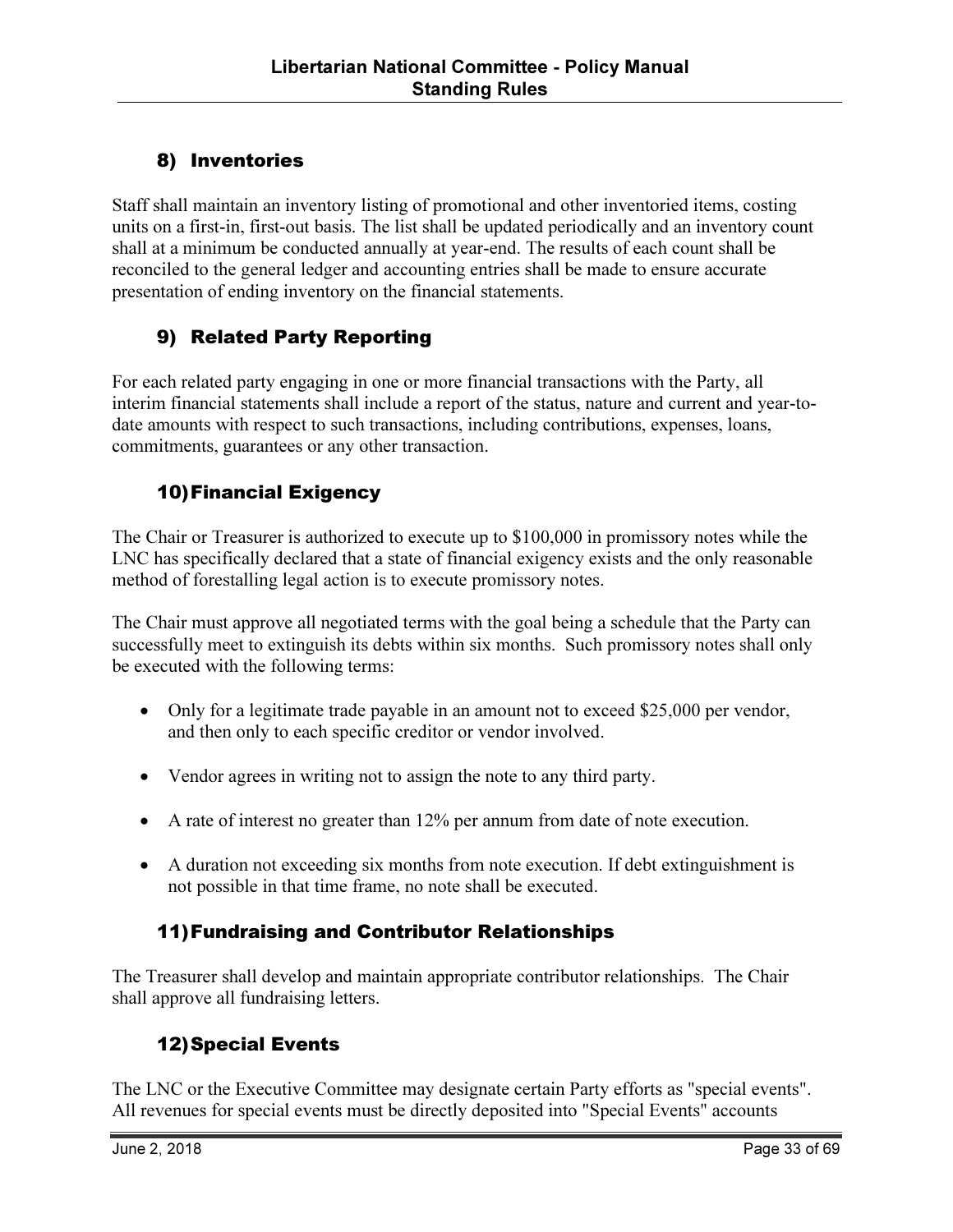dedicated for that purpose. All disbursements for special events must be made from these same accounts to the extent their balances permit. Other party funds shall not be dispensed for these events without prior approval of the Chair, nor shall special events funds be used for other purposes until all obligations relating to that event have been discharged.

## 13)Project Funding

Projects shall be self funding and shall expend or obligate only money which has been received unless such expenditures or obligations are approved in advance by the LNC.

#### 14)Targeted Reserve

The targeted Reserve shall be equal to the sum of all monthly occupancy, labor and governance expenses.

#### 15)Treasurer's Reports

No later than 45 days after each calendar quarter, the Treasurer shall prepare a quarterly Treasurer's Report to be mailed to any sustaining member who either was a delegate at the most recent regular convention or requests such report.<sup>44</sup> The monthly Treasurer's Report shall include a listing of the year-to-date expenditures of the Chair's discretionary funds.

No later than the end of each calendar month, the Treasurer shall prepare a monthly Treasurer's Report to the LNC reflecting the Party's financial position and the results of its operations through the previous calendar month.<sup>45</sup>

#### 16)Presidential Campaign Support Fund

There is established a Libertarian Party Presidential Campaign Support Fund. This fund shall consist of dedicated contributions and optional allocations by the LNC for the express purpose of supporting the LP Presidential ticket. Fundraising appeals for these encumbered funds may be made at any time. Money from this fund may only be spent after the adjournment of a presidential nominating convention and before December 1st of the year of the following general election. Any money unspent by the general election shall remain in the fund. Funds may be spent on any lawful activity that directly benefits the LP presidential campaign, including but not limited to: advertising, press releases, LP support staff expenses, printed materials, signs, websites, direct mail, email, events, get out the vote efforts, and legal matters.

#### 17)Office Mortgage

It shall be the goal of the LNC to completely pay off the office mortgage as quickly as possible, and in any case prior to the due date of the 10-year balloon payment. Towards that end the LNC shall budget a minimum of \$60,000 in each odd-numbered year to pay down the principal until the mortgage balance is zero. Fundraising for this specific purpose shall be made a high priority. This provision does not preclude additional fundraising and prepayments in even-numbered years.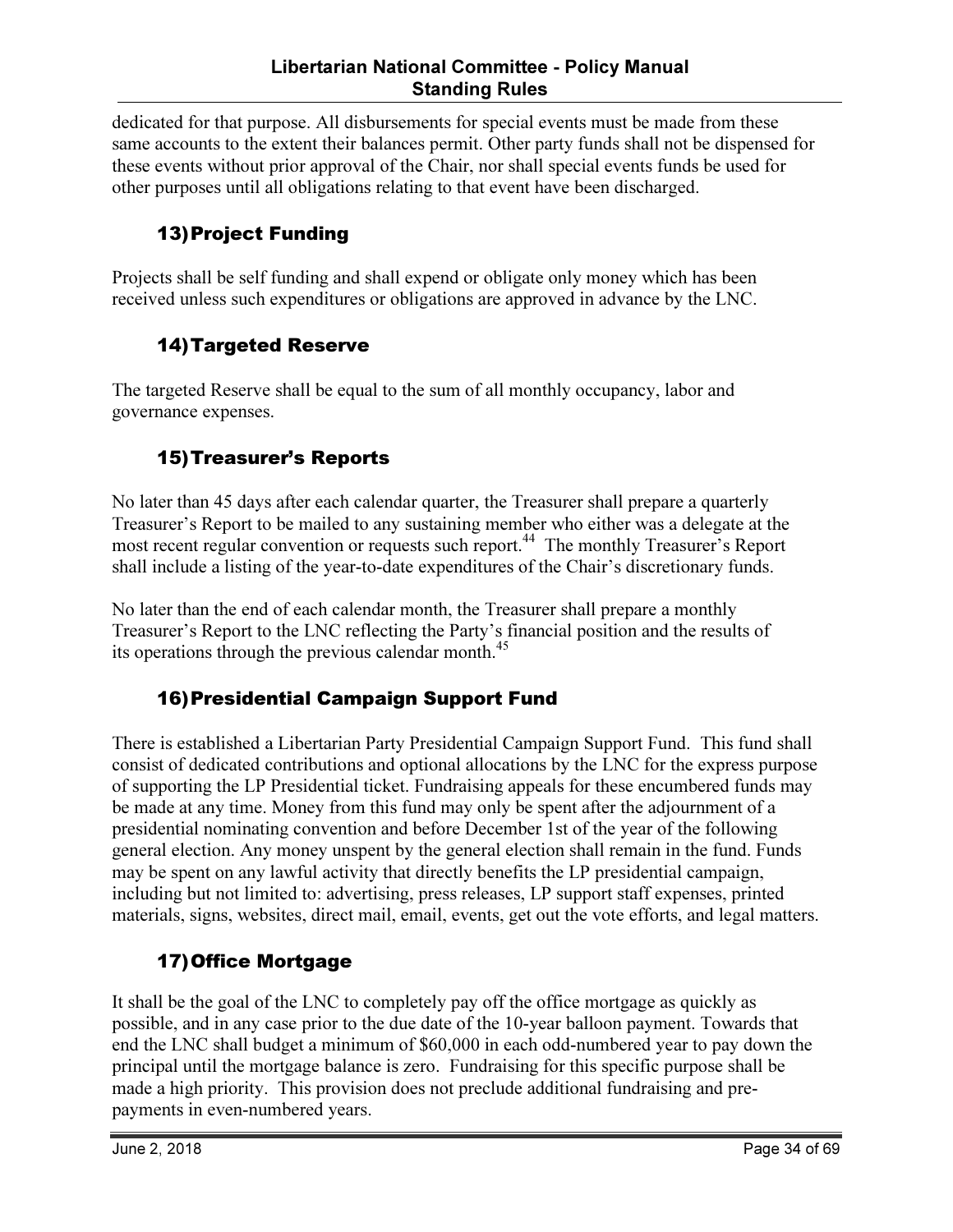#### 18)Debt and Capital Leases

The LNC and its staff may not incur debt, with the exception of trade payables, in excess of \$2,000, except with a <sup>2</sup>⁄<sub>3</sub> vote of the National Committee.<sup>46</sup> This includes entering into binding lease agreements with aggregate payments totaling more than \$2,000.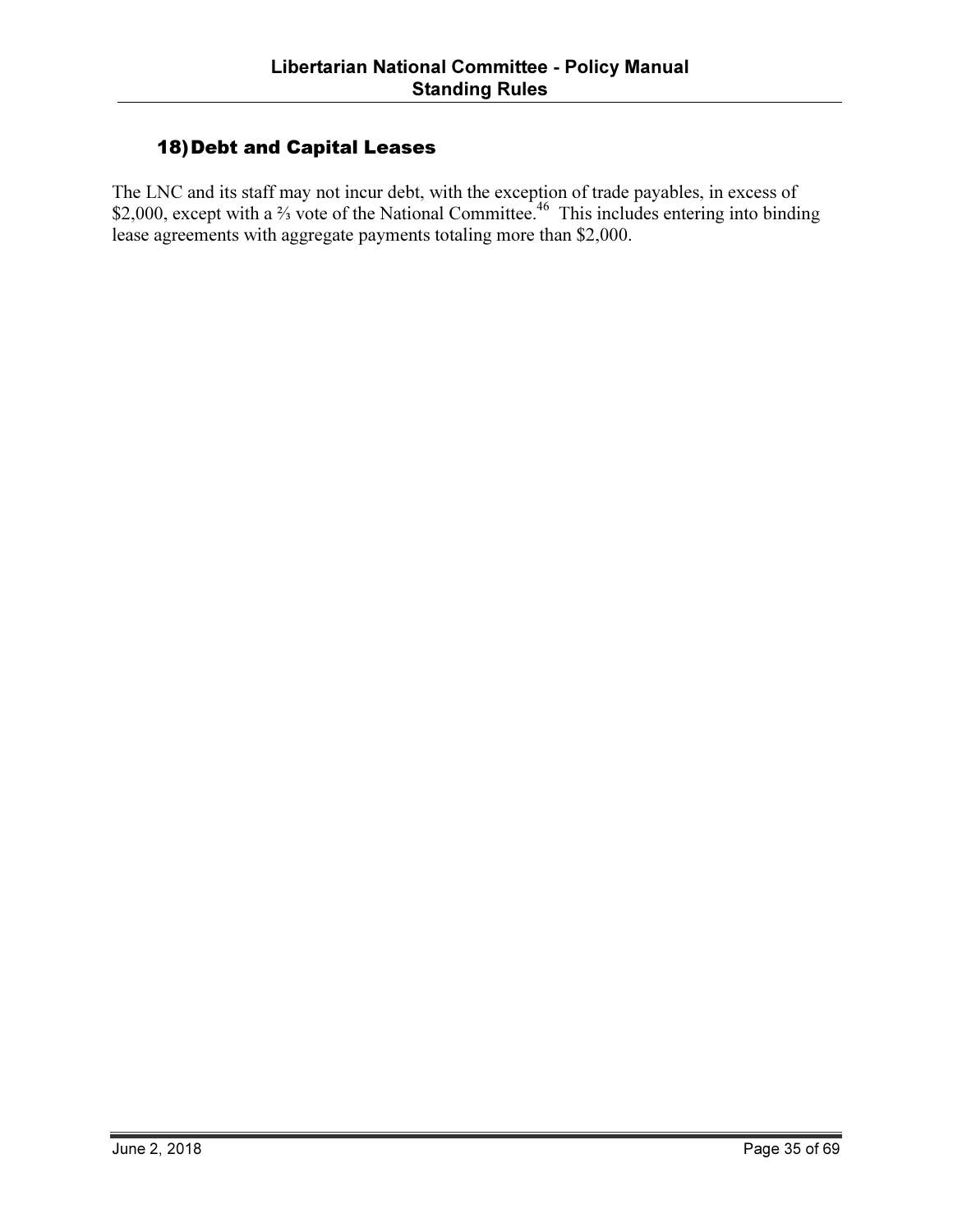# Section 2.04 LEGAL MATTERS

#### 1) General Counsel

The LNC shall appoint an attorney to serve as the Party's General Counsel.

#### 2) Authorization of Lawsuits

Prior to the filing of a lawsuit, or the joining of a lawsuit filed in any court, in which the LNC or the national Libertarian Party is proposed to be a named plaintiff, to the preparation and filing of a friend of the court brief, or to providing material (costing in excess of \$1,000) financial support for the litigation, the Chair shall:

- Advise all LNC Members (including alternates) of the proposed lawsuit, its purpose, and its estimated cost;
- Confirm, or seek and obtain approval for, the budgetary authority for the expenses of the lawsuit as provided elsewhere in this Policy Manual; and
- Seek and obtain approval with a two-thirds vote of the Executive Committee for participation in the lawsuit.

#### 3) Contracts and Contract Approval

All contracts or modifications thereto shall be in writing and shall document the nature of the products or services to be provided and the terms and conditions with respect to the amount of compensation/reimbursement or other consideration to be paid.

The Chair shall approve any contract in excess of \$7,500.

All contracts of more than one year in duration or for more than \$25,000 shall be reviewed and approved by General Counsel prior to signing by the Chair.

No agreement involving a financial transaction with a related party shall be executed unless first approved by the LNC. Any such agreement shall be disclosed in a conflict of interest statement.

Independent contractors doing business with the LNC are required to sign formal contracts that clearly set forth the parties' intention that they be treated as independent contractors. Each contract for director-level employment and any related advice from General Counsel must be circulated to the LNC on a strictly confidential basis following EPCC approval and no later than 10 days prior to the Chair signing the contract.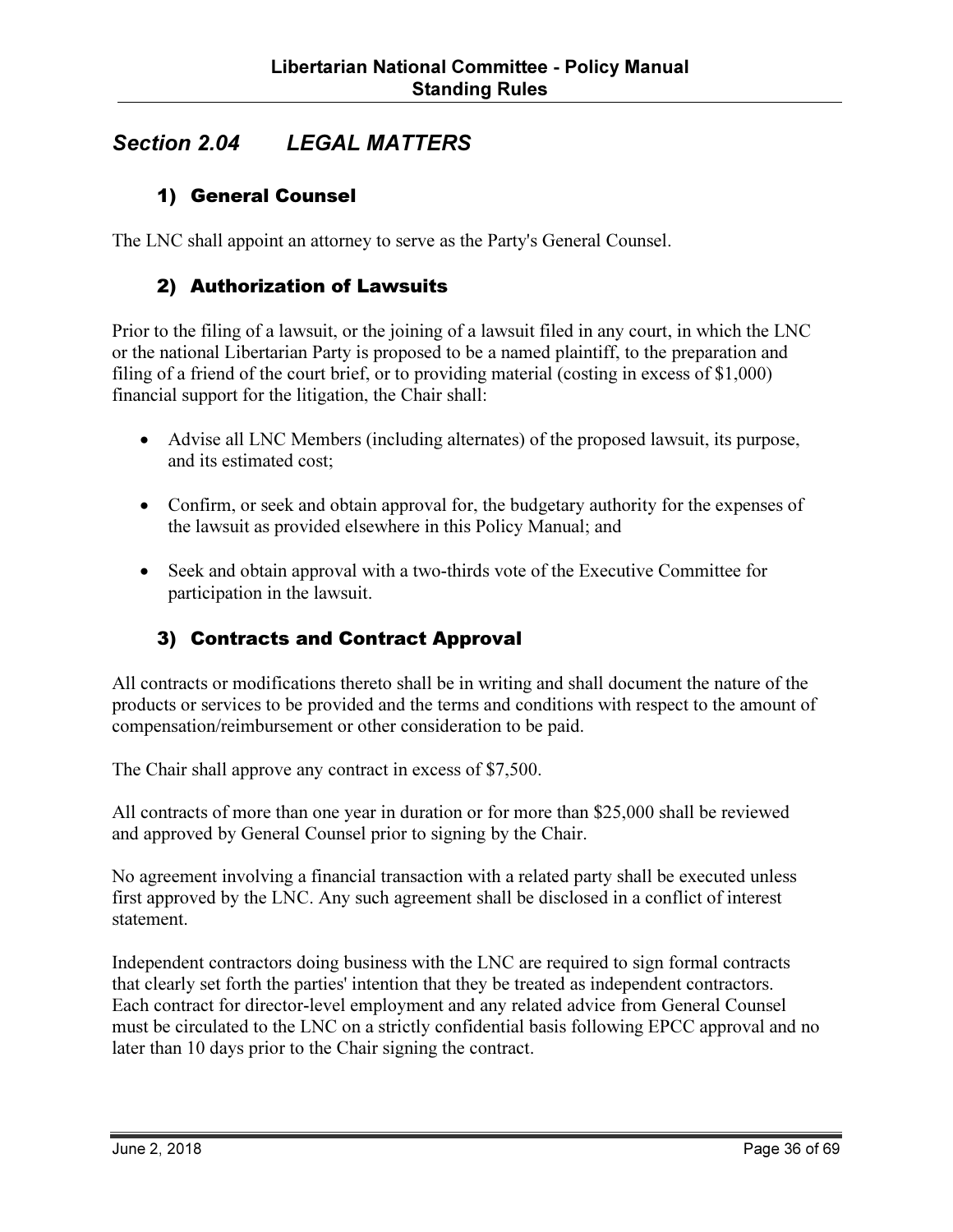#### 4) Indemnification

- The LNC shall retain sufficient Director's and Officer's liability coverage for board members and employees.
- Any officer, employee, or agent of the Libertarian Party who, acting on behalf of or as an authorized representative of the Libertarian Party, was or is a party to or has notice of becoming a party to any contemplated, pending, or seemingly completed legal proceedings, may be defended and shall be indemnified for all expenses and liabilities actually and reasonably incurred by such individual in connection therewith to the extent permitted by applicable law of the jurisdiction in which the Libertarian National Committee is incorporated.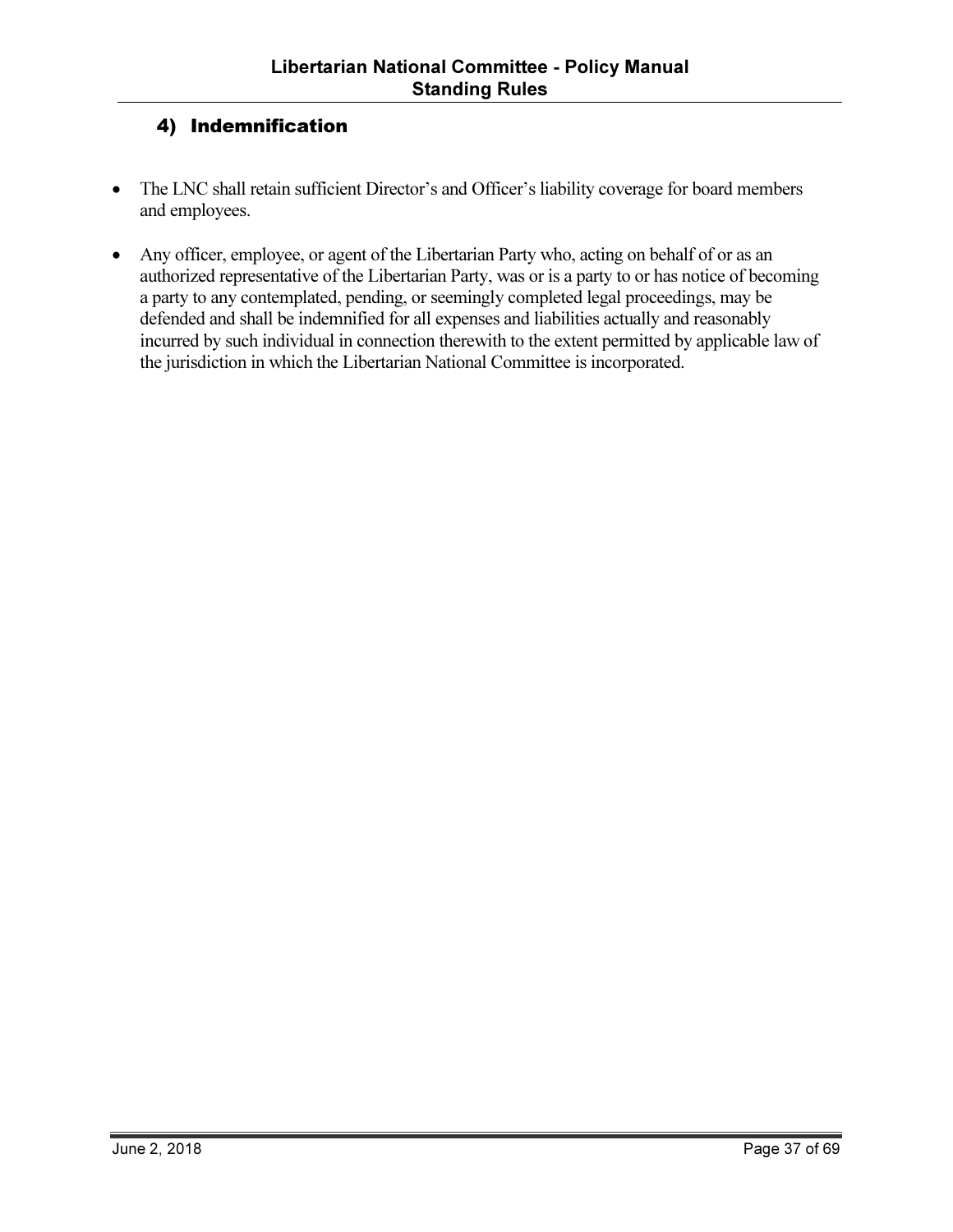# Section 2.05 MEMBERSHIP POLICIES

#### 1) Membership Forms

Membership forms produced by the LNC shall include a membership statement that meets the requirements of Article 4, Section 1 of the Party Bylaws. Any new wording for the membership statement shall be subject to the same review process as all other Party Literature.

#### 2) Association Levels

The following levels of association are recognized by the Party:

- Chairman's Circle\* \$25,000 annually or \$2500 monthly in dues or contributions
- Select Benefactor\* \$15,000 annually or \$1500 monthly in dues or contributions
- Beacon of Liberty\* \$5,000 annually or \$500 monthly in dues or contributions
- Pioneer of Freedom<sup>\*</sup> \$2,500 annually or \$250 monthly in dues or contributions
- Lifetime Founder\*  $$1,500$  annually or \$150 monthly in dues or contributions
- Platinum \$500 annually or \$50 monthly
- Gold \$250 annually or \$25 monthly
- Silver \$150 annually or \$15 monthly
- Bronze \$50 annually
- Basic \$25 annually

Contribution levels are based upon transfers of cash (or its equivalent), where there is no exchange of goods, services, or quid pro quo, such as in the case of convention package sales.

Staff shall have discretion as to when to list any or all membership/donation levels and/or benefits online, in print, or elsewhere, based on practical considerations such as layout, and with their priority being to maximize both membership and donations.

#### 3) Life Membership Status

A member who contributes at least \$1,500 during any twelve-month period shall be granted life-membership in the Party. $47$ 

#### 4) Benefits

Non-member contributors shall be provided all benefits provided to member contributors, except for those rights specifically granted only to members or sustaining members by the Party Bylaws or this Policy Manual.

A contributor (member or non-member) shall be entitled to the following basic benefit: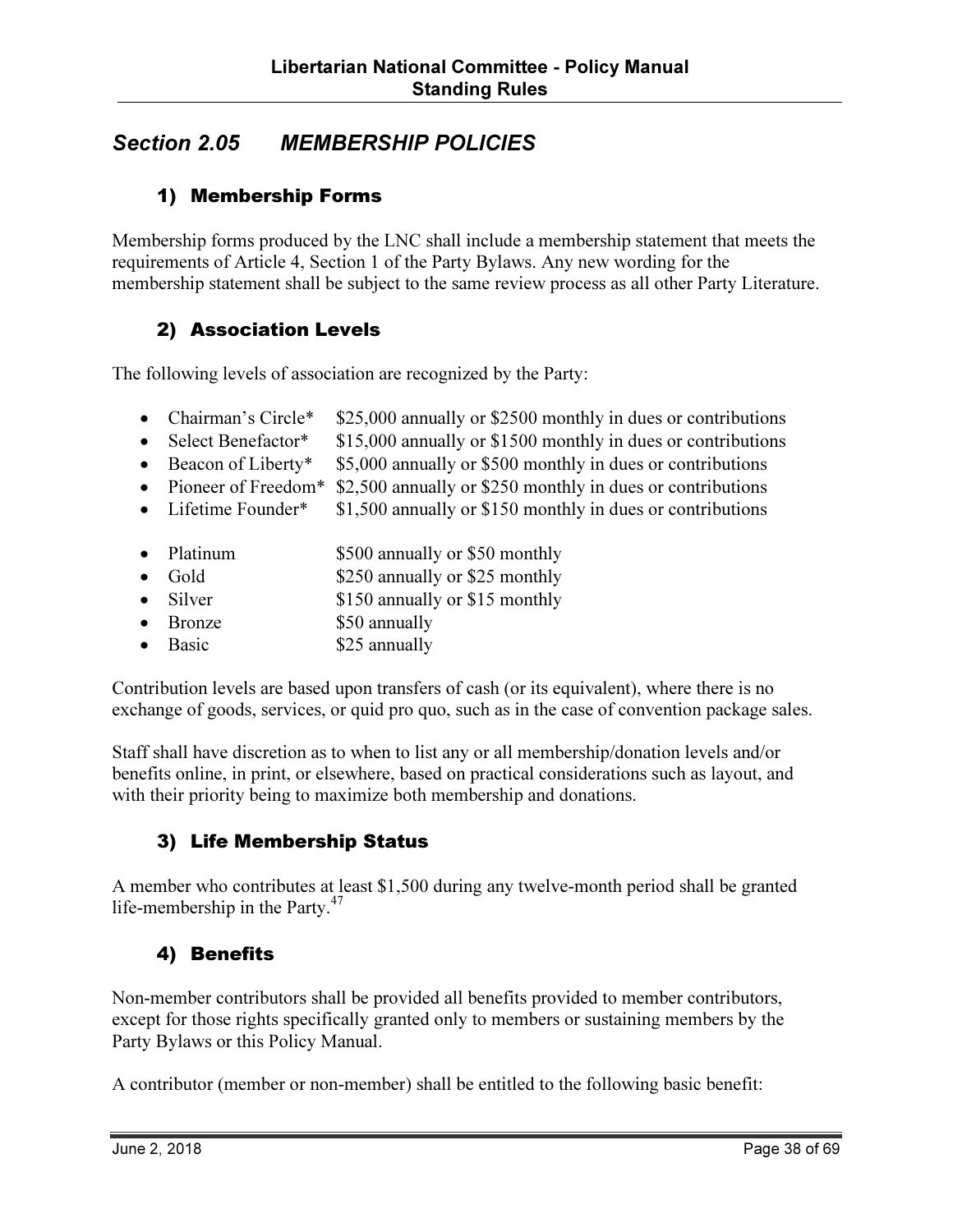• 1-Year subscription to LP News

A member with a future benefits lapse date shall also be entitled to the following basic benefit:

• Customized Party membership card, updated annually, identifying the individual's level of association and lapse date.

A Lifetime Founder shall be entitled to the following benefits: \$1,500 level (Convention benefits are based on giving at least one annual contribution or equivalent pledges, from the start of the previous convention and prior to the next convention)

- Special name badge with Life Ribbon (Torch Club)
- Lifetime Pin
- Mention in program at national convention

A Pioneer of Freedom shall be entitled to the following benefits: \$2,500 level (Convention benefits are based on giving at least one annual contribution or equivalent pledges, from the start of the previous convention and prior to the next convention)

- Special name badge with Life Ribbon (Torch Club)
- Lifetime Pin
- Special mention on signage and programs at national convention
- VIP seating at national convention banquet<sup>\*\*</sup>

A Beacon of Liberty shall be entitled to the following benefits: \$5,000 level (Convention benefits are based on giving at least one annual contribution or equivalent pledges, from the start of the previous convention and prior to the next convention)

- Special name badge with Life Ribbon (Torch Club)
- Lifetime Pin
- Special mention on signage and programs at national convention
- VIP seating at national convention banquet<sup>\*\*</sup>

A Select Benefactor shall be entitled to the following benefits: \$15,000 level (Convention benefits are based on giving at least one annual contribution or equivalent pledges, from the start of the previous convention and prior to the next convention)

- Special name badge with Life Ribbon (Torch Club)
- Lifetime Pin
- Special mention on signage and programs at national convention
- VIP seating at national convention banquet or other events<sup>\*\*</sup>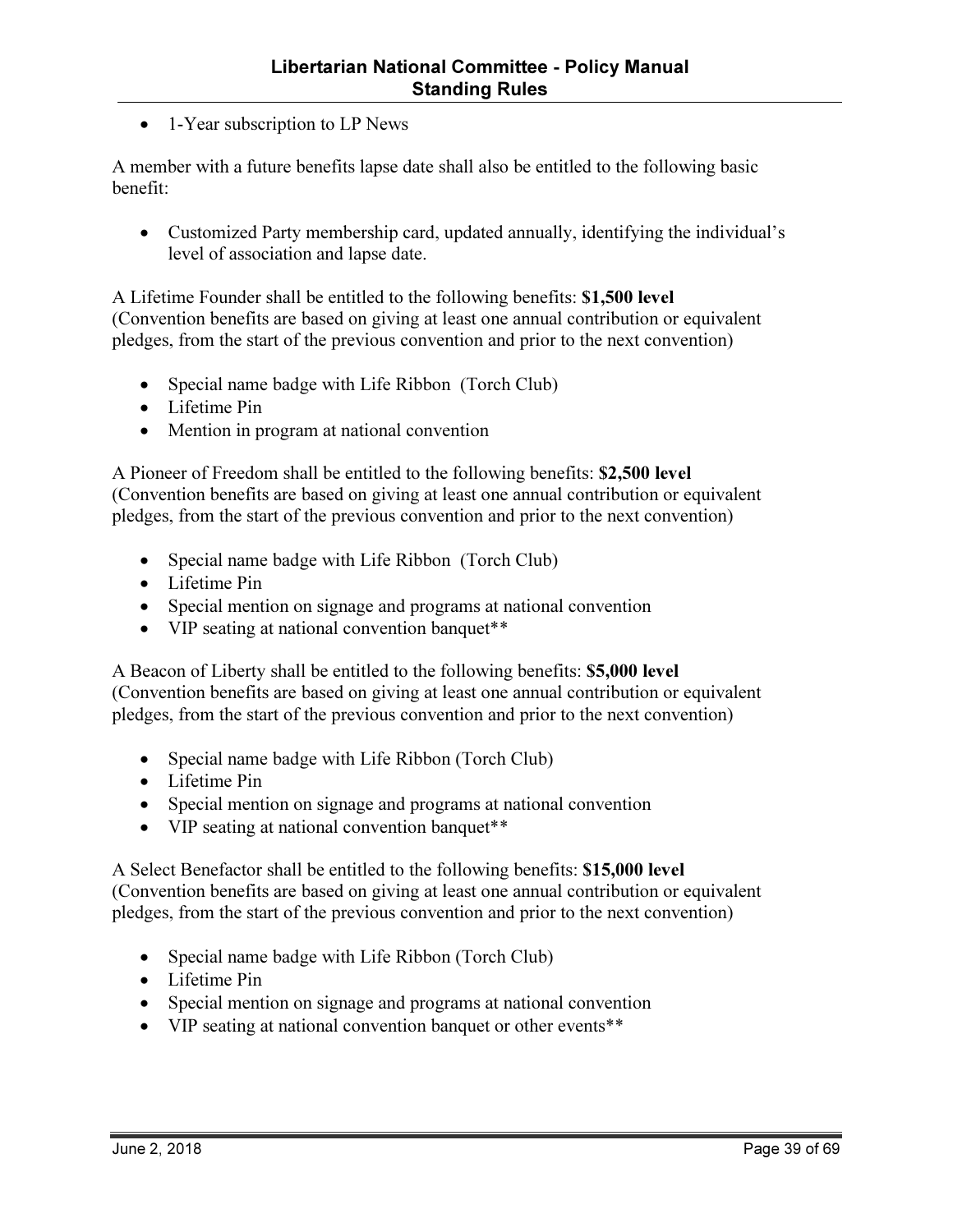#### Libertarian National Committee - Policy Manual Standing Rules

A Chairman's Circle member shall be entitled to the following benefits: \$25,000 level (Convention benefits are based on giving at least one annual contribution or equivalent pledges, from the start of the previous convention and prior to the next convention)

- Special name badge with Life Ribbon (Torch Club)
- Lifetime Pin
- Special mention on signage and programs at national convention
- VIP seating at national convention banquet or other events\*\*
- Naming of an event<sup>\*\*</sup>

Maintaining the Torch Club membership is based on contributions from the start of the previous national convention to the END of the next national convention and shall consist of all those in the highest 5 levels (denoted by \*). For monthly pledges at the Lifetime Founder and higher levels, membership at that level begins at the beginning of the fourth month of the pledge.

Those benefits designated with \*\* will be subject to availability on a first-come basis, to address the HIGHLY WELCOMED possibility that there will be too many qualifying people for a single table.

National Convention VIP seating, signage, and programs, will be determined prior to the start of the event.

Staff shall have the discretion to create and bestow additional benefits.

#### 5) Benefits Lapse Date

An individual's benefits lapse date is independent of the sustaining membership lapse date defined by the Party's Bylaws.<sup>48</sup>

Individuals making a first contribution shall have a benefits lapse date established one year from the date of receipt. Individuals who remit the required amount of dues in response to a membership renewal request shall have the benefits lapse date extended by one year from the existing lapse date or one year from the date of receipt, whichever is later.

Individuals who remit the required amount other than dues during the Renewal Period shall have the benefits lapse date extended by one year from the existing lapse date or one year from the date of receipt, whichever is later.

Individuals pledging at least \$10 per month using an automated recurring payment method, such as a valid credit card or ACH debit, shall have their benefits lapse dates extended to the last day of the following December.

Other contributions in response to other than a membership renewal appeal shall not as a policy extend the benefits lapse date, however Staff shall have the discretion on a case-by-case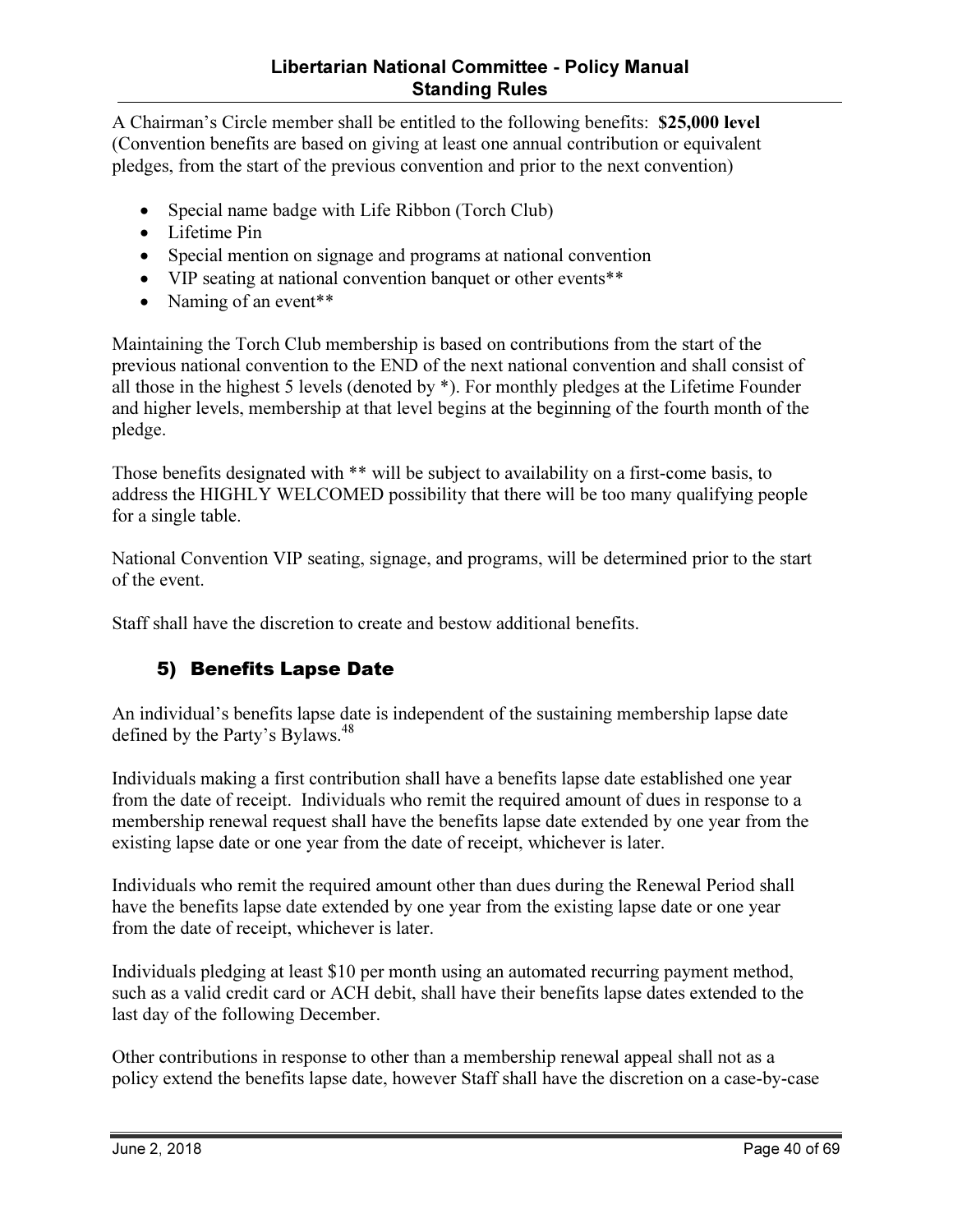basis to extend a contributor's benefits lapse date up to one year from the last contribution date, if failure to do so would damage donor relations.

Notwithstanding the above, an individual who has contributed an amount sufficient to have qualified for life membership status shall be entitled to lifetime basic benefits.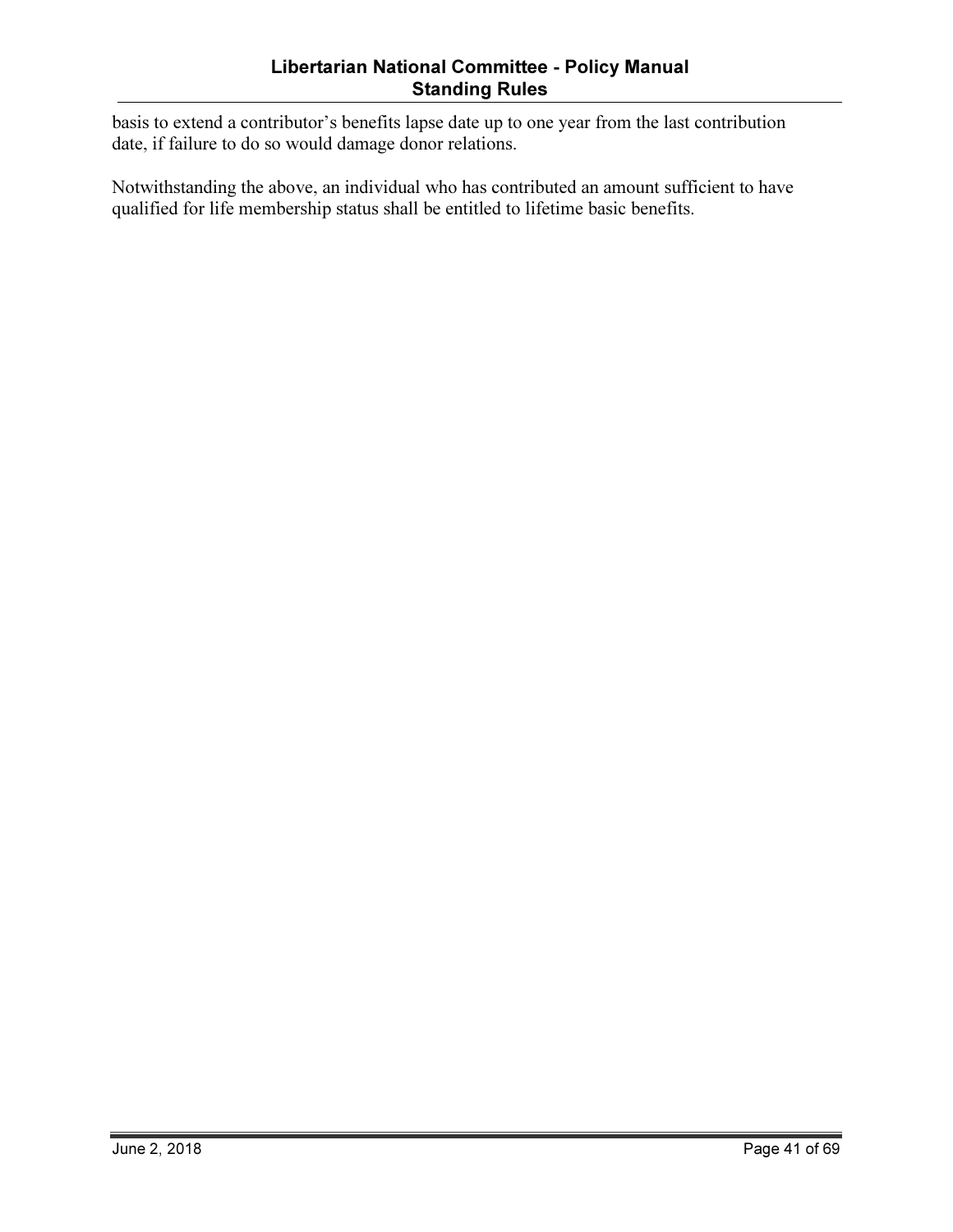# Section 2.06 PARTY COMMUNICATIONS

#### 1) Official Spokesperson

The Chair represents and serves as the chief spokesman of the Party as appropriate, including:

- representing the Party to the public, including the business community, media, other political and educational organizations, government agencies, and elected officials;
- planning and directing all investigations and negotiations pertaining to cooperative efforts of the Party with non-libertarian political organizations and the acquisition or sale of major assets;
- maintaining systems of internal and external communication, including providing a quarterly chair's report to all LNC Members.

#### 2) Graphic Symbols

The Statue of Liberty graphic and the Torch Eagle graphic are considered the appropriate graphic symbols to be used on Party materials.

#### 3) Literature

All reprints of Party literature shall be required to show credit to the author if such credit is given on the original. All wording on material produced by the Party shall be regarded as integral to the piece, and no wording shall be added to materials after approval of their form and content by the LNC. This requirement shall not apply to copyrights, addresses, etc. All materials for public distribution will carry the designation "Libertarian Party."

#### 4) LP News

LP News is the name of the Party's newsletter and as such is the principal regularly issued publication of the Party. It is the major communications medium of the party. It conveys the Party's message and self-image to all who receive it. It serves as the one unifying publication for the political views within the Party.

The LP News shall be published in a tabloid format. The frequency of publication shall be at least bimonthly unless the Chair decides that frequency is inconsistent with the approved budget or the Party's current financial condition. The number of pages per issue and the circulation per issue shall be the responsibility of the Chair consistent with the approved budget and the Party's current financial condition.

The selection of articles, their layout and the graphics for LP News, the relative amount of space assigned to articles, advertisements, Party announcements, and regular features shall be the responsibility of the Chair except as detailed in this Policy Manual.

The LP News is distributed to three major groups: Party members and contributors, media representatives, and prospective members. The LP News shall address itself primarily to Party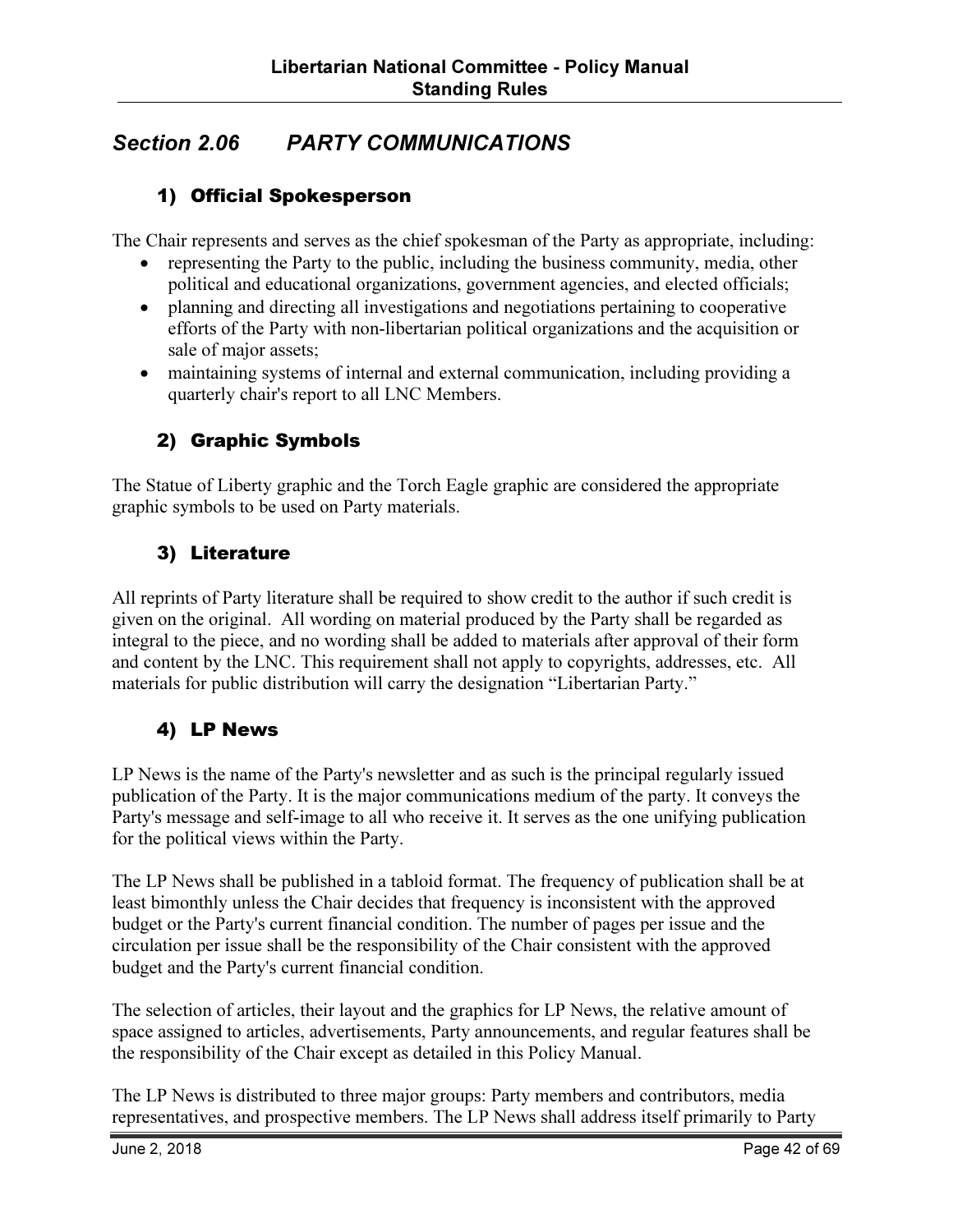members and its role shall be complementary to other publications within the libertarian movement.

The LP News shall focus on three types of articles:

- those providing a libertarian perspective on current issues along with how and why this perspective differs from that of other political parties;
- those providing information on libertarian, libertarian oriented and Party activities around the U.S. and the world; and
- those discussing the tactics and strategy of Party political activities.

This leaves to other publications the areas of scholarly articles, in-depth analysis of current issues, regular coverage of the arts (book and film reviews), analysis of libertarian movement (as opposed to Party) tactics and strategy, in-depth debate of questions on which there is no libertarian consensus, critique of individuals within the libertarian movement, and reporting of routine state and local activities and personalities.

The proper tone for all articles is factual and even-handed. "Mainstream" political rhetoric shall be used to present "radical" libertarian ideas. "Buzz words" and "libertarian jargon" shall be avoided in order to make the LP News appealing to the broadest possible readership. Personal attacks on persons and institutions within the libertarian movement are to be avoided.

The articles in LP News shall, on the whole, represent the core ideas of agreement in the Party. No articles shall be published which contradict the Party Platform. Articles which address areas where the Platform is silent may be published provided that they are noted as representing the opinions of the author only and not those of the Party.

Recommendations appearing in the LP News for the study of Internal Education material not produced by the Party shall be accompanied by a disclaimer to the effect that they may contain material inconsistent with the Platform. The only authoritative statement of Party positions is contained in the Platform.

No classified advertising shall be accepted. All advertisements will be clearly labeled as such.

A directory of state and Party contacts shall be included at least once each year. Information on where to find a directory of contacts online shall be published monthly.

## 5) Assuring Quality Communications

If a majority of all LNC members notify the Secretary of their belief that a proposed or actual public communication is detrimental to the image of the Party, such notification to occur no later than 72 hours after the public communication is published, the Secretary shall inform the Executive Director and Chair of this finding, and such communication shall not be further disseminated, and to the extent possible, already-disseminated material shall be promptly removed from the public sphere.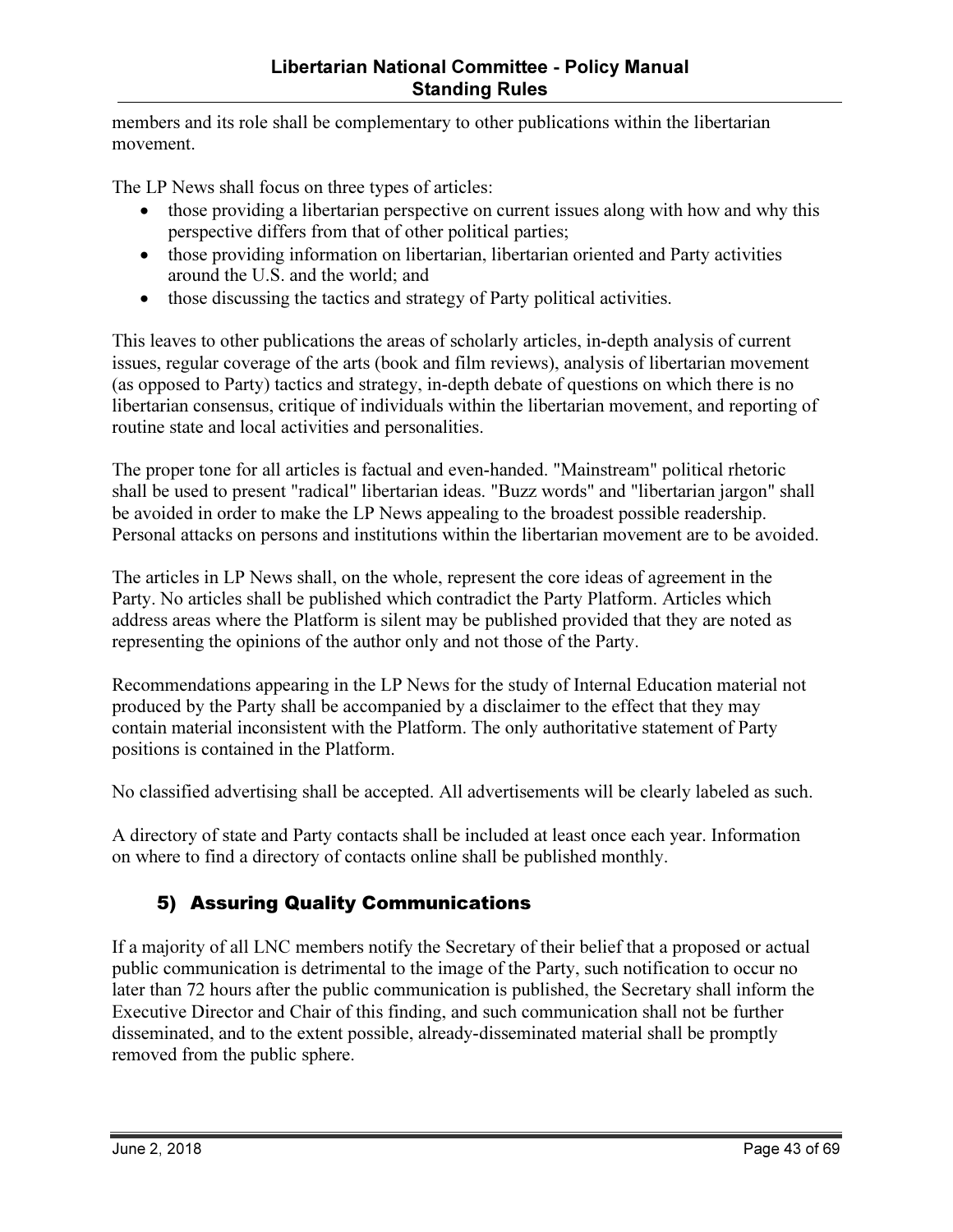# Section 2.07 PARTY RECORDS

#### 1) Proposed Agenda and Reports

The proposed agenda and all reports shall be distributed to the LNC at least 7 days prior to the session.<sup>49</sup>

#### 2) Delegate Allocation Based on Presidential Votes

The Secretary shall distribute to each affiliate party the Presidential vote totals which the Secretary proposes to use for purposes of delegate allocation for National Conventions as provided for in the Bylaws, no later than the last day of April in the year following a Presidential election. If any Party member seeks a modification of the vote totals proposed by the Secretary, the member shall file with the Secretary a written request to modify the totals along with any documentation supporting the request no later than the last day of May of the same year. The Secretary shall review all such requests to modify the Presidential vote totals and distribute a final allocation of delegates based on Presidential vote totals no later than the last day of July of the same year.

#### 3) Document Distribution

The Secretary shall assure that LNC Members, alternates, and state chairs shall receive copies of the Bylaws and Platform after each convention. The Secretary shall assure that LNC agendas, minutes, mail ballots, resolution updates, and other supporting material shall be sent without charge to all LNC Members, alternates, and committee chairs, as well as to any state chair that requests them. Any Party member may obtain these materials at his or her own cost.

#### 4) Electronic Mail Ballot Results

The Secretary shall report the results of electronic mail ballots at each LNC meeting immediately following those ballots. $50$ 

#### 5) Access to Corporate Records

Members of the National Committee and Audit Committee are entitled to inspect and copy books, records (including electronic records) and documents of the Libertarian National Committee, Inc. to the extent reasonably related to the performance of the member's duties to the corporation, including those duties as a member of a committee, but not for any other purpose or in any manner that would violate any duty to the corporation. Prior to obtaining copies the member shall execute a standard nondisclosure agreement. If the member requires an outside professional to assist in reviewing and analyzing the materials, that individual shall also execute a standard nondisclosure agreement prior to receiving the materials.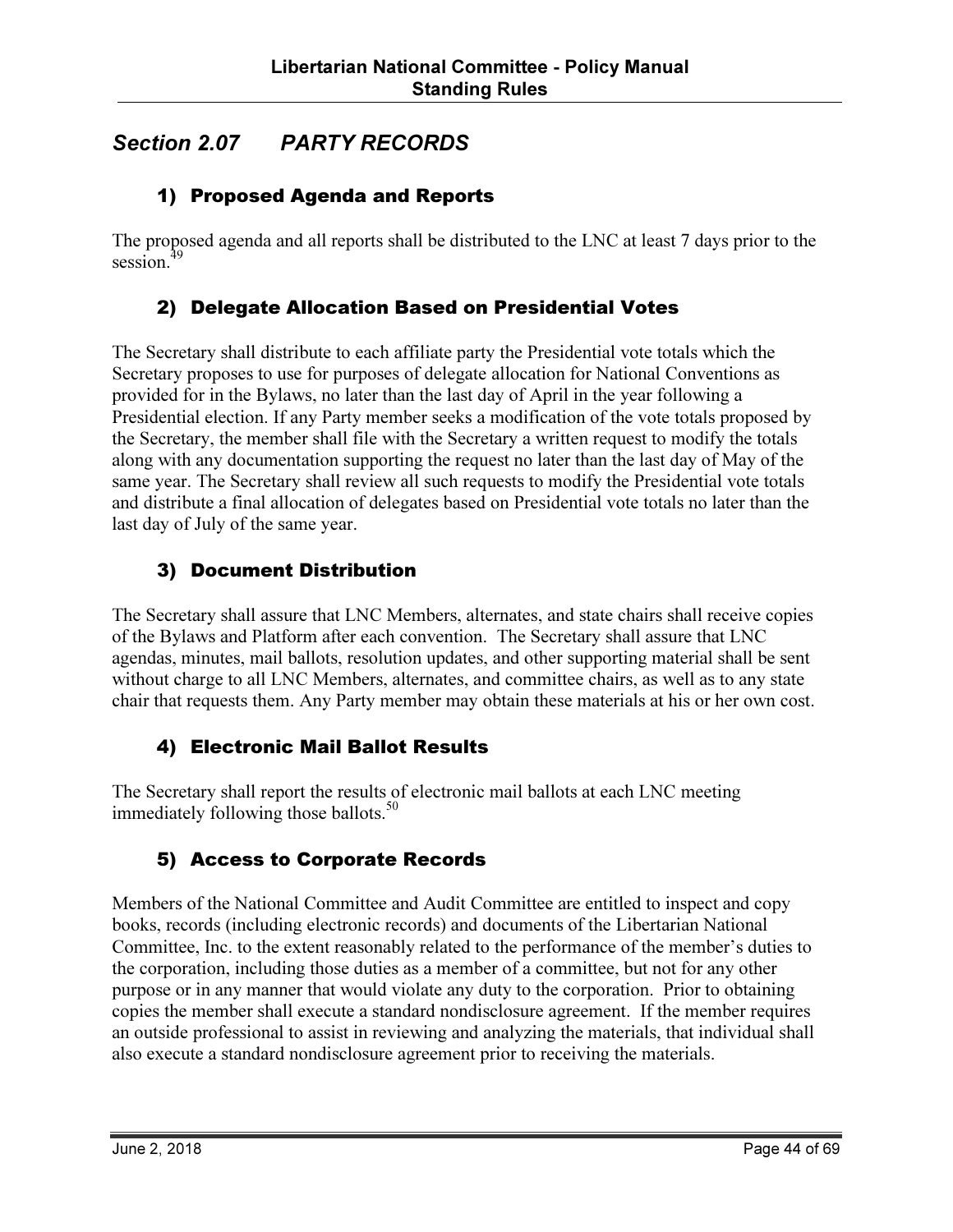# Section 2.08 POLITICAL CAMPAIGNS

#### 1) Qualifications for Party Support

The Party may financially support the candidacies of persons who meet the following requirements:

- 1. The requested contribution from the LNC is legal
- 2. The candidate is a sustaining member of the national LP and a member in good standing of the state affiliate
- 3. The candidate is legally qualified to hold the office  $\&$  if partisan party registration is available, must be registered as Libertarian, and not registered with any other Party
- 4. The candidate must have a professional quality website and email address under a campaign-related domain name
- 5. The candidate has professional quality photos, especially a headshot and at least a oneminute video with audio of the candidate speaking
- 6. The candidate must have a dedicated campaign manager  $\&$  a dedicated campaign treasurer
- 7. The candidate must use the word "Libertarian" in his or her campaign in partisan elections, if allowed by law
- 8. The candidate must have already raised more contributions than requested of the LNC
- 9. The candidate has a written campaign plan with justifiable and quantifiable expected results (votes, recruits, money, media, etc)
- 10. The candidate will follow the national Party Platform or clearly distinguish where their views differ

#### 2) Limitations on Party Support for Public Office

Party resources shall not be used to provide information or services for any candidate for public office prior to the nomination unless:

- such information or services are available and announced on an equal basis to all Libertarians who have declared they are seeking that nomination,
- such information or services are generally available and announced to all party members, or
- the service or candidate has been approved by the state chair.

#### 3) Liability for Political Campaigns

The LNC will not be responsible for the debts incurred by future presidential campaigns or any other campaign. However, the LNC may vote to make monetary and non-monetary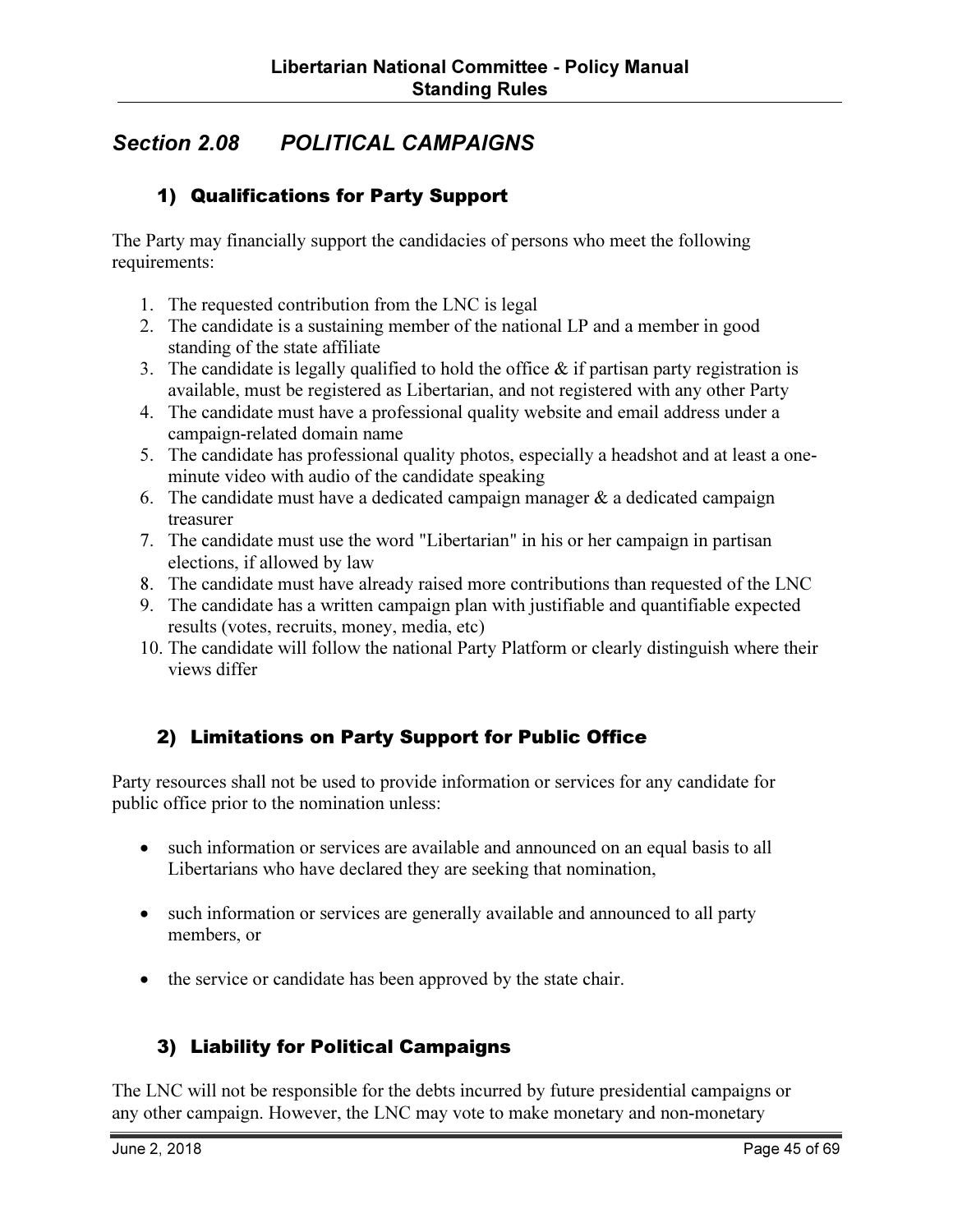#### Libertarian National Committee - Policy Manual Standing Rules

contributions to such campaigns under the limits prescribed by law. If such contributions are made, they shall be made only after such candidate or campaign has agreed to meet the reasonable financial and budgetary controls set by the LNC. No candidate or staff member of a campaign is permitted to place orders, make purchases, or sign contracts in any manner that would lead a person to assume that the LNC is liable for the debt.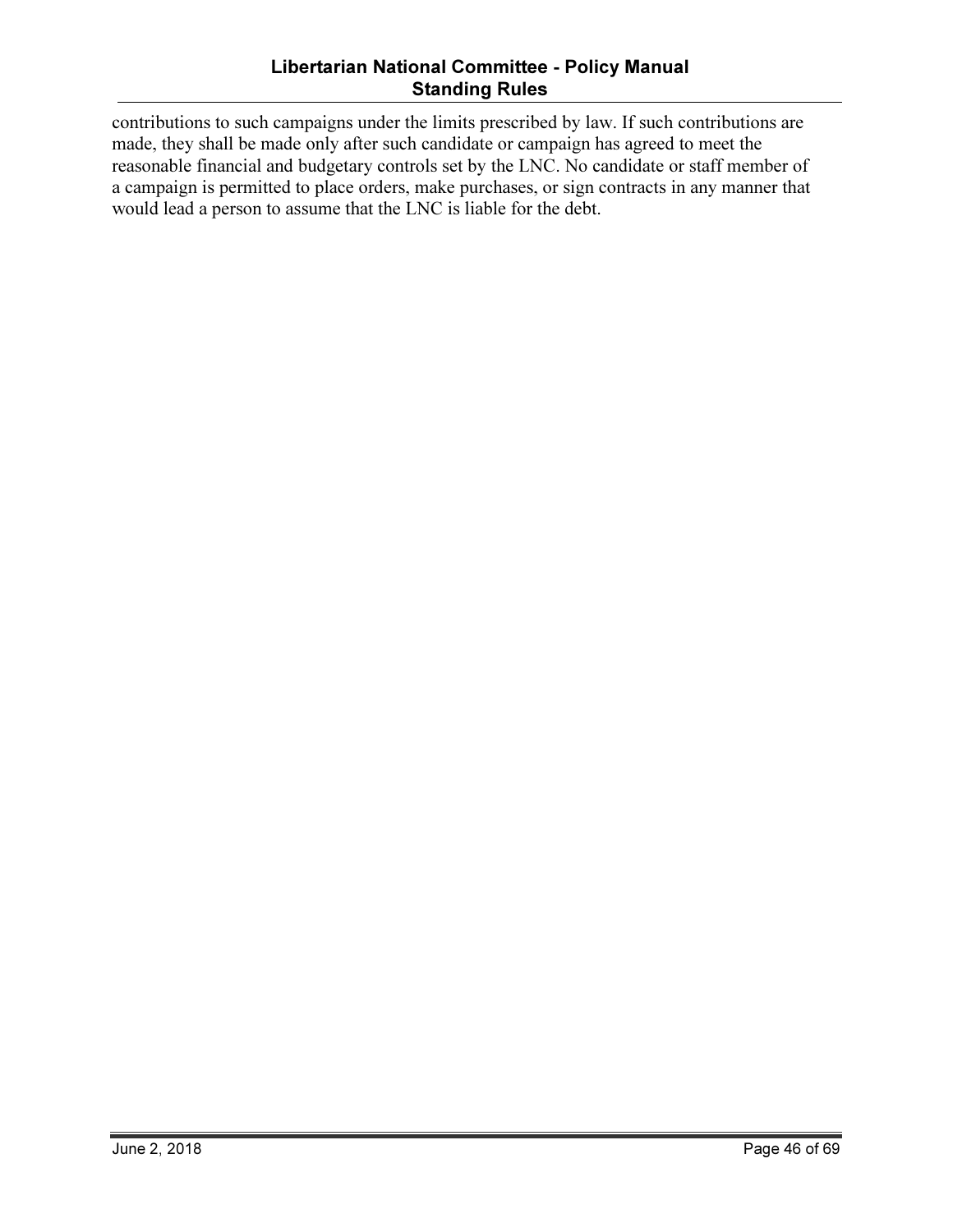# Section 2.09 OTHER MATTERS

#### 1) Libertarian National Congressional Committee

The Party shall act in good faith with the Libertarian National Congressional Committee, and the Chair and Staff are directed to encourage and develop a symbiotic relationship by fully cooperating in activities and coordinating efforts, including the sharing of constituent information, so as to achieve our mutual goal of supporting Libertarian candidates.

#### 2) Affiliation with Other Organizations

The Party shall maintain membership in the Coalition for Free and Open Elections (COFOE).

#### 3) International Representatives

The LNC may appoint one or more individuals to serve as International Representatives, subject to the following:

- The title is honorary, and does not convey any binding authority, unless specifically delegated by the LNC.
- The International Representative serves at will, and may be terminated by either party at will without cause.
- The terms of service are from appointment until termination, and will not be tied to LNC terms of office.
- Expenditures for this position may not be made without advance approval by the LNC.
- The purpose of this position is to establish and maintain mutually beneficial relationships between the LP and its international counterparts.

#### 4) Hiring and Termination

The Chair shall appoint and employ the Executive Director with the approval of the LNC, subject to the right of the LNC to discharge the Director at any time by majority vote. The Chair shall provide advice and consent to the Executive Director on the appointment, employment, and termination of all LPHQ personnel.

The office of the LNC shall conduct a credit and criminal background check prior to offering employment to any prospective employee.

Employees and candidates for employment shall be obligated to notify the Chair, Executive Director and Employment Policy and Compensation Committee of the full details of any arrest or conviction of crimes punishable by imprisonment, or of any personal financial problem, including involuntary liens or any filing for personal bankruptcy.

The office of the LNC shall not employ any person who has been convicted of a crime against property or person, unless with the approval of the Employment Policy and Compensation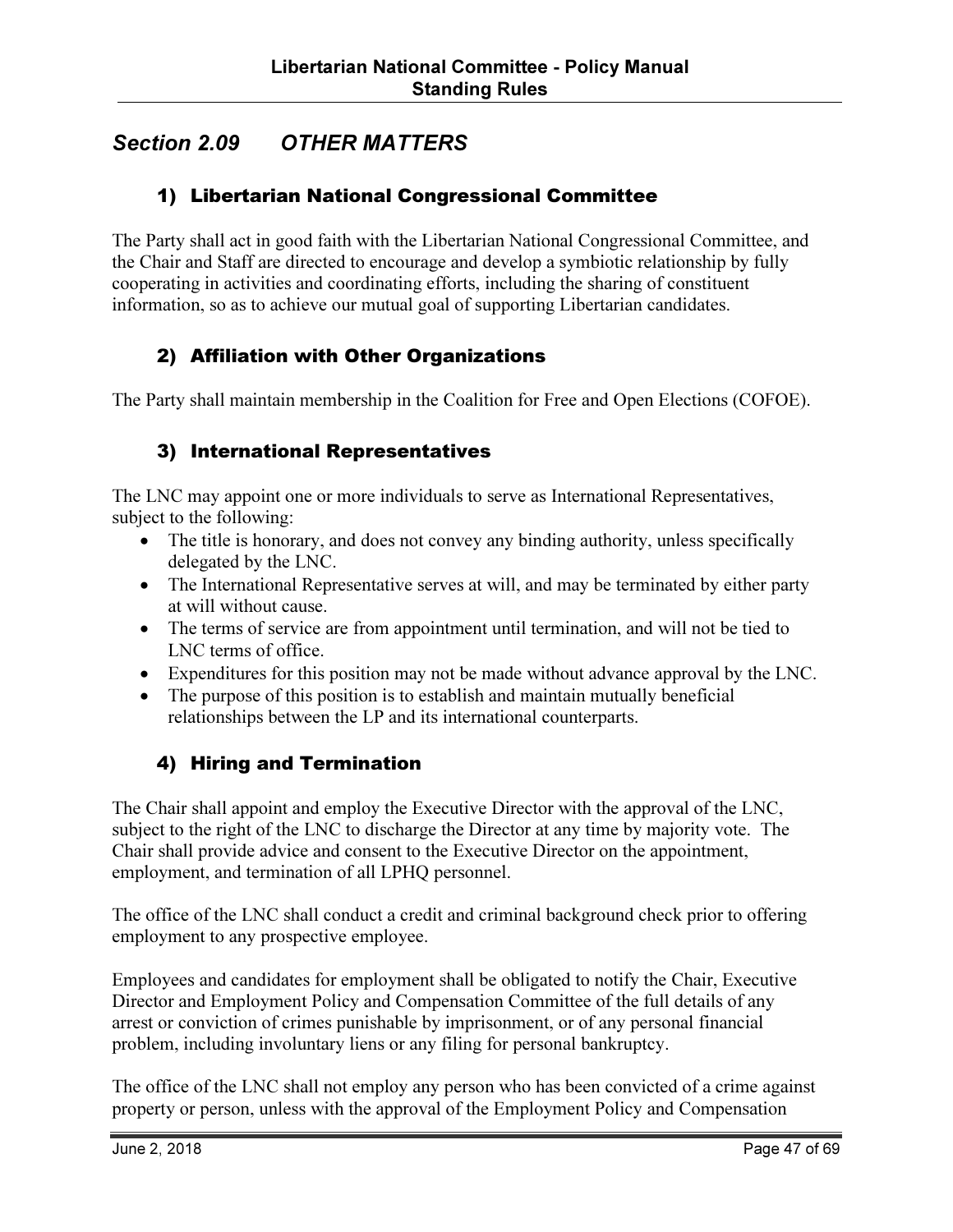Committee. The Chair shall promptly disclose to the LNC as a confidential employeremployee matter that such approval has been given. The LNC may override such approval, but the motion shall not reveal confidential details.

The office of the LNC shall not allow any employee with a history of financial problems, including involuntary liens or who has filed for personal bankruptcy, to handle money or negotiable instruments, access donor information, approve or negotiate purchases with contractors or suppliers, or prepare accounting records, unless with the approval of the Chair and the Employment Policy and Compensation Committee. The Chair shall promptly disclose to the LNC as a confidential employer-employee matter that such approval has been given. The LNC may override such approval, but the motion shall not reveal confidential details.

### 5) Employee Performance Standards

The following applies to all employees who report directly or indirectly to the Executive Director.

The office of the LNC shall promote a positive work environment by establishing clear standards for work performance.

Annual reviews shall be conducted during the fourth quarter of each year for all employees using procedures and guidelines developed by the Employment Policy and Compensation Committee.

If an employee's job-related behavior does not meet expected and communicated performance standards, a process of progressive discipline shall be employed, using procedures and guidelines developed by the Employment Policy and Compensation Committee.

#### 6) Limitations on Party Support for Party Office

Party resources shall not be used to provide information or services for any candidate for party office unless:

- such information or services are available and announced on an equal basis to all Libertarians who have declared they are seeking that office, or
- such information or services are generally available and announced to all party members.

## 7) Convention Speakers

No person shall be scheduled as a convention speaker unless that person has signed this statement:

"As a condition of my being scheduled to speak, I agree to neither seek nor accept nomination for any office to be selected by delegates at the upcoming Libertarian Party convention if the voting for that office occurs after my speech."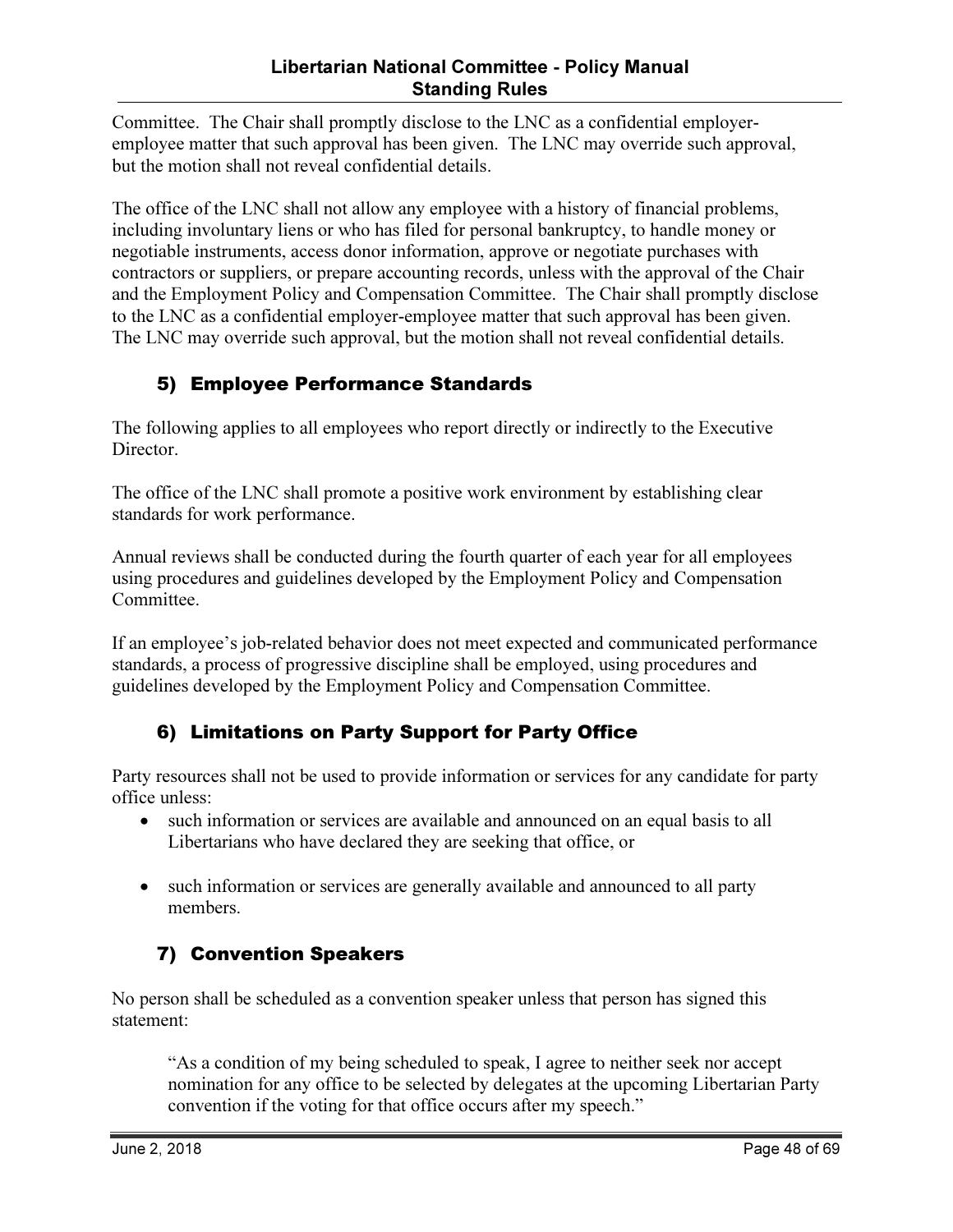This policy shall not apply to participation in a scheduled candidate debate or breakout session or panel discussion or similar non-major event. This policy shall not apply in the case where someone is exercising official duties (e.g. such as when the Treasurer presents his official report).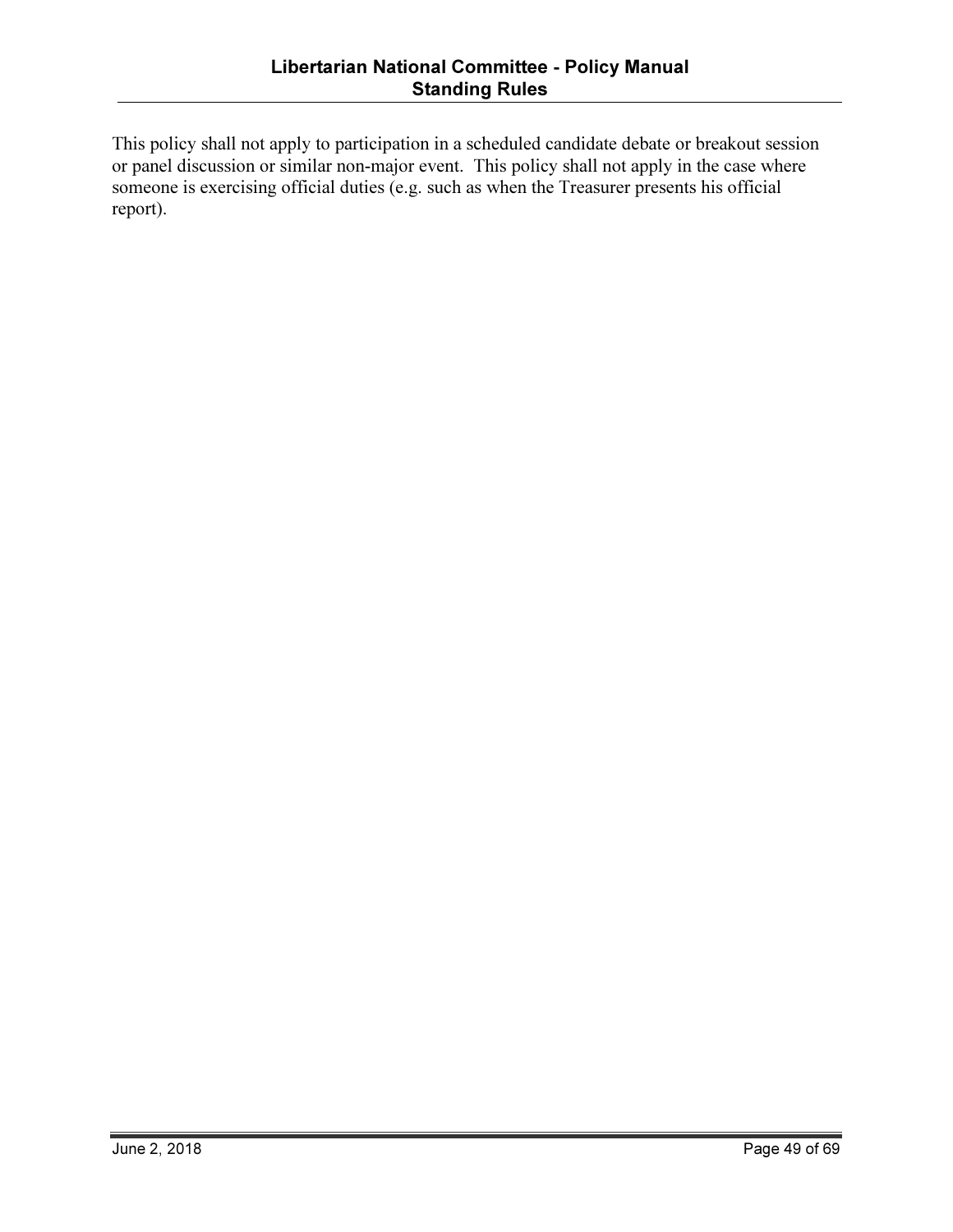# Article III. ENDURING STAFF ORDERS

Staff Orders are orders to staff by the Libertarian National Committee. They are a special category of Standing Rules, which relate to details of administration. They are superseded only by the parliamentary authority, Special Rules of Order, Bylaws, the Corporate Charter and any applicable procedural rule prescribed by federal, state or local law, unless the rules in such documents specifically provide for their own suspension.

Members of staff are responsible for reading, understanding, and complying with the articles of this Policy Manual entitled Standing Rules, Enduring Staff Orders, and Enduring Executive Orders. Special Rules of Order are generally not applicable to staff.

A Staff Order, just like any other standing rule, may be adopted, amended, rescinded or suspended. Adoption requires a majority vote. Amendment or rescission requires either (a) a majority vote with previous notice or (b) without notice a two-thirds vote, or (c) a majority of the entire membership of the LNC. Suspension requires a majority vote of the Libertarian National Committee, but rules which have their application outside of the session which is in progress cannot be suspended.<sup>51</sup>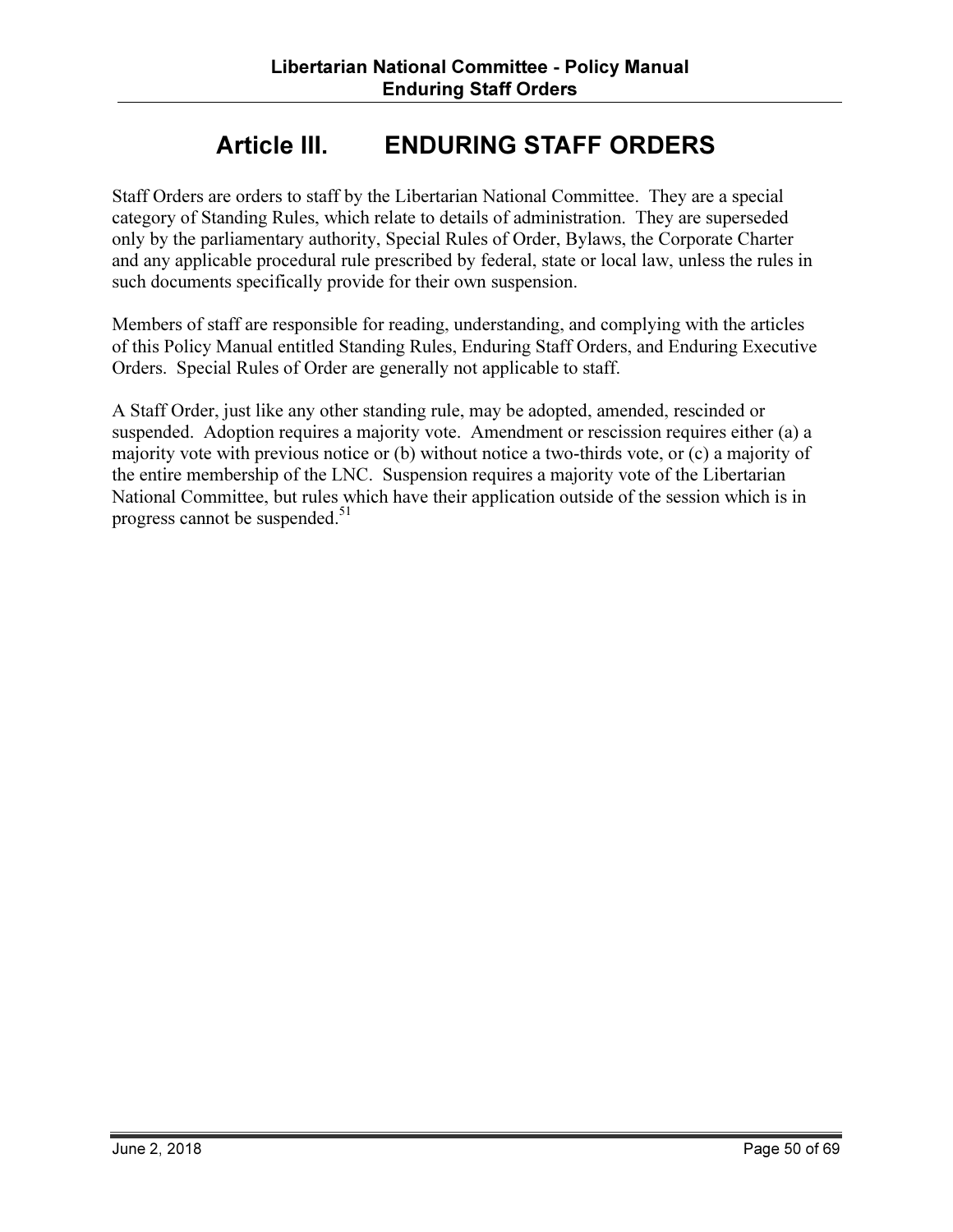# Section 3.01 GENERAL STAFF RESPONSIBILITIES

#### 1) General LP Headquarters Responsibilities

The purpose of LPHQ is to provide full-time, professional support for the on-going political activities of the Party. The activities of LPHQ include:

- RECORD KEEPING
	- o membership/contributor database
	- o accounting
	- o FEC reports
	- o archives
- MEMBER SERVICES
	- o filling orders and requests
	- o answering questions
	- o handling complaints
	- o acknowledging and reviewing correspondence
- DEVELOPMENT ACTIVITIES
	- o inquiry response
	- o direct mail prospecting
	- o process liberty pledge payments
	- o direct mail fundraising
	- o telemarketing support
	- o membership packets/cards
	- o premium fulfillment
	- o long-term renewals
	- o major donor program
	- o wills and bequests
	- o donor thanks and recognition

#### • LNC AND AFFILIATE PARTY SERVICES

- o reports to state affiliates, LNC, and Executive Committee
- o state and national contact lists
- o lists of Libertarian office holders
- o mailing the updated Bylaws and Platform to all LNC Members, alternates, and state chairs
- o state, local, and campus organizing
- o activist training and support

#### • EXTERNAL COMMUNICATION

- o news releases
- o response to media inquiries/requests
- o development and maintenance of media contacts and lists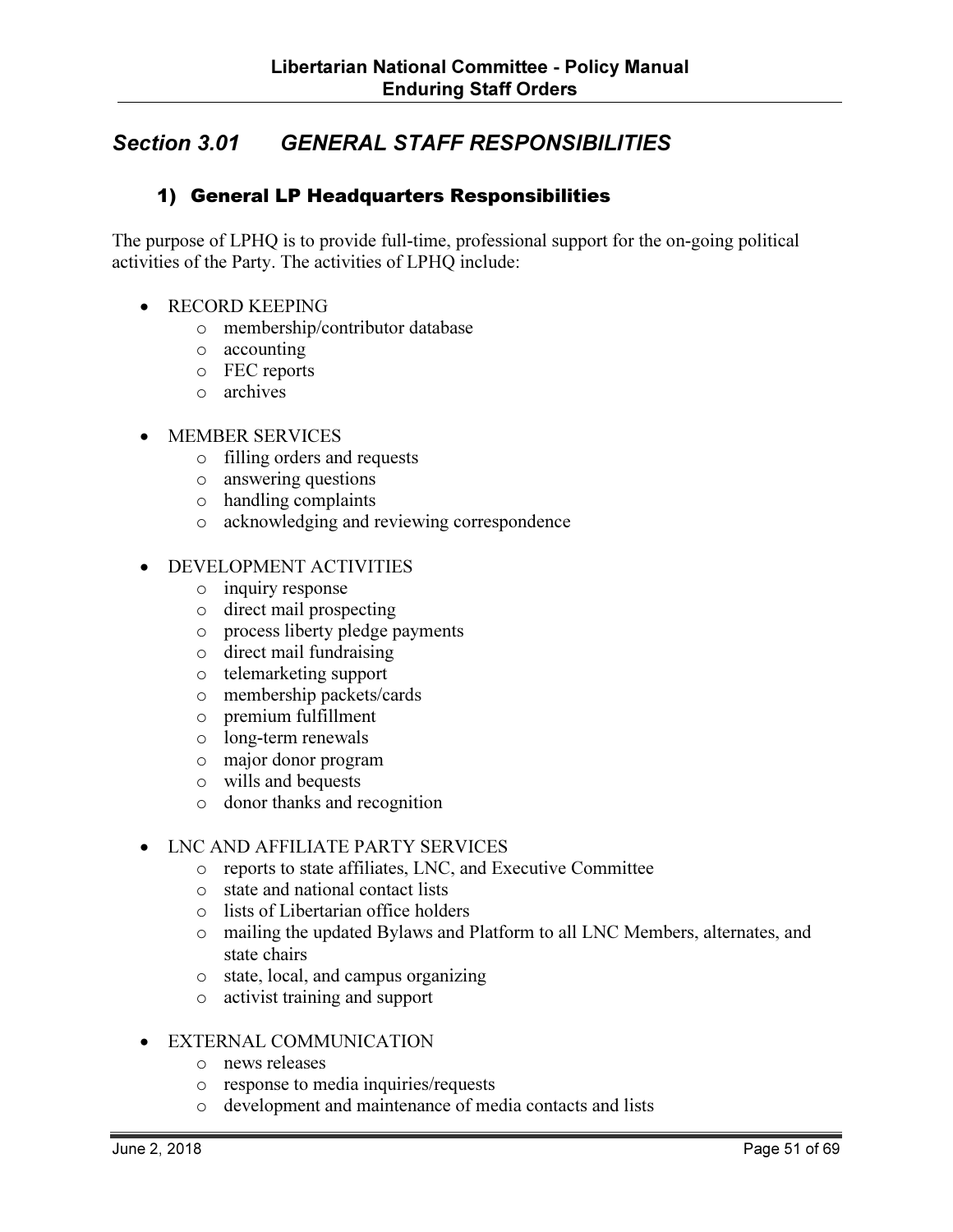- o public testimony
- o participation in outside conferences
- POLITICAL ACTION
	- o ballot access
	- o campus support
	- o candidate recruitment and training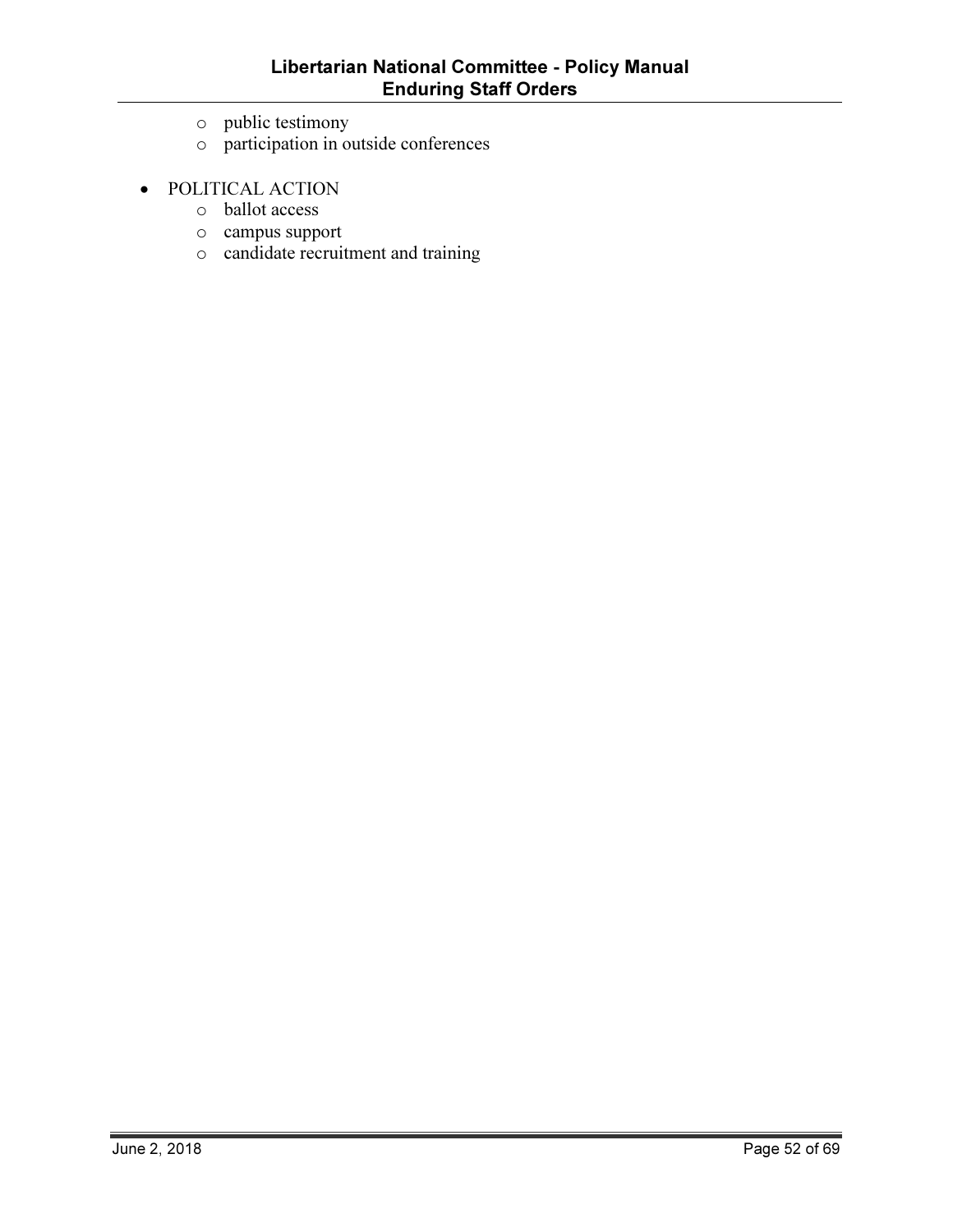# Section 3.02 SPECIFIC STAFF RESPONSIBILITIES

#### 1) LP News Editor Responsibilities

The Executive Director shall select the Editor of LP News. Due consideration should be given to the professional as well as libertarian background of the individual selected.

Final responsibility for the production of LP News must rest with one person: the Editor. It is the responsibility of the Editor to produce the best possible publication within the guidelines of the policies for LP News.

#### 2) Political Director Responsibilities

Duties of the Political Director shall include recruitment of candidates for all levels of public office and public advocacy of support for all stages of their candidacy.

The Political Director shall not provide preferential treatment to any announced Libertarian Party candidate for public office over another announced Libertarian candidate for the same office unless done so with the express written permission of the state chair.

#### 3) Operations Director Responsibilities

The Operations Director in consultation with the Treasurer and the Audit Committee shall review the Accounting Policies and Procedures Manual at least annually and update as needed.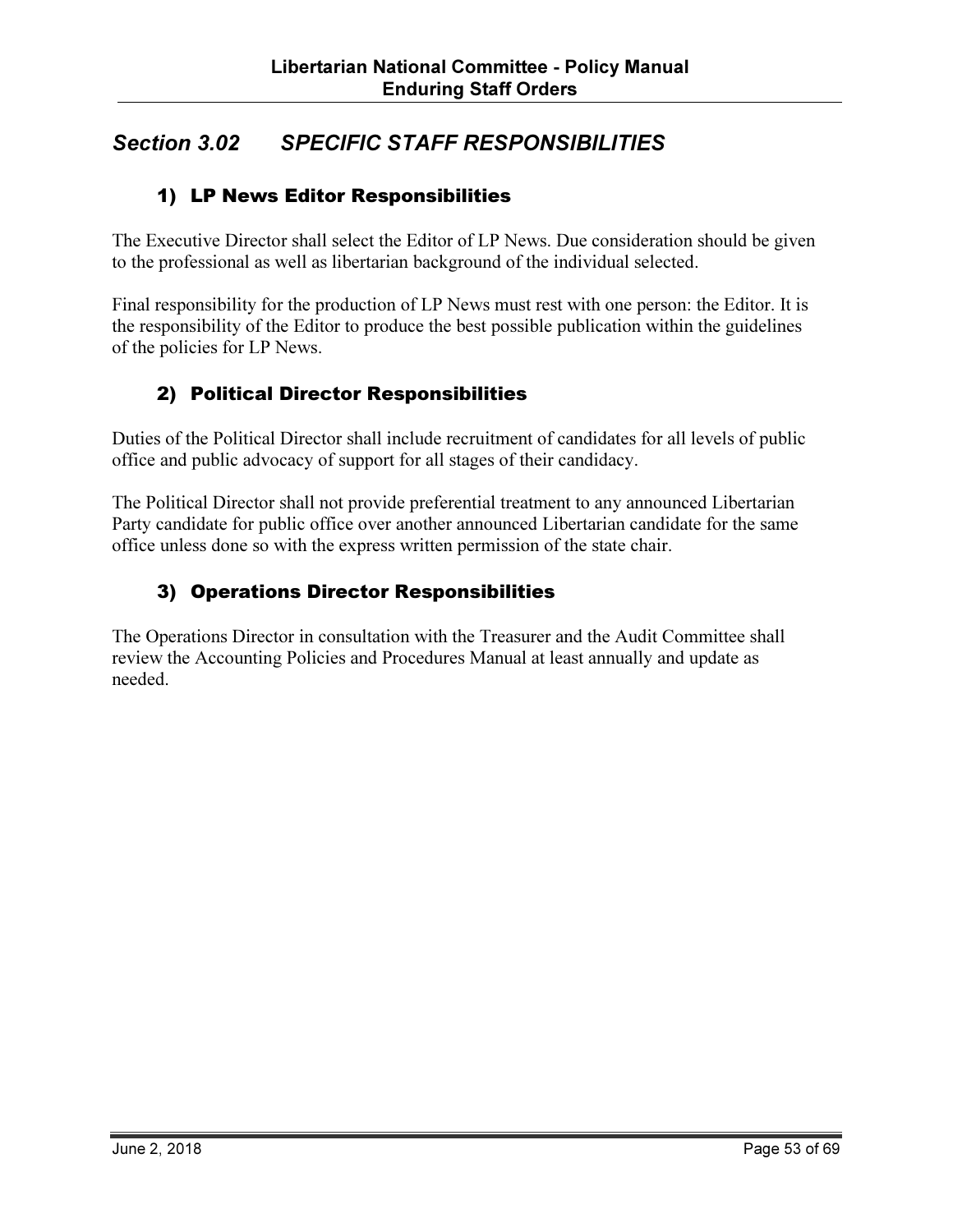# Section 3.03 AFFILIATE RELATIONS

#### 1) Affiliate Relationships

Special agreements with states require the approval of the LNC.

#### 2) Data Sharing with Affiliates

LPHQ will provide all officially recognized state-level affiliates with a list of Constituents residing in the area covered by that affiliate, within the first 5 business days of the month to the affiliate chair, or his designee.

Such list shall include the following data elements (where available and applicable):

- A unique ID
- First, Middle and Last Name
- Postal mailing address
- Home and work phone and email address
- County of residency, if that information can be obtained via commonly available sources within reasonable cost
- Join and Expiration Dates
- Donation classification level (basic, life, etc)
- Existence of signed certification
- Sustaining membership status
- Other data elements, at the discretion of LPHQ

The affiliate chair may request that additional people receive copies of the constituent list. LPHQ will establish and publish formal procedures for state chairs to follow in this regard.

The LPHQ will endeavor to provide the list in the file format requested (PDF, Excel, CSV, etc), but is under no obligation to do so, as it cannot guarantee that all file formats will always be available.

Should the LPHQ desire to change the quantity or order of the data elements, it will provide one month's notice of such change.

The LPHQ makes no further guarantees regarding the format, method of delivery or structure of the data.

All official communications regarding the database export format will be made via the state chairs e-mail list and a moderated database announce e-mail list to be administered by the LNC and that it is the responsibility of the affiliate chair to make sure the appropriate database contacts are on the database announce e-mail list.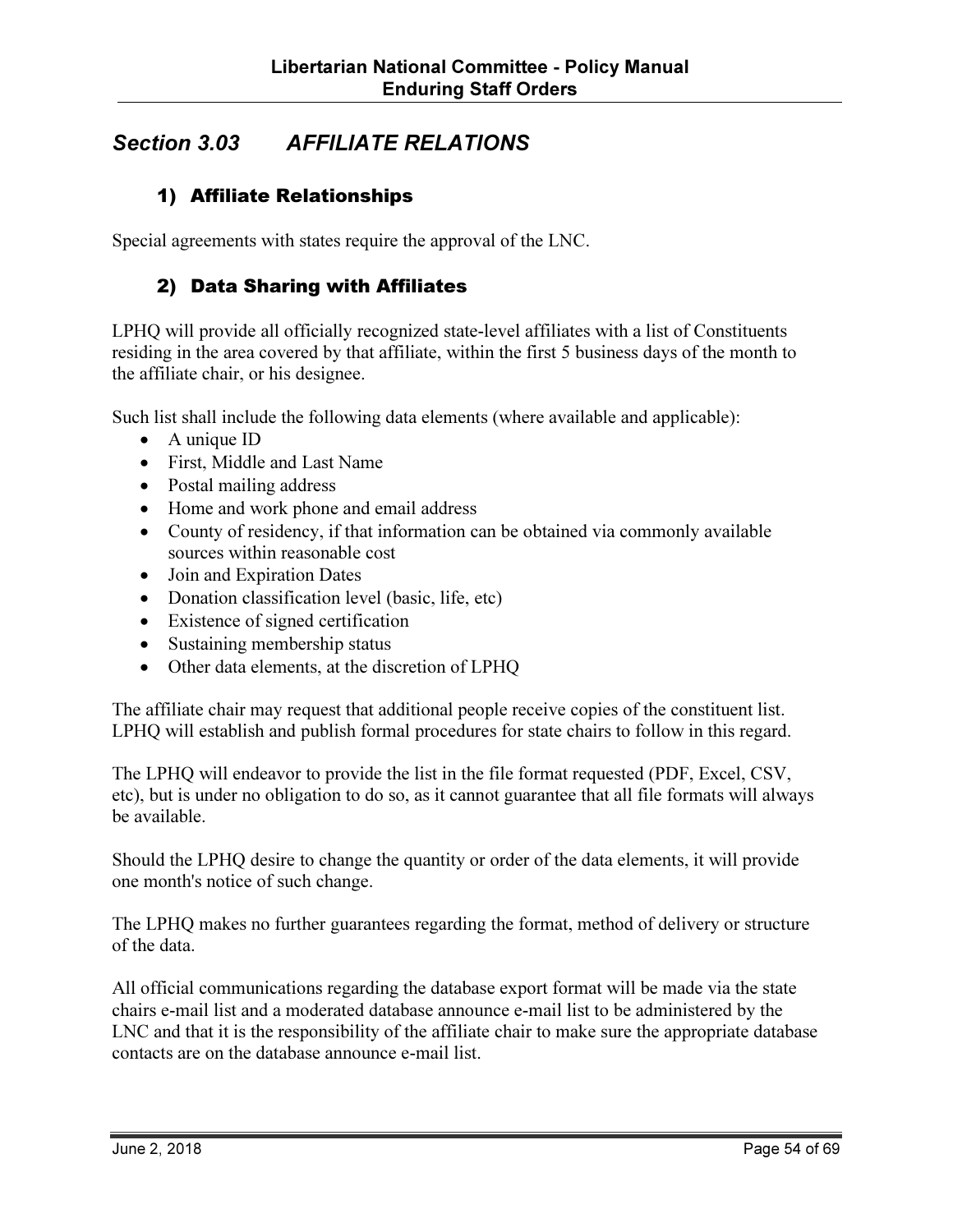## Section 3.04 DONOR & VENDOR RELATIONS AND FINANCIAL **MATTERS**

#### 1) Accounts Receivable Monitoring

The Executive Director is responsible for monitoring receivables on an ongoing basis and presenting write off proposals to the Chair or the LNC.

#### 2) List of Unauthorized Vendors

The Executive Director shall maintain a list of individuals denied any trade relationship with the LP, due to any debt to the Party being written off.

#### 3) Revenue and Spending

The Executive Director shall notify the LNC of any intention to undertake any project that is estimated, on gross, to cost more than 2.5% of budgeted revenue. The Executive Director must immediately report to the LNC when any project's gross cost unintentionally exceeds 2.5% of budgeted revenue.

The Executive Director shall provide monthly budgets for the next calendar year's proposed budget, including when reserve funds might be required.

The Executive Director shall not disburse any funds in excess of authorized limits until a budget amendment is approved. Failure to follow this policy may be cause for dismissal.

The Executive Director shall promptly report to the Executive Committee if cumulative revenue as of the end of the month is less than 90% of the accepted budget and submit detailed plans for appropriate expense reductions for the remainder of the budget period.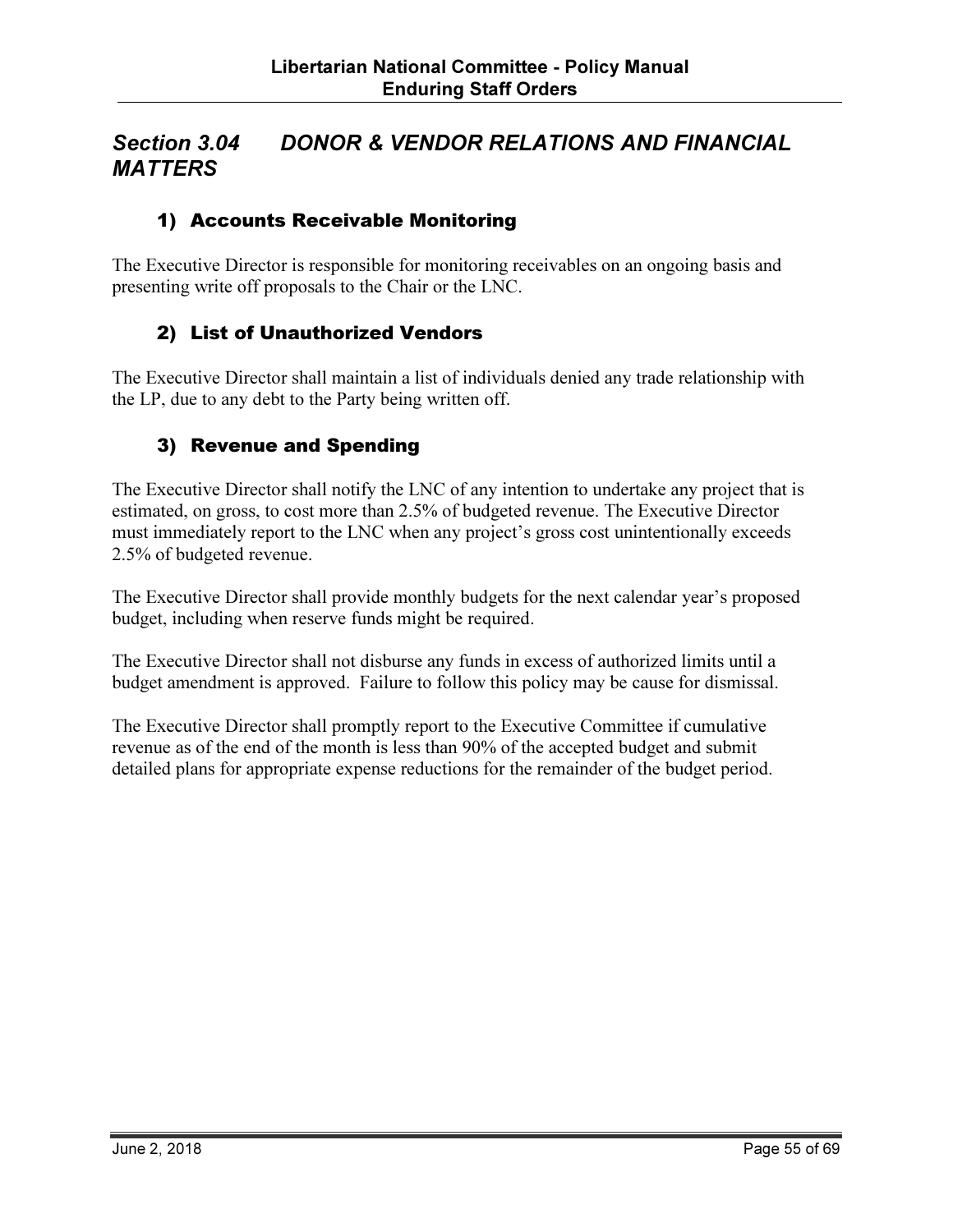## Section 3.05 MEETING SUPPORT AND DOCUMENTATION

#### 1) Proposed Agenda

The proposed agenda shall be posted on the LP.Org website at least seven days prior to the session.

#### 2) Document Distribution

A listing of LNC agendas, minutes, mail ballots, resolution updates, and other supporting material prepared by the Secretary shall be available from LPHQ on request and may be periodically sent to state chairs and/or advertised in the LP News.

#### 3) Recording of Meetings

The Executive Director shall be responsible for recording all LNC meetings on audio or video medium, providing a copy to the Secretary. Such recordings shall be destroyed promptly after the approval of the minutes.

#### 4) Website

Staff shall post all official minutes to an archive section on the Party's website.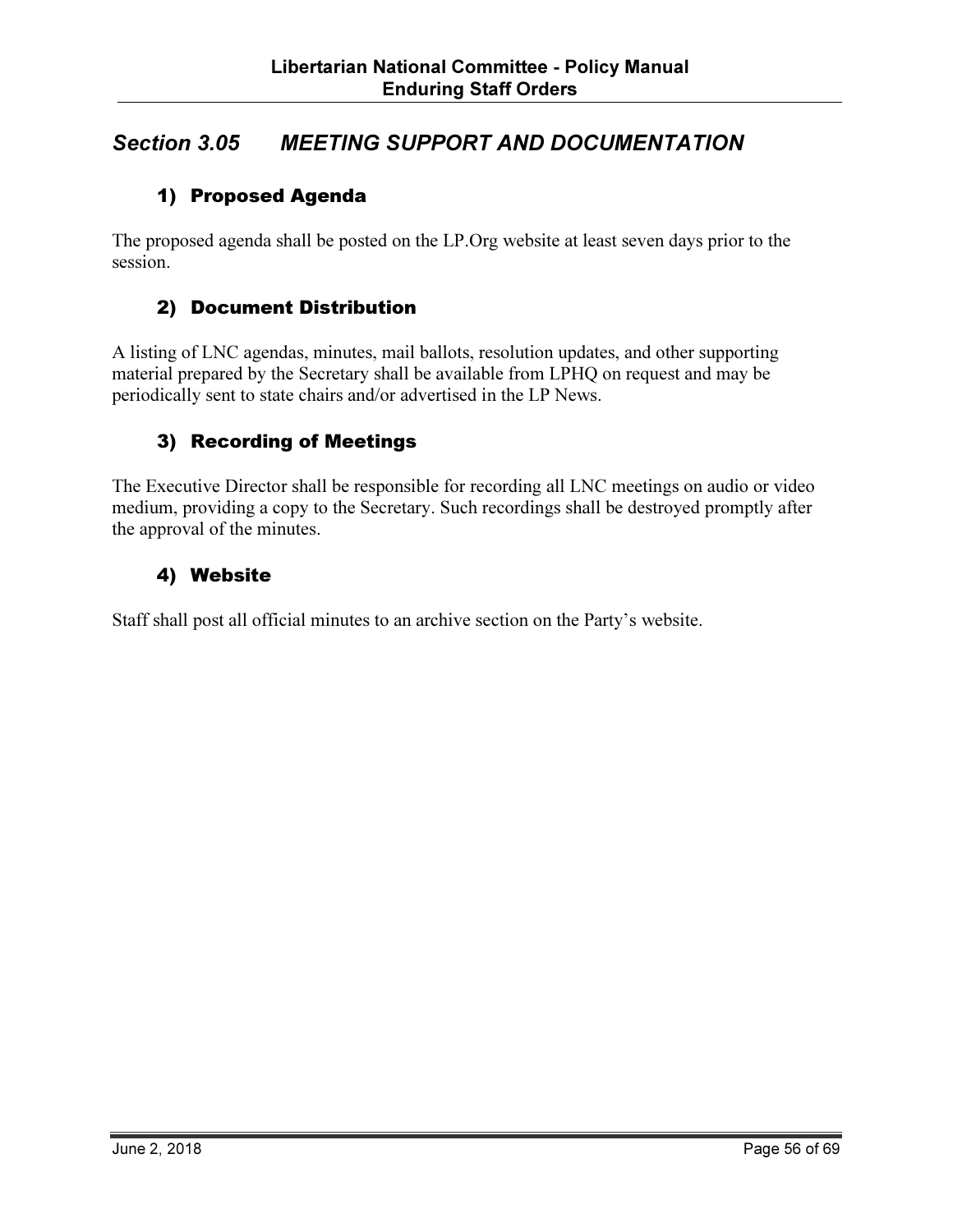# Section 3.06 OTHER MATTERS

#### 1) Coordination and Support of Project Managers

The Executive Director shall coordinate vendor contracts, project communications to donors or service providers, and the timing and content of fundraising appeals.

LNC staff will:

- Process and cage all fund raising receipts and maintain all project donor records in the donor database;
- Pay all approved project expenses and maintain records of all project expenditures; creating contact (mail, e-mail, phone) lists at the request project manager;
- Create contact (mail, e-mail, phone) lists at the request of the project manager
- Send bulk e-mails at the request of the project manager;
- Provide bids for all printing and mailing expenses;
- Provide an approved list of vendors for project expenses, where applicable;
- Establish separate bank accounts, at the discretion of the executive director;
- Establish an easy and prominent way to donate and pledge to the project on the website.

Staff shall not be responsible for oversight or direction of any project activity.

#### 2) Membership Certification Statements

A list of approved wording for membership certification for use in Party literature shall be maintained at the National office.

#### 3) Notifying Candidates of LNC Campaign Obligation Policy

The Executive Director is responsible for publicizing the LNC's policy to all candidates for the Presidential nomination and other candidates who seek aid from the LNC or the national office. This policy is that no campaign is permitted to place orders, make purchases, or sign contracts in any manner that would lead a person to assume that the LNC is liable for the debt.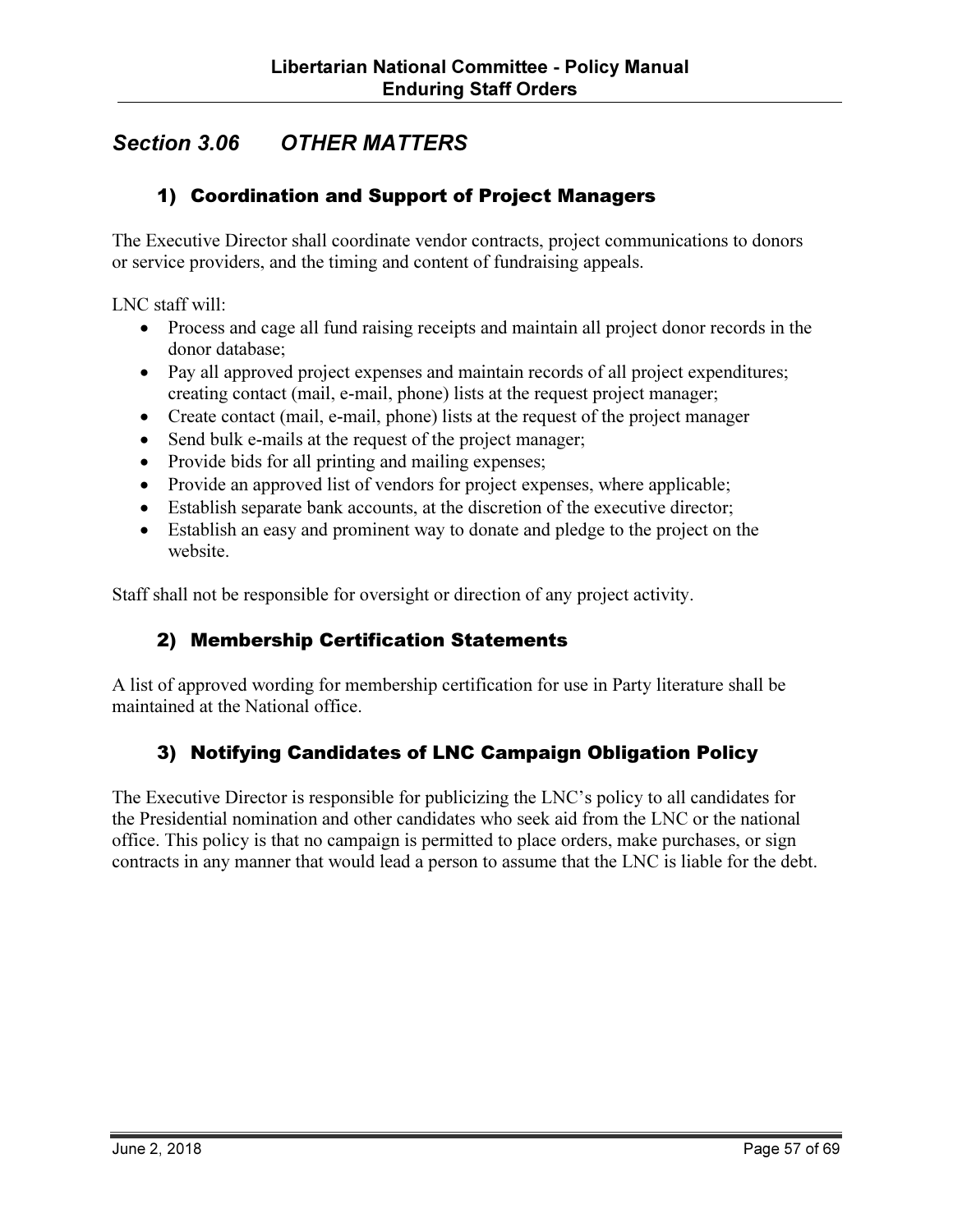# Article IV. ENDURING EXECUTIVE ORDERS

Executive Orders are orders to staff by the Chair. They are a special category of Standing Rules, which relate to details of administration. They are superseded only by the parliamentary authority, Special Rules of Order, Bylaws, the Corporate Charter and any applicable procedural rule prescribed by federal, state or local law, unless the rules in such documents specifically provide for their own suspension.

Members of staff are responsible for reading, understanding, and complying with the articles of this Policy Manual entitled Standing Rules, Enduring Staff Orders, and Enduring Executive Orders. Special Rules of Order are generally not applicable to staff.

An Executive Order, just like any other standing rule, may be adopted, amended, rescinded or suspended. However, since the Chair is effectively a committee of one, his unilateral decision to create, amend or repeal such Executive Orders will always meet the threshold of a majority of the entire committee, so notice is not required.<sup>52</sup>

There is no requirement that the Chair commit Executive Orders to writing.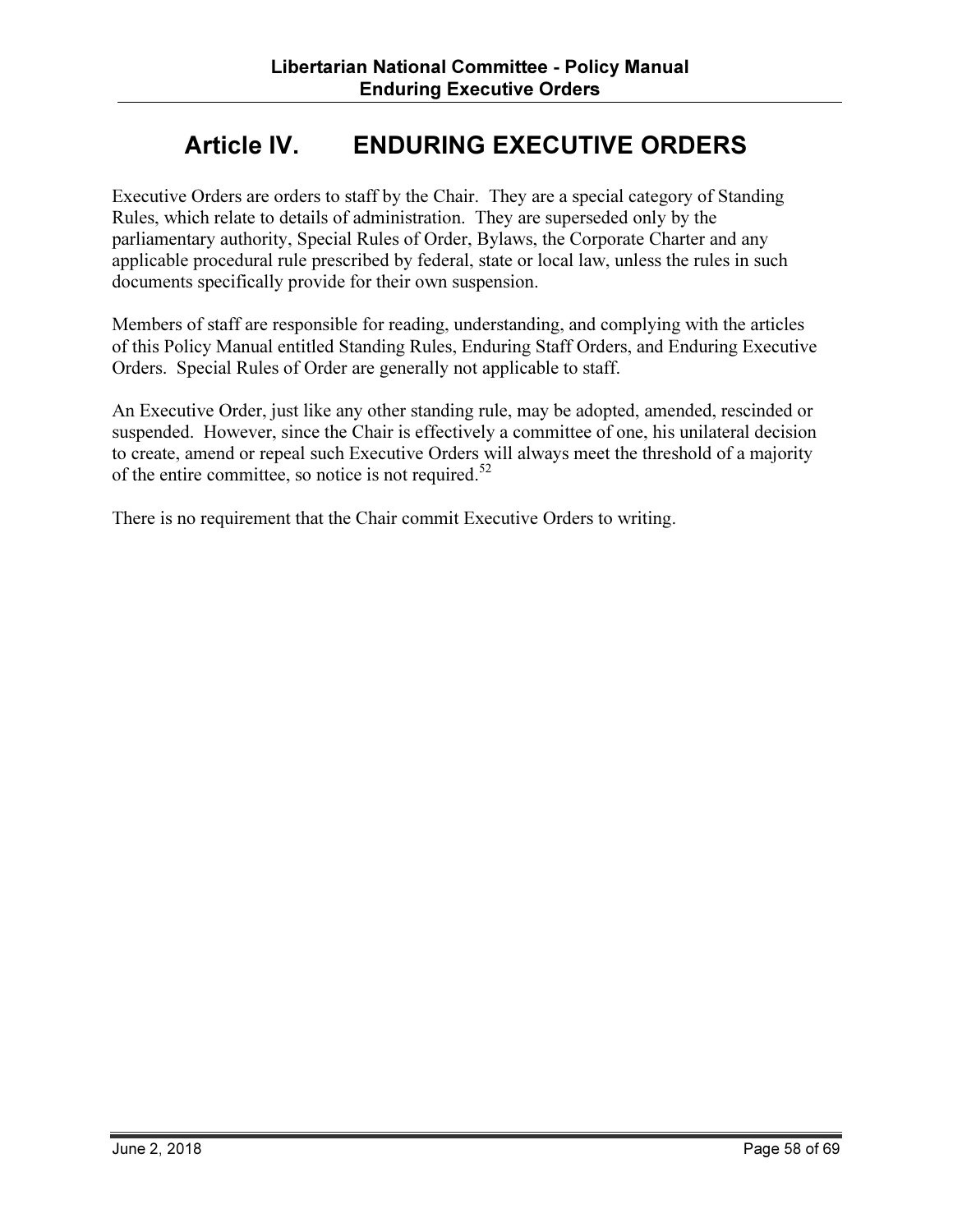# Section 4.01 EXECUTIVE DIRECTOR MATTERS

#### 1) Position Description of Executive Director

The ED is the chief operating officer of the Party, serving at the pleasure of the Chair, with a compensation package (with a bonus incentive structure) specified in a contract negotiated by the LNC Chair. The position shall have the following responsibilities:

#### ADMINISTRATION

- Establish the organizational structure of the staff.
- Direct, coordinate and administer the activities of the staff within the parameters of the approved budget and established policy.
- Support the development of the annual budget, in coordination with the Treasurer, for submission to the LNC for approval.

#### **PERSONNEL**

- Recruit, train and assign all staff members
- Implement the Employee Manual; ensure that it is reviewed and modified as appropriate to continually reflect that all employees are highly valued and their rights are protected.
- Regularly evaluate the performance of all staff; counsel them regarding improvement and how to better contribute to staff effectiveness.
- Appoint, employ and terminate staff in consultation with the Chair.

#### COMMUNICATIONS

- Maintain frequent and substantive contact with the LNC Chair; keep members of the LNC informed as appropriate
- Provide data, information and other support to affiliates
- Reports:
	- o Monthly, provide a Membership Report
	- o Monthly, a Financial Report to the LNC (upon approval by the Treasurer).
	- o Two weeks prior to a scheduled LNC meeting, provide an Operational Report to include input from key staff members and a summary of staff personnel changes.
	- o At the LNC meeting following a general election, make a best effort to provide a summary of all elected Party officeholders.

#### FINANCIAL

- Execute the LNC approved annual budget; coordinate with the Chair and the Treasurer if available resources will not support budget execution.
- Submit all contracts over \$7,500 to the Chair for approval prior to commitment.
- Be responsible for soliciting major donor participation. Maintain a listing of major donors and grow that list.
- Direct the development and execution of fundraising direct mail; assess and analyze the effectiveness of each mailing.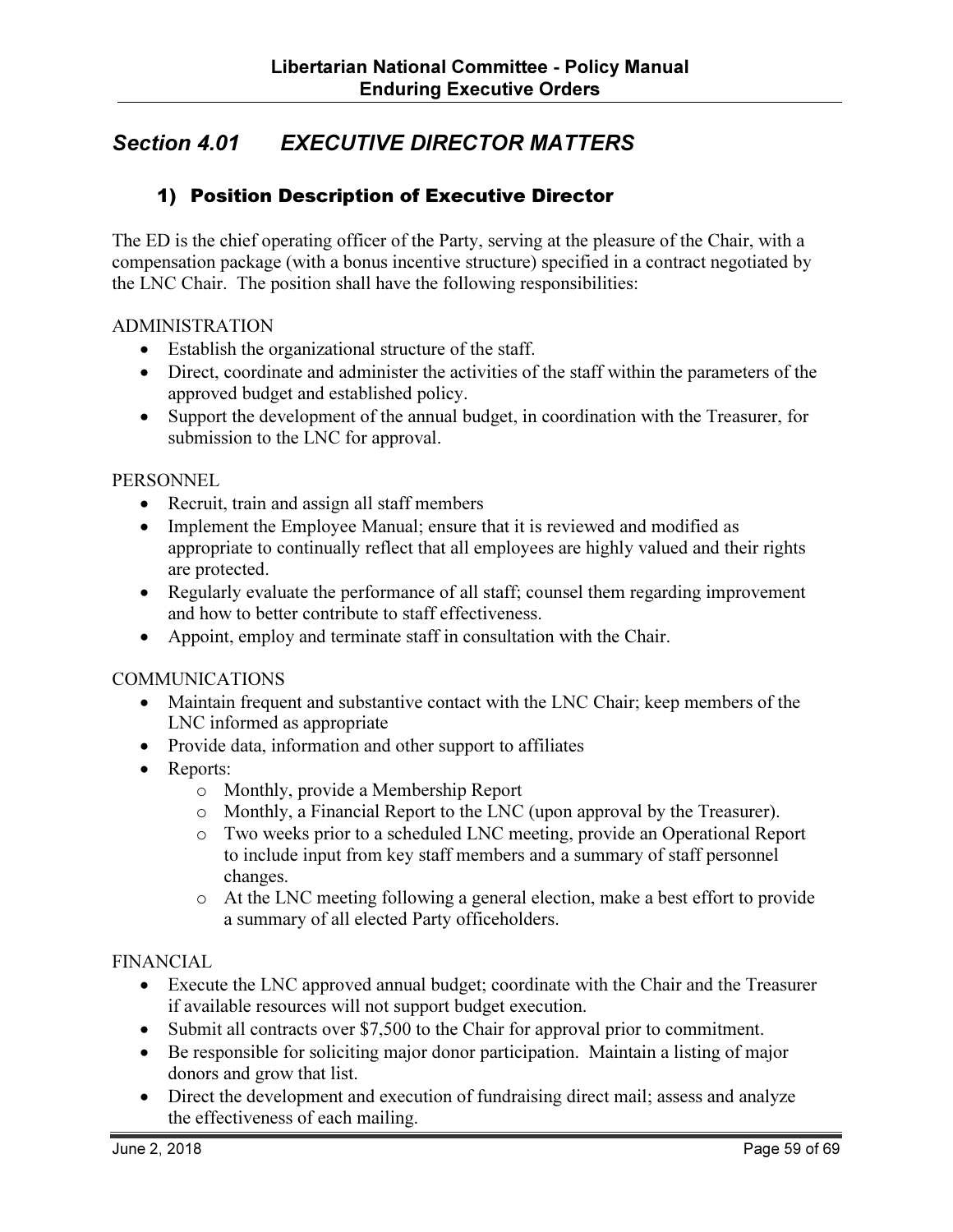#### **OUTREACH**

- Represent the Party in the DC community and act as a spokesperson for the Party.
- Develop and nurture effective working relationships with the news media, political entities and relevant think tanks.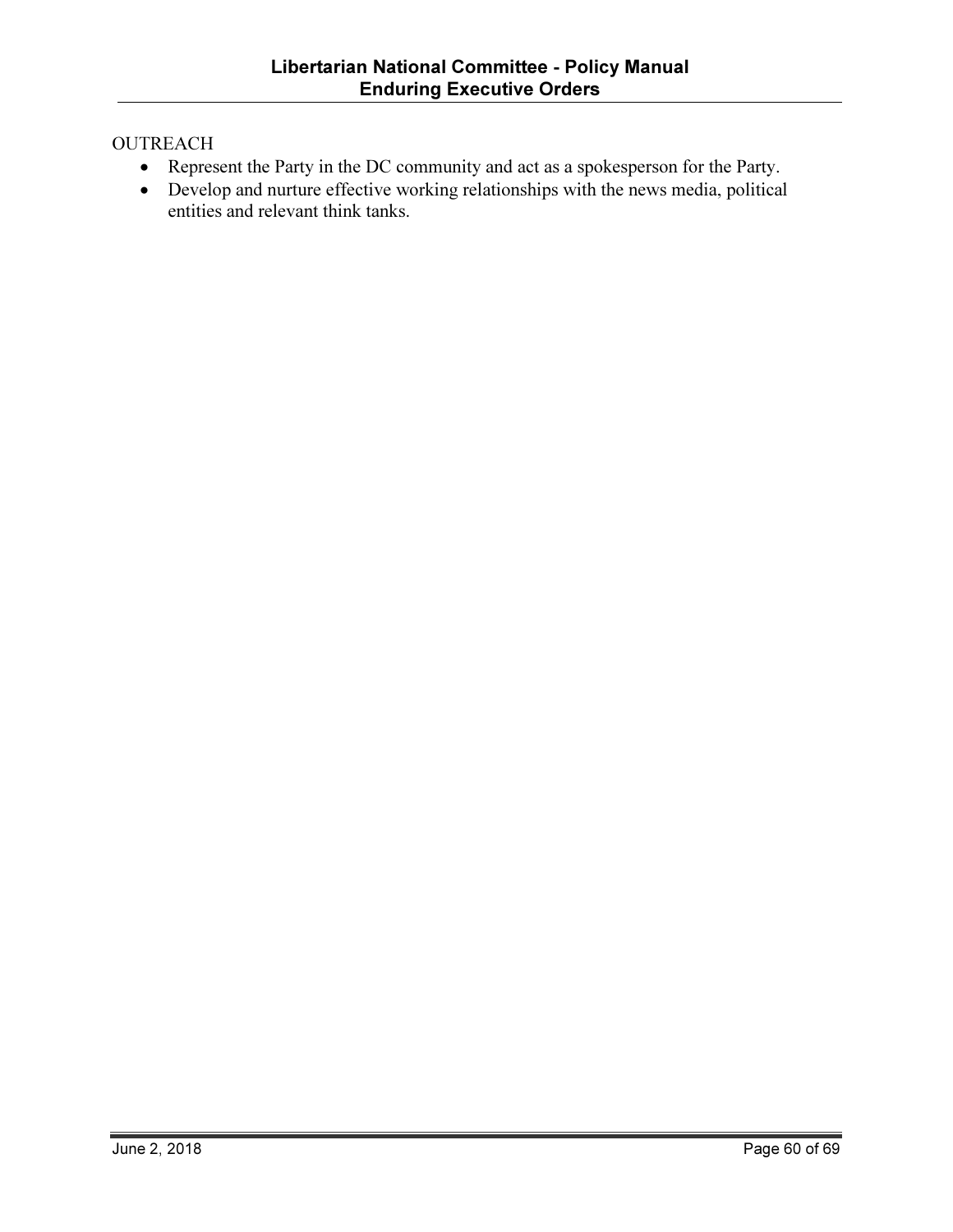# LOG OF CHANGES

| June 2, 2018       | Electronic Meetings, Section 1.02.7                        |
|--------------------|------------------------------------------------------------|
| April 22, 2018     | Authorization of Lawsuits, Section 2.04.2                  |
| April 22, 2018     | Benefits, Section 2.05.4                                   |
| April 22, 2018     | Association Levels, Section 2.05.2                         |
| April 22, 2018     | Awards Committee, Section 2.02.5                           |
| April 21, 2018     | Candidate Support Committee, Section 2.02.6                |
| April 21, 2018     | Qualifications for Party Support, Section 2.08.1           |
| January 15, 2018   | Meeting Minutes, Section 1.02.6                            |
| December 9, 2017   | Historical Preservation Committee, Section 2.02.11         |
| December 9, 2017   | Committee Appointments, Section 1.03.01                    |
| December 9, 2017   | Association Levels, Section 2.05.2                         |
| August 20, 2017    | Candidate Support Committee, Sections 1.03.1 and 2.02.6    |
| July 10, 2017      | Committee Appointments (COC), Section 1.03.1               |
| December 11, 2016  | Committee Reports, Section 2.02.1                          |
| May 26, 2016       | Inserted new Section 2.03.18, Debt and Capital Leases      |
| May 26, 2016       | Employment Terms, Section 2.01.3                           |
| February 20, 2016  | Treasurer's Reports, Section 2.03.15                       |
| November 15, 2015  | Employment Terms, Section 2.01.3                           |
| November 14, 2015  | Convention Speakers, Section 2.09.7                        |
| October 31, 2015   | Amended Sections 1.03.1, 2.02.7 and 2.04.3 regarding EPCC  |
|                    | and Contract Review                                        |
| July 18, 2015      | Deleted Section 2.07.5, Minutes of Conference Calls        |
| July 18, 2015      | Inserted new Section 2.02.1, Committee Reports             |
| July 18, 2015      | Meeting Minutes, Section 1.02.6                            |
| July 18, 2015      | Graphic Symbols, Section 2.06.2                            |
| March 28, 2015     | Inserted new Section 2.02.8, Ballot Access Committee and   |
|                    | inserted new corresponding row in Section 1.03.1           |
| December 14, 2014  | Inserted new Section 1.02.7, Electronic Meetings           |
| December 14, 2014  | Meeting Minutes, Section 1.02.6                            |
| December 14, 2014  | Affiliate Support Committee, Section 2.02.2                |
| December 14, 2014  | Awards Committee, Section 2.02.4                           |
| December 14, 2014  | Committee Appointments (Awards Committee), Section 1.03.1  |
| December 14, 2014  | Committee Terms of Office, Section 1.03.2                  |
| December 14, 2014  | Convention Oversight Committee, Section 2.02.5             |
| September 20, 2014 | Previous Notice, Section 1.02.1                            |
| September 20, 2014 | International Representative, Section 2.09.3               |
| September 20, 2014 | Format of Proposed Agenda, Section 1.02.2                  |
| September 20, 2014 | Outreach Committee, Sections 1.03.1, 2.02.10               |
| September 20, 2014 | Convention Committees, Sections 1.03.1, 2.02.5             |
| August 1, 2014     | Membership Policies adopted December 11, 2011 went into    |
|                    | effect - Sections 2.05.2, 2.05.3, and 2.05.4               |
| July 13, 2014      | Inserted new Section 2.09.3, International Representatives |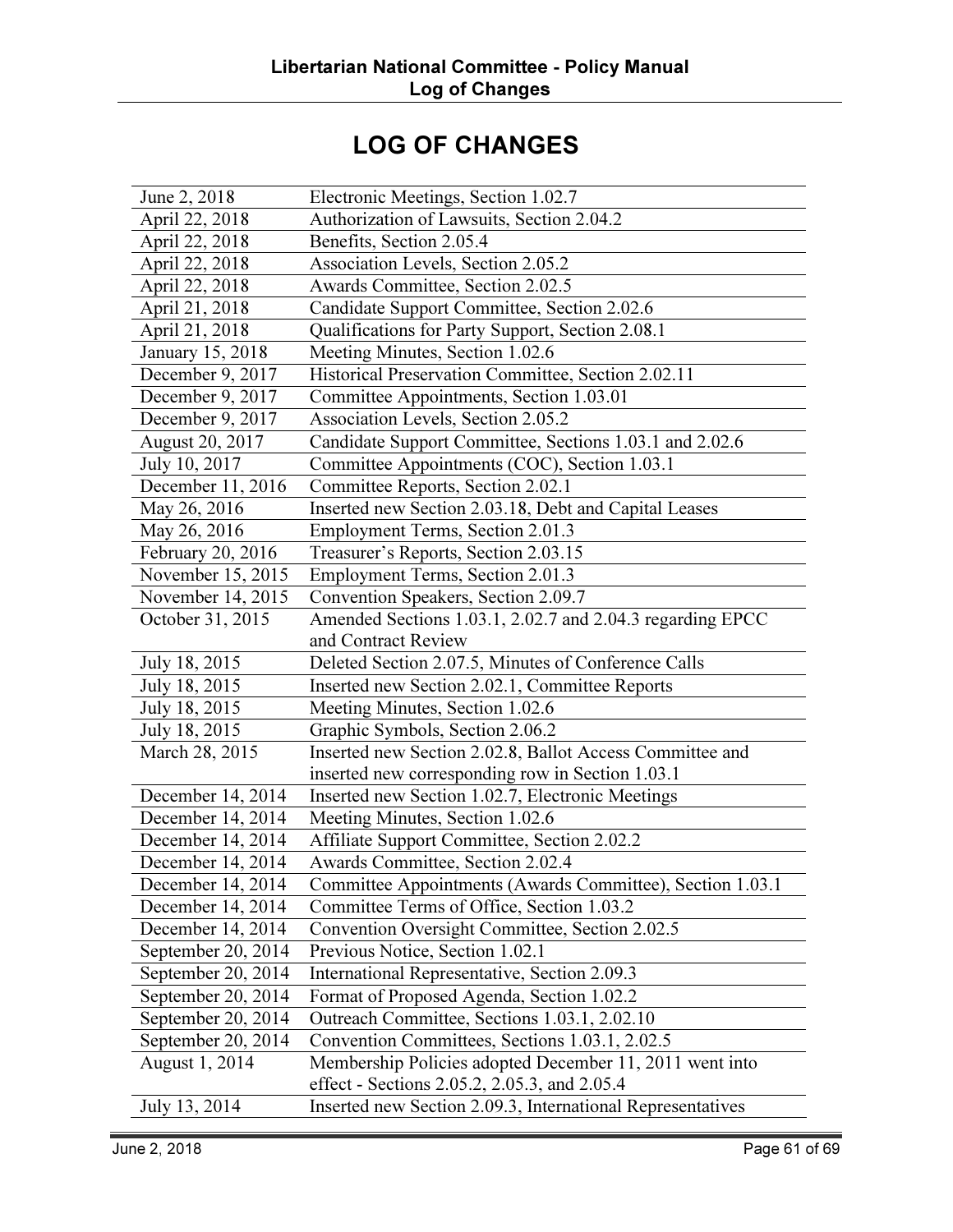#### Libertarian National Committee - Policy Manual Log of Changes

| June 29, 2014     | Information Technology Committee, Section 2.02.9                                                    |
|-------------------|-----------------------------------------------------------------------------------------------------|
| June 29, 2014     | Committee Appointments, IT Committee, Section 1.03.1                                                |
| June 29, 2014     | Committee Appointments, APRC, Section 1.03.1                                                        |
| May 22, 2014      | Amended Section 2.05, Membership Policies, to revise effective                                      |
|                   | dates                                                                                               |
| March 2, 2014     | Deleted Section 2.09.3, Project Administration                                                      |
| March 2, 2014     | Amended and renamed Section 2.03.13, Project Funding                                                |
| March 1, 2014     | Amended Section 2.06.1, Official Spokesperson                                                       |
| March 1, 2014     | Amended Section 2.03.4, Conventions                                                                 |
| March 1, 2014     | Inserted new Section 2.03.17, Office Mortgage                                                       |
| March 1, 2014     | Inserted new Section 1.03.4, Interim Committee Chairs                                               |
| August 9, 2013    | Inserted new Section 2.03.9, Related Party Reporting                                                |
| August 9, 2013    | Documentation and related party transactions, Section 2.04.3                                        |
| August 9, 2013    | Inserted new Section 2.03.8, Inventories                                                            |
| August 9, 2013    | Inserted new Section 2.03.7, Time Sheets and Expense                                                |
|                   | Allocation                                                                                          |
| August 9, 2013    | Inserted new Section 2.03.6, Fixed Assets                                                           |
| August 9, 2013    | Credit cards and receipts for expenditures, Section 2.03.5                                          |
| August 9, 2013    | Inserted new Section 3.03.3, Accounting Policies and Procedures                                     |
|                   | Manual                                                                                              |
| March 28, 2013    | Renamed Convention Organizing Committee to Convention                                               |
|                   | Management Committee                                                                                |
| March 17, 2013    | Convention Committees, Sections 1.03.1, 2.02.5, 2.02.6, 2.02.7                                      |
| March 17, 2013    | Inserted new Section 2.03.12, Presidential Campaign Support<br>Fund                                 |
| March 17, 2013    | Removed sections "Members of LNC-Created Committees" and                                            |
|                   | "Members of Bylaws-Mandated Committees"                                                             |
| March 16, 2013    | Effective date of new Membership Policies postponed,                                                |
|                   | Sections 2.05.2, 2.05.3, and 2.05.4                                                                 |
| December 30, 2012 | Effective date of new Membership Policies postponed, Sections                                       |
|                   | 2.05.2, 2.05.3, and 2.05.4                                                                          |
| December 6, 2012  | Inserted new Section 2.07.6, Access to Corporate Records                                            |
|                   |                                                                                                     |
| October 21, 2012  | Affiliate Support Committee, Section 2.02.2                                                         |
| July 16, 2012     | Treasurer's Reports, Section 2.03.11                                                                |
| July 16, 2012     | Conflict of Interest, Section 2.01.2                                                                |
| July 16, 2012     | Format of Proposed Agenda, Section 1.02.2                                                           |
| July 16, 2012     | Proposed Agenda and Reports, Section 2.07.1                                                         |
| July 16, 2012     | Deleted Section 1.02.7, Motion Protocol                                                             |
| July 16, 2012     | Previous Notice, Section 1.02.1                                                                     |
| July 16, 2012     | Convention Speakers, Section 2.09.7                                                                 |
| May 6, 2012       | Effective date of new Membership Policies postponed, Sections                                       |
|                   | 2.05.2, 2.05.3, and 2.05.4                                                                          |
| May 2, 2012       | Inserted new Section 2.04.4, Legal Matters Indemnification                                          |
| May 2, 2012       | Inserted new Awards Committee, Sections 1.03.1 and 2.02.4 and                                       |
| March 11, 2012    | alphabetized the subsections of Section 2.02<br>Updated RONR references to 11 <sup>th</sup> edition |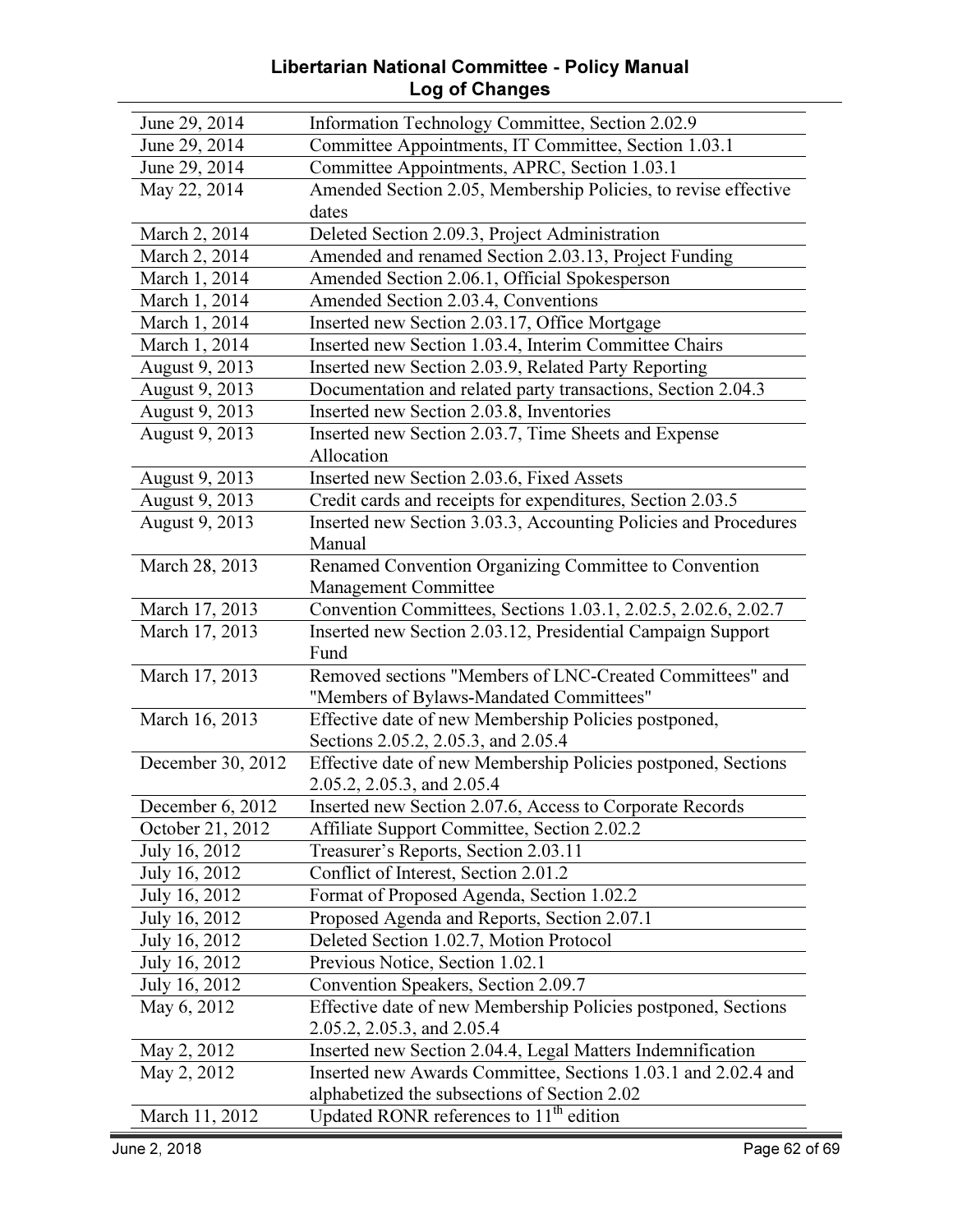#### Libertarian National Committee - Policy Manual Log of Changes

| March 6, 2012          | Conventions, Section 2.03.4                                     |
|------------------------|-----------------------------------------------------------------|
| March 5, 2012          | Convention Speakers, Section 2.09.7                             |
| December 11, 2011      | Committee Appointments, Section 1.03.1                          |
| December 11, 2011      | Meeting Minutes, Section 1.02.6                                 |
| December 11, 2011      | Membership Policies – Sections 2.05.2, 2.05.3, and $2.05.4$ –   |
|                        | Effective July 1, 2012                                          |
| December 10, 2011      | Format of Proposed Agenda, Section 1.02.2                       |
| December 10, 2011      | Committee Appointments, Section 1.03.1                          |
| November 25, 2011      | Inserted new Section 2.09.1, Libertarian National Congressional |
|                        | Committee                                                       |
| September 21, 2011     | Format of Proposed Agenda, Section 1.02.2                       |
| August 21, 2011        | Benefits, Section 2.04.7                                        |
| August 21, 2011        | Contracts and Contract Approval, Section 2.04.3                 |
| August 21, 2011        | Employment Policy & Compensation Committee, Section 2.02.4      |
| August 21, 2011        | Committee Terms of Office, Section 1.03.2                       |
| August 21, 2011        | Affiliate Support Committee, Section 2.02.5 and 1.03.1          |
| June 22, 2011          | Assuring Quality Communications, Section 2.06.5                 |
| May 26, 2011           | Advertising & Publication Review Committee, Section 2.02.1      |
| February 20, 2011      | Sections 1.01.3, 1.04.1, and 2.07.4                             |
| January 11, 2011       | Treasurer's Reports, Section 2.03.10                            |
| December 26, 2010      | Budget details, Section 2.03.3                                  |
| December 12, 2011      | Committee Appointments (IT Committee), Section 1.03.1           |
| November 21, 2010      | Previous Notice, Section 1.02.1                                 |
| October 25, 2010       | IT and Convention Oversight Committee, Section 1.03.1           |
| October 8, 2010        | Convention Oversight Committee, Section 2.02.3                  |
| July 11, 2010          | Information Technology Committee, Section 1.03.1 & Section      |
|                        | 2.02.6                                                          |
| July 11, 2010          | Outreach Committee, Section 1.03.1 & Section 2.02.7             |
| July 10, 2010          | Meeting Minutes, Section 1.02.6                                 |
| May 31, 2010           | EPCC and Convention Committee, Section 1.03.1                   |
| February 28, 2010      | Affiliate Support Committee, Section 2.                         |
| December 6, 2009       | Membership Benefits - Renewals, Section 2.05                    |
| December 6, 2009       | Agenda Format, Section 1.02.1                                   |
| December 6, 2009       | Definition of Previous Notice for Meetings, Section 1.02.1      |
| December 6, 2009       | APRC, Section 2.02                                              |
| December 6, 2009       | Hiring and Termination, Section 2.09.3                          |
| December 5, 2009       | Policy on Merit Based Relationships, Section 2.01.3             |
| December 5, 2009       | EPCC Responsibilities, Section 2.02.4                           |
| December 5, 2009       | Authority to set Agenda, Sections 1.01.1, 2.07.1, 3.05.1        |
| November 19, 2009      | Employee Performance Standards, Section 2.09.4                  |
| September 28, 2009     | Membership, Section 2.05, 3.03                                  |
| September 11, 2009     | General Delegation of Authority - Executive Committee,          |
|                        | Section 1.01.3                                                  |
| September 6, 2009      | Authorize Secretary to make Technical Changes, Section 1.01.4   |
| <b>August 20, 2009</b> | <b>Adoption of Reformatted Policy Manual</b>                    |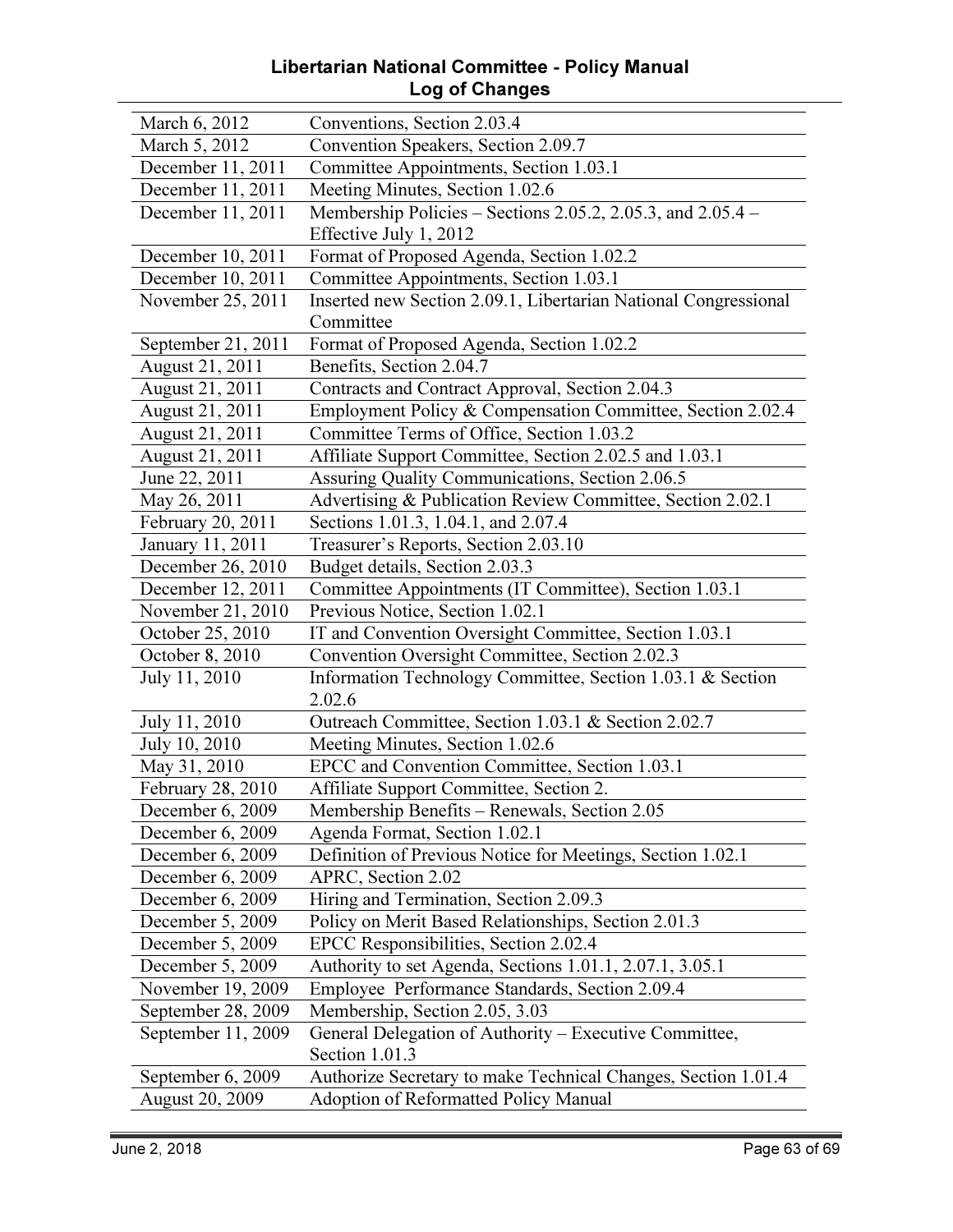#### Libertarian National Committee - Policy Manual **Endnotes**

# ENDNOTES

<sup>1</sup> Other terms defined in the Bylaws may also be included in this document.

<sup>2</sup> See RONR, p. 260 lines 19-22, p. 264 line 29-p. 265 line 23.

<sup>3</sup> Normally, alternates may only fill vacancies, not absences. However, Bylaw Article 7.1 authorizes the LNC to delegate its authority to others, otherwise only members could participate in meetings. In the absence of this rule, the only role for alternates would be voting in mail ballots, in accordance with Bylaw Article 13.

<sup>4</sup> In the absence of this rule, RONR p. 459 states that the Secretary would be responsible for preparing "prior to each meeting an order of business for the use of the presiding officer, showing in their exact order, under the correct headings, all matters known in advance that are due to come up and – if applicable – the times for which they are set."

Note: RONR p. 82 defines session as a "meeting or series of connected meetings devoted to a single order of business, program, agenda or announced purpose, in which—when there is more than one meeting—each succeeding meeting is scheduled with a view to continuing business at the point where it was left off at the previous meeting."

 $<sup>5</sup>$  LNC is delegating its authority in accordance with Bylaw Article 7.1, which states "The</sup> National Committee may delegate its authority in any manner it deems necessary." In the absence of this rule, all authority would be retained by the LNC.

<sup>6</sup> RONR p.598-599 authorizes an assembly to delegate technical changes of documents, provided they do not change the meaning. In the absence of this Rule, virtually all changes would require a vote of the LNC.

 $7$  There are two divisions of main motions, original main motions and incidental main motions. See RONR pp.100-102.

<sup>8</sup> In the absence of this rule, the procedure for providing previous notice is as described in RONR on pp.121-124, and varies depending on whether there is more than a quarterly time interval between meetings. In the case where there is no more than a quarterly time interval between meetings, the announcement must be made at the previous meeting. In the case where more than a quarterly time interval exists between meetings, the member gives notice to the Secretary, who sends it out with the call of the meeting.

In the absence of this rule, previous notice would not require the full text of the motion or resolution, only an accurate and complete statement of purport.

Note: RONR p. 82 defines session as a "meeting or series of connected meetings devoted to a single order of business, program, agenda or announced purpose, in which—when there is more than one meeting—each succeeding meeting is scheduled with a view to continuing business at the point where it was left off at the previous meeting."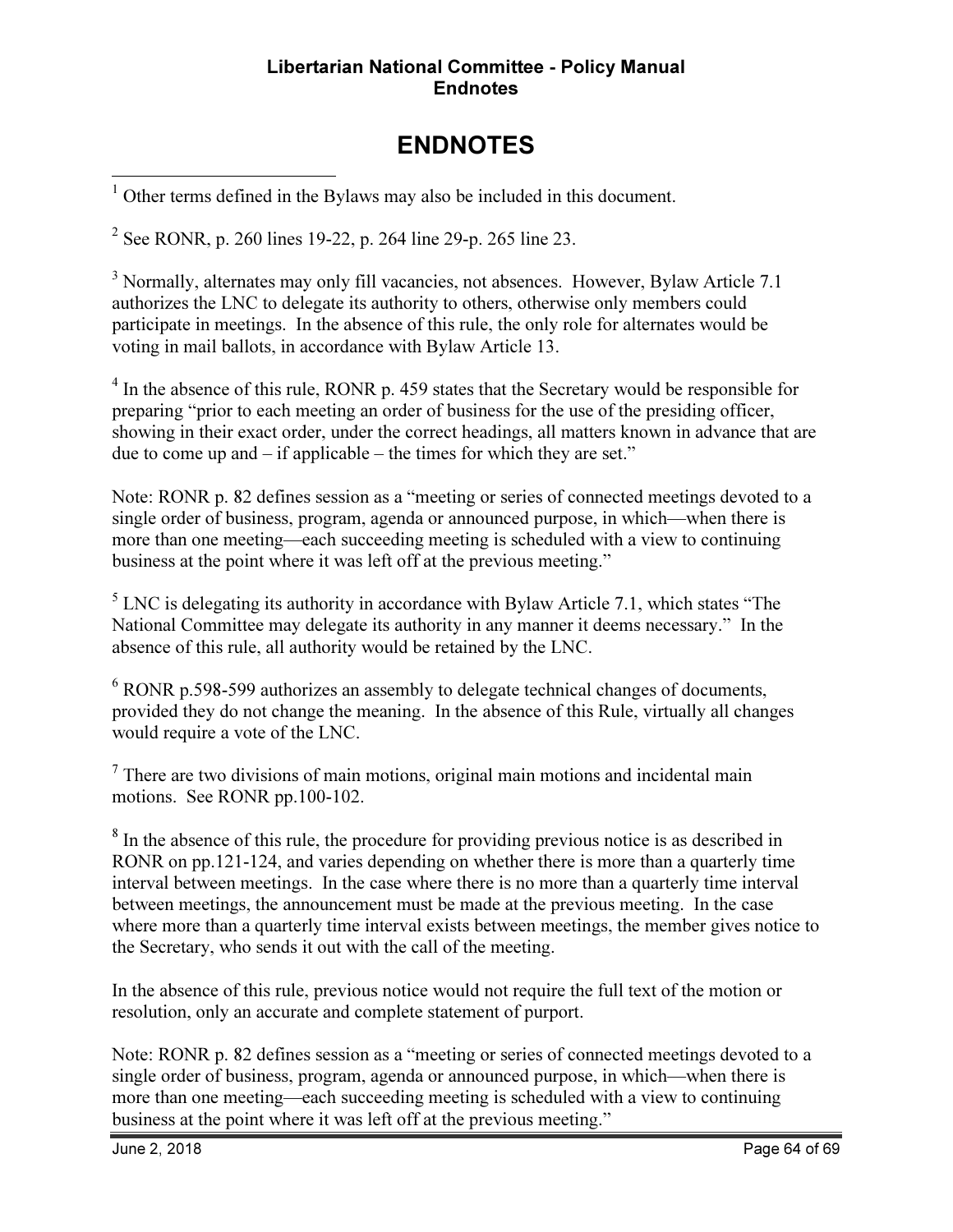Note: A motion to adopt, amend or rescind a special rule of order requires either (a) a twothirds vote with previous notice or (b) a vote of a majority of the entire membership of the Libertarian National Committee. See RONR, p. 17 lines 28-31, p. 87 line 33 – p. 88 line 5, p. 265 lines 19-23, p. 390 lines 13-15.

<sup>9</sup> In the absence of this rule, we would follow the default of order of business as described in RONR beginning p. 353.

 $10$  In the absence of this rule, changing the order of the agenda requires amending something previously adopted, which requires a 2/3 vote or a majority of the entire membership of the LNC or unanimous consent. See RONR p. 373.

 $11$  In the absence of this rule, Roberts requires a suspension of the rules (two-thirds vote) to allow a nonmember to speak in debate. See RONR p. 263 footnote.

 $12$  RONR on p. 96 states "A member can be punished under disciplinary procedures if he violates the secrecy of an executive session. Anyone else permitted to be present is honorbound not to divulge anything that occurred."

<sup>13</sup> In the absence of this rule, the LNC could enter executive session for any reason with only a majority vote, and there would be no such content requirements for the motion to enter executive session. RONR p. 95 states that "a motion to go into executive session is a question of privilege, and therefore is adopted by a majority vote."

<sup>14</sup> In the absence of this rule, it would only require a majority vote rather than a two-thirds vote to enter executive session for these reasons. RONR p. 95 states that "a motion to go into executive session is a question of privilege, and therefore is adopted by a majority vote."

 $15$  In the absence of this rule, action can be taken in executive session. RONR on p. 96 states, "the minutes, or record of proceedings, of an executive session must be read and acted upon only in executive session, unless that which would be reported in the minutes – that is, the action taken, as distinct from that which was said in debate – was not secret, or secrecy has been lifted by the assembly."

 $16$  In the absence of this rule, a motion would be required before allowing debate. RONR p. 34 "Unless the assembly has specifically authorized that a particular subject be discussed while no motion is pending, however, such a discussion can be entered into only at the sufferance of the chair or until a point of order is made…"

 $17$  In the absence of this rule, this action of making public these minutes would be made in executive session. RONR on p. 96 states, "the minutes, or record of proceedings, of an executive session must be read and acted upon only in executive session, unless that which would be reported in the minutes – that is, the action taken, as distinct from that which was said in debate – was not secret, or secrecy has been lifted by the assembly."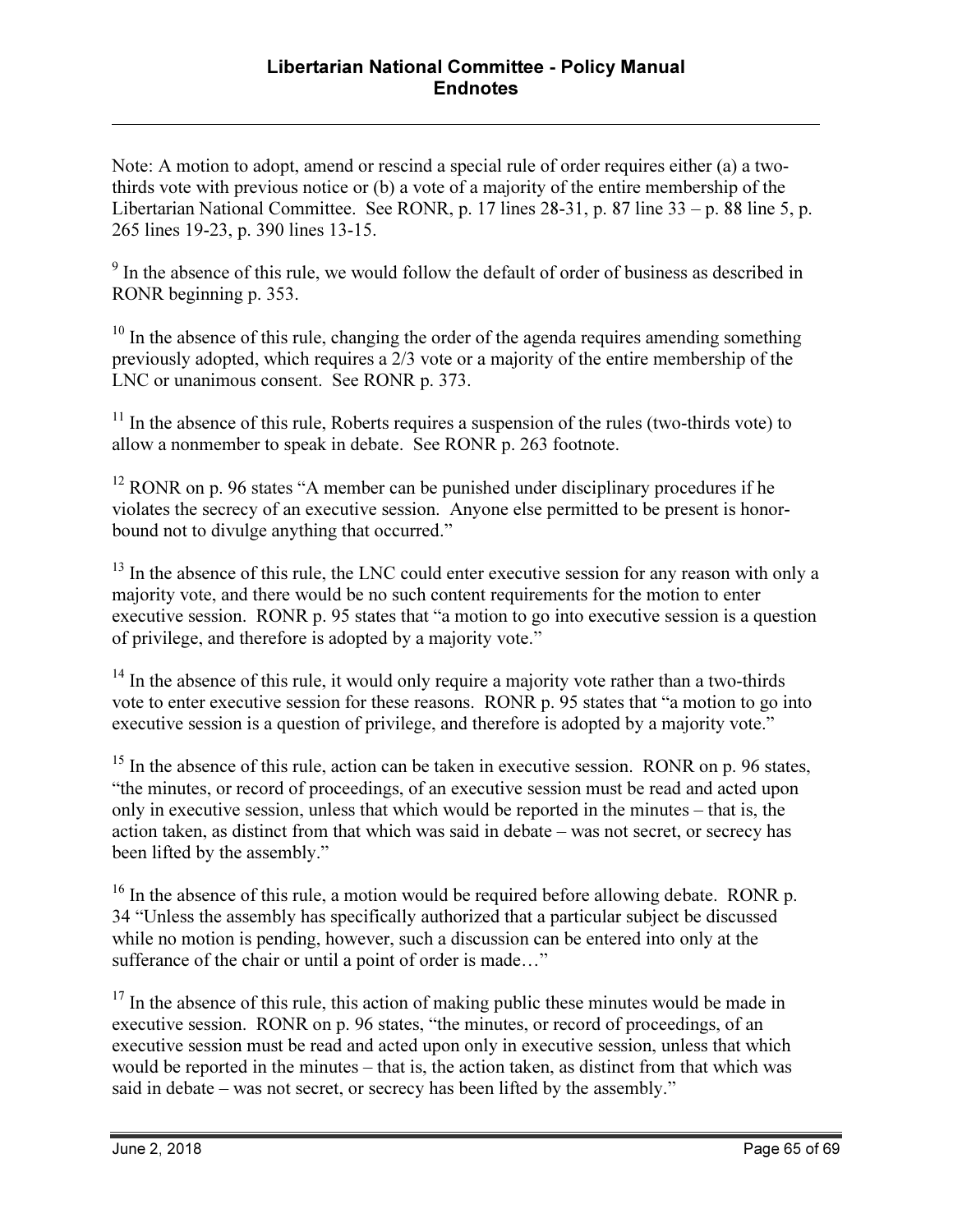In addition, under RONR, lifting secrecy is a regular motion requiring only a majority vote, so any requirement for a two-thirds vote is more burdensome.

<sup>18</sup> In the absence of this rule, the minutes would not reflect who was absent from an Executive Session. See RONR beginning at p. 468 for the contents of minutes.

<sup>19</sup> In the absence of this rule, this information may not violate the secrecy of Executive Session. RONR on p. 96 states "A member can be punished under disciplinary procedures if he violates the secrecy of an executive session. Anyone else permitted to be present is honorbound not to divulge anything that occurred."

 $20$  In the absence of this rule, lifting secrecy would require only the consent of the LNC. RONR on p. 96 states, "the minutes, or record of proceedings, of an executive session must be read and acted upon only in executive session, unless that which would be reported in the minutes – that is, the action taken, as distinct from that which was said in debate – was not secret, or secrecy has been lifted by the assembly."

<sup>21</sup> In the absence of this rule, the minutes would not reflect disclosed conflicts of interest. See RONR beginning at p. 468 for the contents of minutes.

 $22$  Robert's recommends against attempting to conduct business by electronic email, as it does not constitute a deliberative assembly and will result in many situations unprecedented in parliamentary law, and many rules and customs of parliamentary law cannot be applied. See RONR footnote on p. 1 and also p. 98 lines 14-19.

 $23$  In the absence of this rule, each day's minutes would be approved at the beginning of the next day of the session and the final day's minutes would be approved before the final adjournment, unless the body authorizes the executive board or a committee to approve the minutes at a later time. See RONR p. 473-475.

 $^{24}$  In the absence of this rule, minutes would only be accessible by members of the Executive Committee. RONR p. 460 lines 13-20 states "Any member has a right to examine these reports and the record book(s) referred to on p. 459, lines 13-16 including the minutes of an executive session, at a reasonable time and place, but this privilege must not be abused to the annoyance of the secretary. The same principle applies to records kept by boards and committees, these being accessible to members of the boards or committees but to no others (but see p. 487, ll. 13-20)."

 $^{25}$  In the absence of this rule, each day's minutes would be approved at the beginning of the next day of the session and the final day's minutes would be approved before the final adjournment, unless the body authorizes the executive board or a committee to approve the minutes at a later time. See RONR p. 473-475.

 $26$  In the absence of this rule and Bylaw Article 9.2, the LNC would select the committee sizes, select the committee members, and would have the option of appointing the committee chairs. See RONR p. 492, lines 13-22.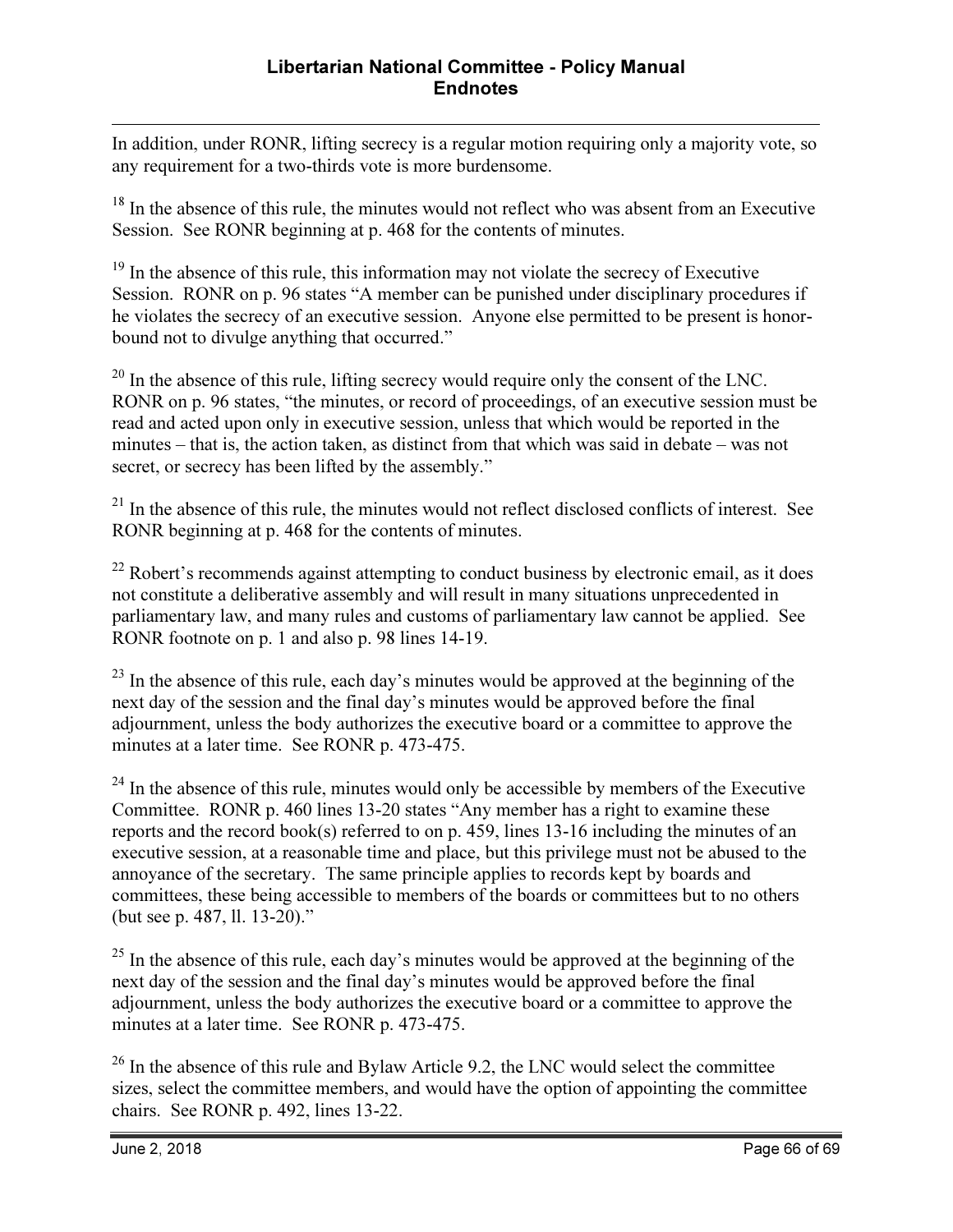$27$  Bylaw Article 9.2 requires a standing Audit Committee and specifies the details noted in the "size" and "member selection" columns of this table. In the absence of this row, the nonofficer LNC members would have the option of appointing the committee chair. See RONR p. 492, lines 20-22.

 $28$  In the absence of this rule, the term of office of a special committee would expire when the assigned task is completed and the committee reported back to the assembly (see RONR p. 492 lines 3-7), except that in a board the special committee would expire with the body that appointed it (see RONR p. 502 lines 31-35). Standing committees are appointed for a term corresponding to that of the officers, but the members of standing committees continue their duties until their successors are chosen (see RONR p. 502 lines 14-25).

 $^{29}$  In the absence of this rule, the chair would not automatically be a member – voting or nonvoting – on any committee, unless appointed to the position. See RONR p. 456-457.

 $30$  RONR p. 1 footnote states: "A group that attempts to conduct the deliberative process in writing – such as by postal mail, electronic mail (e-mail), or facsimile transmission  $(fax)$  – does not constitute a deliberative assembly. When making decisions by such means, many situations unprecedented in parliamentary law will arise, and many of its rules and customs will not be applicable (see also pp. 97-99).

 $31$  In the absence of this rule, without notice, the LNC can amend this with a two-thirds vote or a majority of the entire board; or with notice, the LNC can amend with a majority vote. See RONR, p. 306.

 $32$  LNC is delegating its authority. In the absence of this rule, such an amendment would require LNC approval.

 $33$  LNC is delegating its authority. In the absence of this rule, such an amendment would require LNC approval.

 $34$  LNC is delegating its authority. In the absence of this rule, such an amendment would require LNC approval.

 $35$  In the absence of this rule, a majority vote of the LNC would be sufficient to grant an honorary life membership. Note that honorary life memberships do not confer status as a sustaining member.

 $36$  See RONR, p. 264 line 29 – p. 265 line 7.

<sup>37</sup> Current Bylaws-specified committees include Judicial, Bylaws and Rules, Platform and Credential Committees.

<sup>38</sup> This policy assigns some tasks to the Audit Committee in addition to those specified in Bylaw Article 9.2.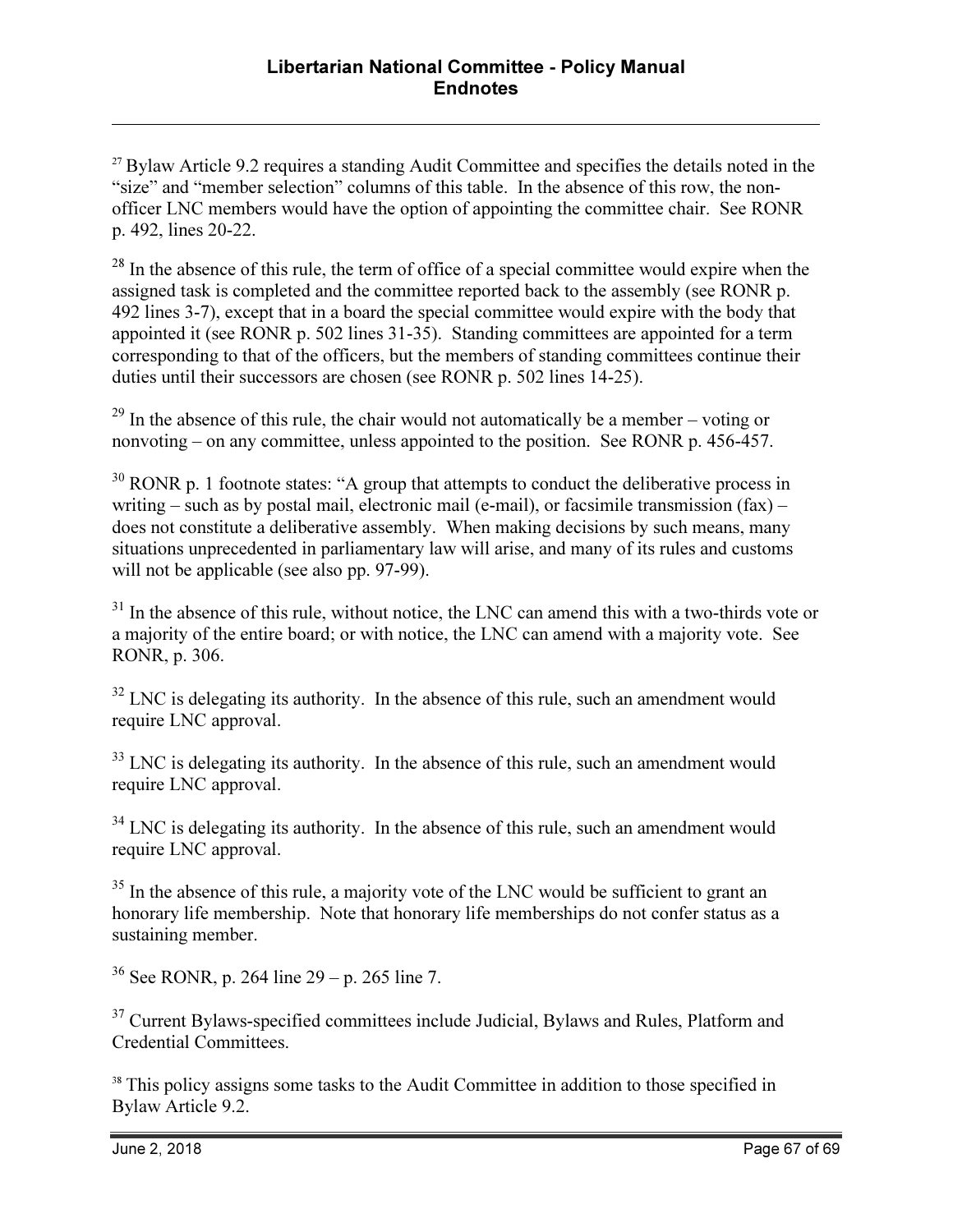<sup>39</sup> In the absence of this rule, the committee could not begin its work until all of its members were named (see RONR p. 496 lines 8-11).

<sup>40</sup> The term "fixed membership" is defined in the footnote on RONR p. 403.

<sup>41</sup> Note that the D.C. corporation code requires board approval to open a bank account.

<sup>42</sup> Bylaws Article 9.4 states, "The National Committee shall have the power to designate the depository of all funds of the Party, and shall appoint such officers and employees as in its judgment may seem advisable to deposit and withdraw funds." The National Committee is delegating its authority here in accordance with Bylaws Article 7.1.

<sup>43</sup> In the event that a budget is not adopted by the LNC, Bylaws Article 9.1 authorizes the Treasurer to spend money using the previous year's budget. "The fiscal term of the Party shall begin on January 1 of each year. From January 1 until the National Committee has approved a budget, the Treasurer may authorize expenditures for any item incorporated in the previous year's budget as long as the level of expenditure is consistent with that budget."

<sup>44</sup> Authorized by Bylaw Article 7.6.

<u>.</u>

<sup>45</sup> Authorized by Bylaw Article 7.6.

<sup>46</sup> This policy is derived from and serves as an interpretation of Bylaw Article 9.5.

<sup>47</sup> Authorized by Bylaw Article 4.2.

<sup>48</sup> Qualifications for sustaining membership are defined by Bylaw Articles 4.3 and 4.5.

<sup>49</sup> In the absence of this rule there is no requirement in RONR to send such documents in advance. RONR p. 459 states that the Secretary is responsible for preparing "prior to each meeting, an order of business for the use of the presiding officer, showing in their exact order, under the correct headings, all matters known in advance that are due to come up and – if applicable – the times for which they are set."

RONR p. 372 states that a proposed agenda is not binding. "In some organizations, it is customary to send each member, in advance of a meeting, an order of business or agenda, with some indication of the matters to be considered under each heading. Such an agenda is often provided for information only, with no intention or practice of submitting it for adoption. Unless a pre-circulated agenda is formally adopted at the session to which it applies, it is not binding as to detail or order of consideration, other than as it lists preexisting orders of the day (pp. 364ff.) or conforms to the standard order of business (pp. 25-26, 353ff.) or an order of business prescribed by the rules of the organization (pp. 16, 25)."

It requires a simple majority for the LNC to adopt an agenda (RONR p. 372).